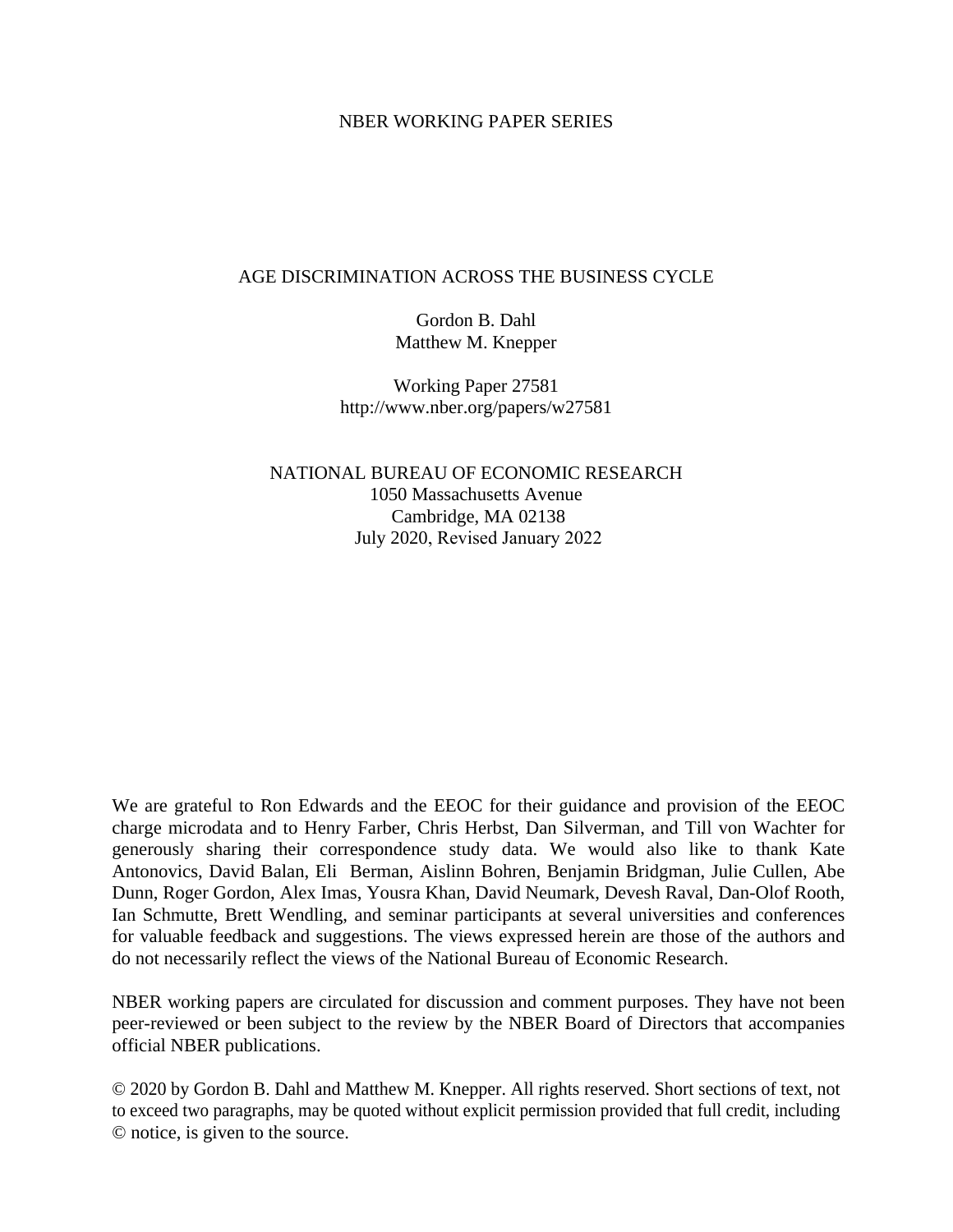Age Discrimination across the Business Cycle Gordon B. Dahl and Matthew M. Knepper NBER Working Paper No. 27581 July 2020, Revised January 2022 JEL No. J23,J64,J71

#### **ABSTRACT**

We test whether age discrimination rises during recessions using two complementary analyses. Confidential EEOC microdata reveal that age-related firing and hiring charges rise by 3.3% and 1.6%, respectively, for each percentage point increase in a state-industry's monthly unemployment. Though the opportunity cost of filing falls, the fraction of meritorious claims increases—a sufficient condition for rising discrimination under plausible assumptions. Second, we repurpose data from hiring correspondence studies conducted across different cities and time periods during the recovery from the Great Recession. Each percentage point increase in local unemployment reduces the callback rate for older versus younger women by 15%.

Gordon B. Dahl Department of Economics University of California, San Diego 9500 Gilman Drive #0508 La Jolla, CA 92093-0508 and NBER gdahl@ucsd.edu

Matthew M. Knepper Terry College of Business University of Georgia Athens, GA 30602 mknepper@uga.edu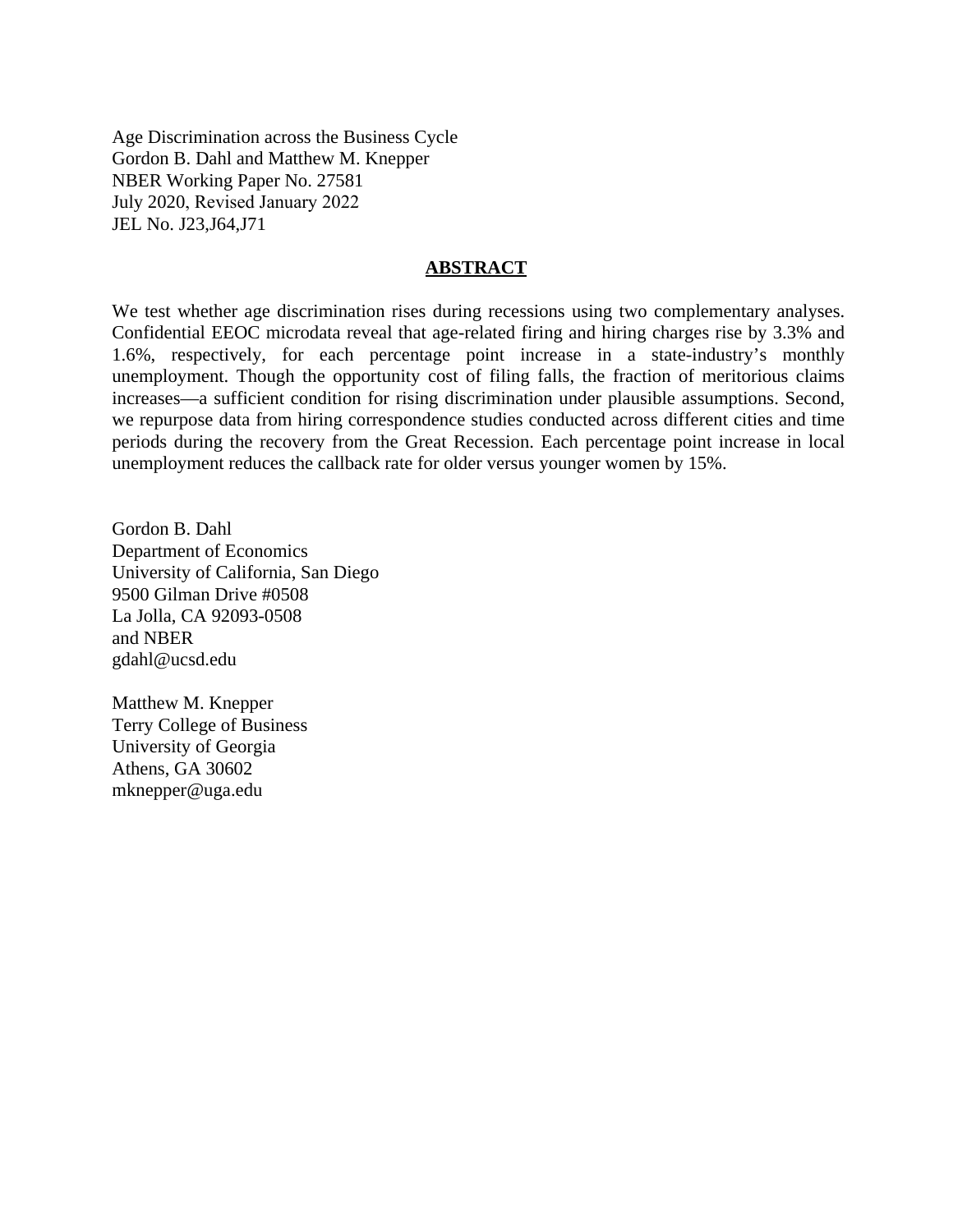# 1 Introduction

Age discrimination in the workplace is a serious concern, especially since a large and growing fraction of the U.S. labor force is older (Maestas et al., 2016). In 1990, 11.9% percent of the labor force was age 55 or older, and this fraction has steadily increased to 23.4% percent by 2019 (Bureau of Labor Statistics). The consequences of age discrimination are sizeable, as late-in-life involuntary job loss affects not only financial well-being and retirement readiness (Coile and Levine, 2010), but also physical and mental health (Gallo et al., 2000). In the aftermath of the Great Recession older workers have had a particularly difficult time getting rehired, potentially resulting in a costly long-term reduction in the labor force (Johnson, 2012; Neumark and Button, 2014). Likewise, evidence from the Displaced Worker Survey shows a large negative age gradient in the likelihood of re-employment and earnings losses following displacement (Farber, 2017).

Against this backdrop, we examine how age discrimination varies with the business cycle.<sup>1</sup> This is a challenging question, as measuring age discrimination, and indeed any type of workplace discrimination, is difficult. Direct, objective measures of discrimination are scarce and so scholarship has tended to lean on indirect ones, such as wage and employment gaps. Such outcomes, while likely to be adversely impacted by increases in discrimination, could also be due to productivity or costs which differ across age groups (Scott et al., 1995). This measurement challenge is complicated further by the presence of turbulent labor market conditions such as those engendered by the Great Recession. While unemployment spells lasted longer and hiring rates fell further for older workers during the Great Recession (Johnson and Butrica, 2012), the attribution of these adverse outcomes to discrimination is called into question by early claiming of Social Security (Hutchens, 1999) and early retirement (Bosworth, 2012).<sup>2</sup>

Our paper overcomes these challenges using two complementary analyses. The first inves-

<sup>&</sup>lt;sup>1</sup>Related papers on discrimination and the macroeconomy include Thurow (1975); Ashenfelter (1970); Freeman (1973); Shulman (1987); Neumark and Button (2014); Knepper (2018); Boulware and Kuttner (2019).

<sup>&</sup>lt;sup>2</sup>Neumark and Button (2014) recognize this complication in their work: "Of course we do not actually know whether age discrimination was or is occurring. But we can ask whether these state protections reduced the adverse effects of the Great Recession on older workers relative to younger workers."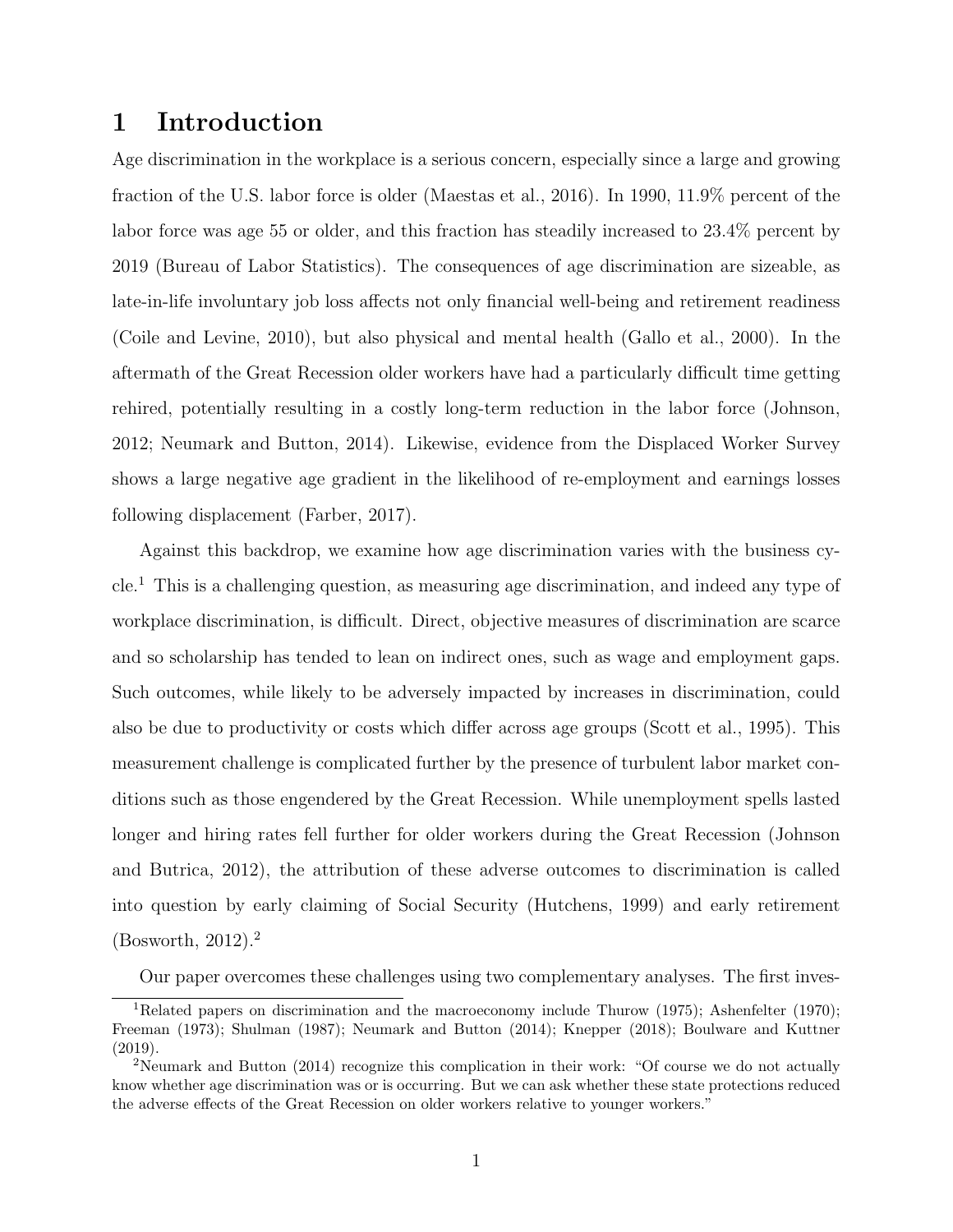tigation leverages novel and direct measures of employment discrimination: individual-level ADEA (Age Discrimination in Employment Act) charges filed with the Equal Employment Opportunity Commission (EEOC). In concert with these confidential microdata, we use state×industry×month variation in exposure to the Great Recession to test whether employers discriminate more against older workers when the labor market is weak. For each one percentage point increase in the unemployment rate, we find the volume of ADEA firing and hiring charges increases by 3.3% and 1.6%, respectively. The increase in the number of ADEA firing charges does not arise from the mechanical increase that might be expected given a surge in discharged workers and a constant charge filing rate among those displaced. Controlling for the number of layoffs and discharges in a state-month leaves the headline estimates materially unchanged, which suggests that a larger share of displaced older workers file discrimination charges during downturns.<sup>3</sup>

While these results point to an increase in the *reported* level of discrimination, they do not distinguish genuine employer misconduct from elevated employee incentives to file a case. The reason is that as outside labor market opportunities recede, the opportunity cost of pursuing a claim will fall, and hence more marginal cases will be filed with the EEOC even if actual discrimination has remained constant.

We address this potential confound by taking advantage of the EEOC's determination of whether a discrimination case has "merit" – a decision which involves a lengthy follow-up investigation as needed. Using this proxy for claim quality, we find the fraction of ADEA discrimination cases with merit *rises* in response to deteriorating labor market conditions. For each one percentage point increase in the unemployment rate, the probability a case has merit increases by a statistically significant 0.7%. With some assumptions, a sufficient condition to conclude that actual (as opposed to merely reported) age discrimination increased during the Great Recession is that the merit rate did not fall.<sup>4</sup> The small and statistically

<sup>&</sup>lt;sup>3</sup>Only a small fraction of discriminatory employment actions result in a formal EEOC charge, and these are likely to be the more serious instances of age discrimination. Our estimates capture the effects for these more serious cases, and therefore may not reflect unreported discrimination more broadly.

<sup>4</sup>Specifically, we assume that holding constant the level of actual discrimination, the quality of marginally added cases falls during a recession. We also require the merit variable to only vary with the business cycle due to changes in the true quality of cases. We note that EEOC charges capture just a small fraction of all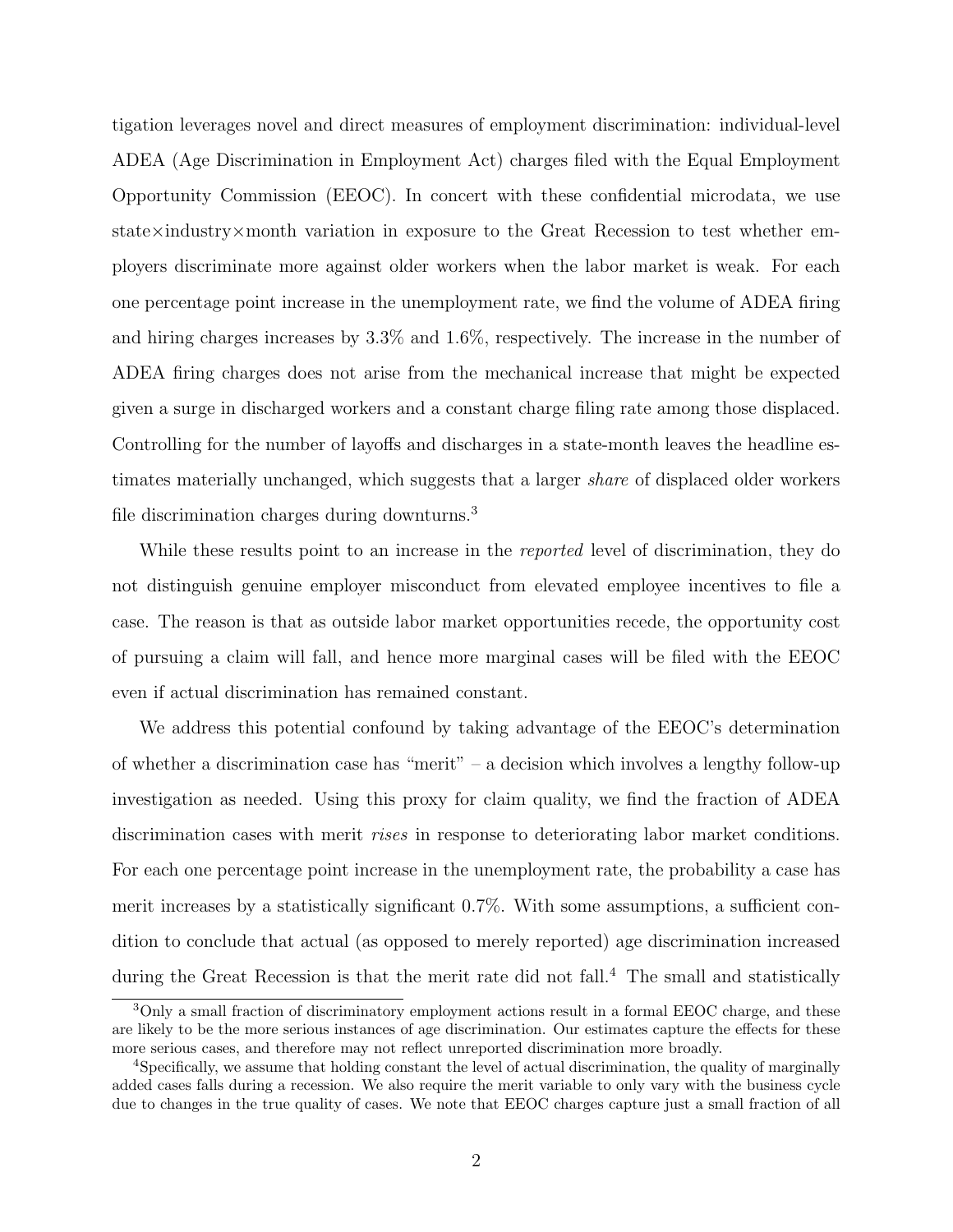significant increase in the average quality of cases leads to the conclusion that actual age discrimination rises during economic downturns. The higher volume of observed cases is driven both by an increase in actual discrimination combined with an increase in the likelihood of filing.

Our finding that actual age discrimination rises when economic conditions are poor is robust to alternative specifications, including different measures of labor market tightness. We also show that compositional effects are unlikely to explain our findings using a variety of empirical exercises: damages awarded in case do not vary systematically with the business cycle, the inclusion of case characteristics do not affect our estimates, and the findings are not driven by a shift to industries with larger expected differences in worker productivity. The results additionally appear not to be driven by changes in firm size, the use of legal representation by claimants, or the level of resources the EEOC has at its disposal for investigating claims. We note however, that the high costs of retaining legal represenation may be especially prohibitive during economic downturns

The second analysis uses a correspondence study. A large literature has used this type of design to study levels of hiring discrimination for different groups.<sup>5</sup> More germane to our analysis, two papers have looked at how labor market tightness across occupations affects callback rates for ethnic minorities. Baert et al. (2015) finds that occupations with shorter vacancy durations discriminate more in Belgium. As the authors recognize, an alternative interpretation is that occupations with difficult to fill vacancies are less desirable and hence ethnic minorities face less competition from natives (Bulow and Summers, 1986). Carlsson et al. (2018) finds the opposite result using the native female callback rate as a measure of labor market tightness in Sweden; since this measure is potentially endogenous, they also

cases, and so it is possible that this second assumption could be violated. For example, more serious cases may require a lawyer, but the costs of legal representation may be prohibitive during economic downturns, which could deter filing behavior and push merit in the opposite direction.

<sup>5</sup>For a sampling of correspondence studies using race, ethnicity, and immigration status, see Bertrand and Mullainathan (2004); Carlsson and Rooth (2012); Edo et al. (2019); Oreopoulos (2011); Rooth (2010). For age, see Bendick et al. (1997, 1999); Riach and Rich (2010), and for age by sex, see Farber et al. (2017); Lahey (2008); Neumark et al. (2019a,b). For broader surveys on labor market discrimination, see Bertrand and Duflo (2017); Neumark (2018); Baert (2018).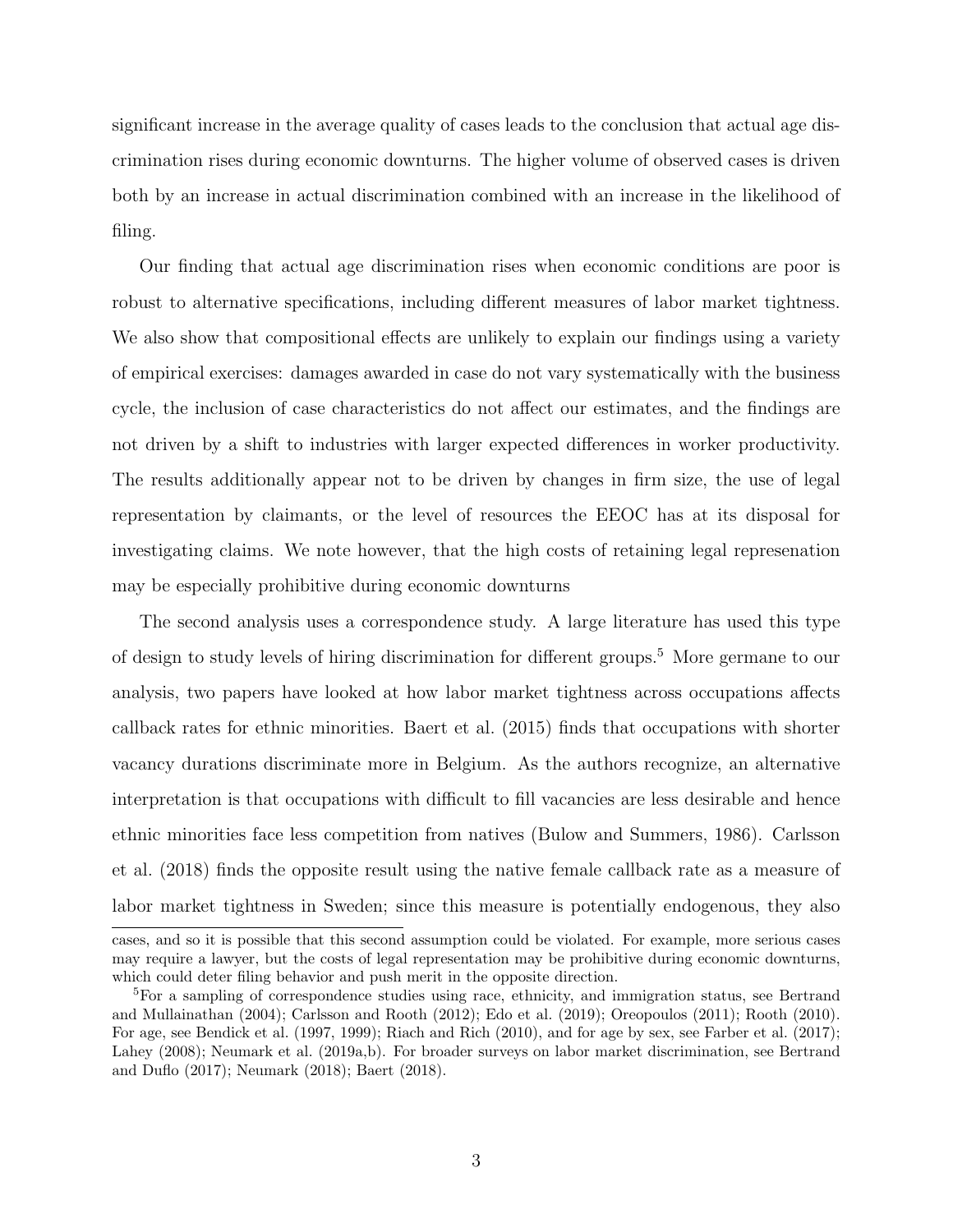use the vacancy-unemployment ratio by occupation and find marginally significant effects.<sup>6</sup>

Our focus is on how the level of age discrimination varies over the business cycle. Fortuitously, we are able to repurpose data from a pair of correspondence studies conducted by Farber et al. (2017) and Farber et al. (2019) in the aftermath of the Great Recession. These authors sent out fictitious resumes of women applying to administrative support positions to examine how applicant characteristics affect the callback rate. The resumes were assigned older versus younger ages (and other characteristics, depending on treatment) and circulated across a panel of 8 different cities from 2012-2017, generating ample across-city and acrosstime variability in unemployment. Exploiting this rich variation, our analysis shows that the age callback penalty grows considerably in the presence of anemic labor market conditions: each one percentage point increase in the local unemployment rate reduces the callback rate for older women by 1.5 percentage points (off a baseline 10.2% callback rate), relative to younger women. We interpret this as evidence that firms discriminate more as the number of hiring options increases.

The EEOC and repurposed field experiment analyses complement each other well, as each has unique strengths. The EEOC data cover the entire U.S. and capture age discrimination borne by real people during a recession. Moreover, our EEOC analysis allows us to study changes in discrimination on the firing margin, something which is not possible with a correspondence or experimental study. The firing margin is particularly noteworthy, both because it constitutes the bulk of these types of age discrimination cases (85% firing versus 15% hiring), and because losing a job is likely to impose greater immediate costs compared to not being hired. The correspondence analysis has the advantage of random assignment of applicant age to otherwise comparable profiles, and requires no assumptions about reporting behavior during a recession.

Taste-based discrimination could explain our findings for the firing margin, since firms will have learned about productivity for already employed workers (Altonji and Pierret, 2001). But employers may also be statistically discriminating based on expectations of

 $6$ Also related is the correspondence study of Kroft et al. (2013), which shows that in tight labor markets employers lean more heavily on the length of unemployment spells to infer worker quality.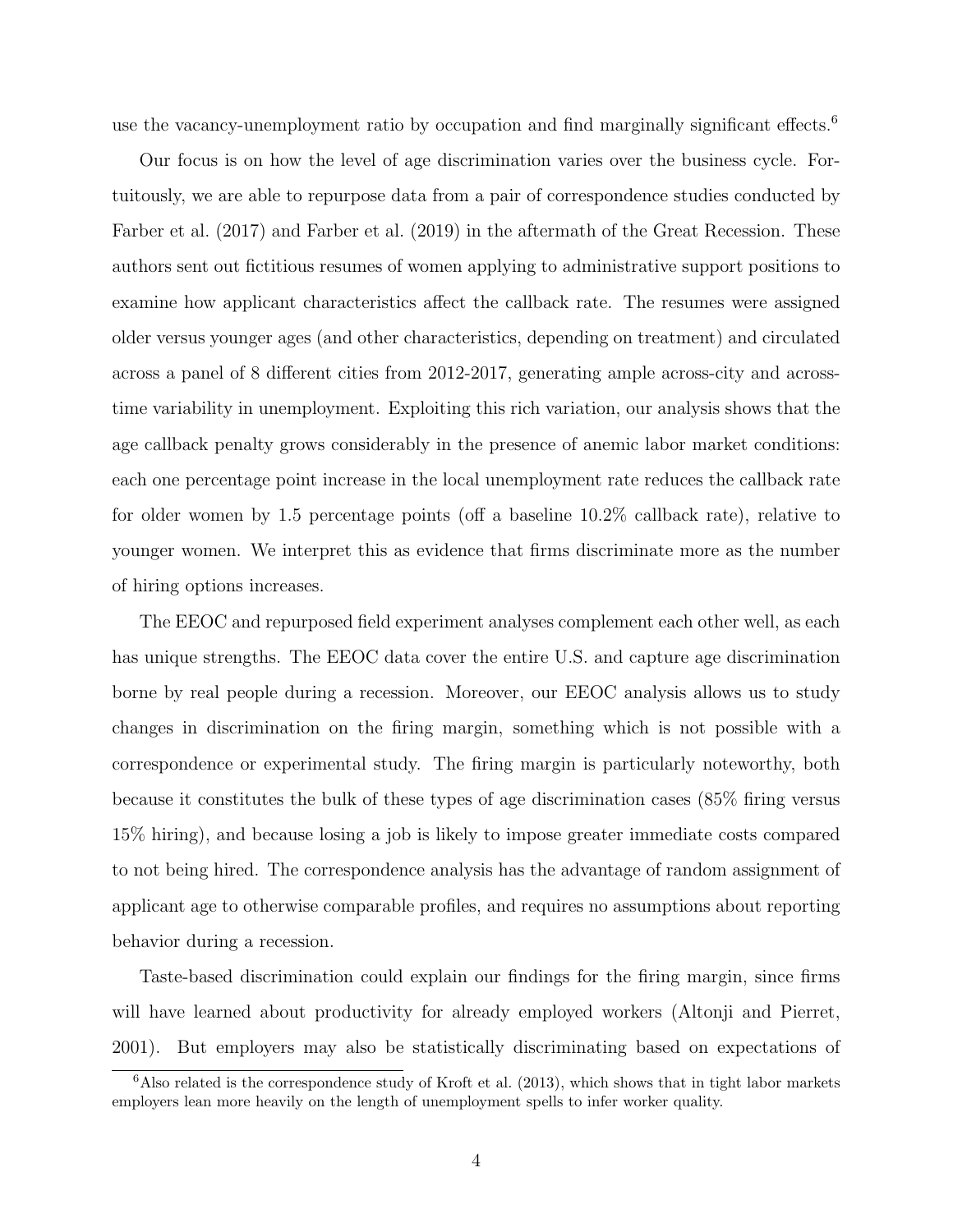future productivity related to age. On the hiring margin, both taste-based and statistical discrimination could play important roles. While we cannot empirically distinguish between the two, we note that both are illegal, and from the worker's perspective, equally harmful.

Taken together, our two analyses provide compelling evidence that age discrimination rises as labor markets deteriorate. As far as we know, this is the first direct evidence for age discrimination varying with the business cycle, both for the firing and hiring margins. Our results complement related work on how education, skill, and experience requirements increase during recessions (Modestino et al., 2016, 2019; Hershbein and Kahn, 2018). Our findings accord with theories which predict that as competition for workers wanes, discrimination should increase, and against theories which predict the opposite. A related insight is that the extent of measured discrimination depends crucially upon the labor market context during which that measurement happened. This is relevant when interpreting and comparing research documenting discrimination in different time periods or labor markets.<sup>7</sup>

The next section describes federal ADEA laws and the EEOC's role in investigating employer misconduct. Section 3 describes both the EEOC and correspondence study data, followed by Section 4, which details our empirical methodology. Section 5 presents the main results for our two complementary analyses. Section 6 provides an overview of different theories for age discrimination across the business cycle and Section 7 concludes.

## 2 The EEOC and Discrimination Reporting

### 2.1 Federal Age Discrimination in Employment Act

The Age Discrimination in Employment Act (ADEA) was codified into federal law in 1967 with the explicit purpose of protecting workers against workplace discrimination on the basis of age. Issues covered include practices involving firing, hiring, promotion, layoff, compensation, harassment, and so forth. The youngest age above which an employee is eligible for protection under the ADEA is 40.

 ${}^{7}$ For example, this is salient when comparing estimates of discrimination against ethnic minorities (Doleac and Hansen, 2020; Riach and Rich, 2002), women (Egan et al., 2017; Goldin and Rouse, 2000; Helleseter et al., 2020; Kuhn and Shen, 2012; Neumark et al., 1996), or workers whose nationality or race differs from that of their manager (Åslund et al., 2014; Giuliano et al., 2009, 2011).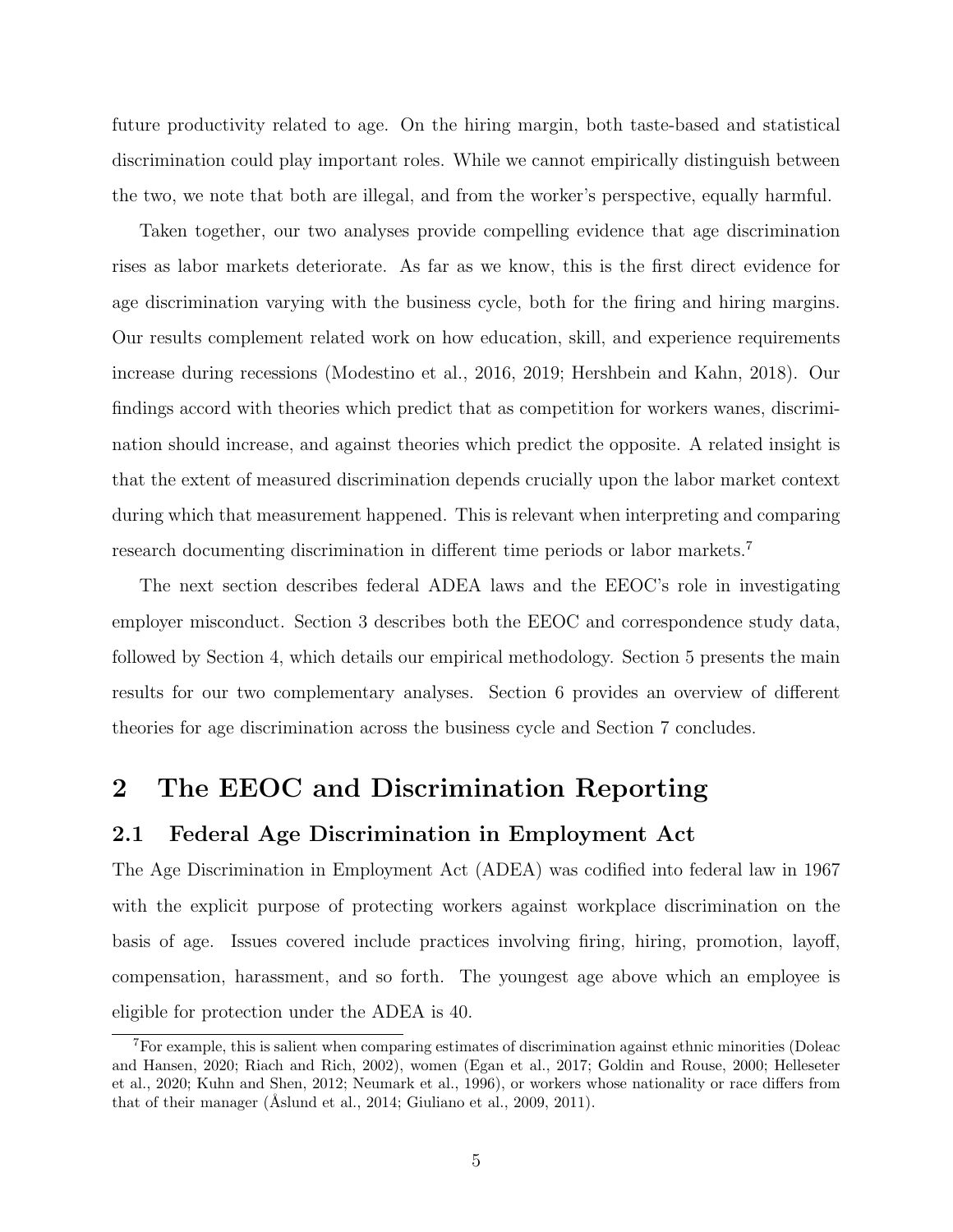A primary purpose of the ADEA is to help counter the perception among employers that age adversely impacts ability. But research has found that taste-based discrimination may also play an important role in explaining ageism; Neumark et al. (2019a) conclude that the callback deficit for older workers is more consistent with a model of taste discrimination after ruling out many common sources of statistical discrimination. Relatedly, Burn et al. (2019) find that ageist language related to personality traits and physical attractiveness in job ads predicts discrimination for both older men and women. Importantly, though, the EEOC does not distinguish between taste-based and statistical discrimination in its enforcement activities; both are considered to be illegal.

There is, however, an important question on the extent to which the law does or does not differentiate between cases arising due to age discrimination versus ability and/or costs. In the majority opinion written for the 2005 Supreme Court Case of Smith v. City of Jackson, Miss. (544 U.S. 228 (2005)), Justice Sandra Day O'Connor unequivocally asserts the right of employers to lawfully take actions that are inimical to the class of older employees, so long as they are based on a "reasonable factor other than age." Specifically, she writes:

...the Wirtz Report correctly concluded that–unlike the classifications protected by Title VII–there often is a correlation between an individual's age and her ability to perform a job. Wirtz Report 2, 11-15. That is to be expected, for "physical ability generally declines with age," Murgia, supra, at 315, and in some cases, so does mental capacity, see Gregory v. Ashcroft, 501 U. S. 452, 472 (1991)....Beyond these performance-affecting factors, there is also the fact that many employment benefits, such as salary, vacation time, and so forth, increase as an employee gains experience and seniority. See, e.g., Finnegan v. Trans World Airlines, Inc., 967 F. 2d 1161, 1164 (CA7 1992) ("[V]irtually all elements of a standard compensation package are positively correlated with age"). Accordingly, many employer decisions that are intended to cut costs or respond to market forces will likely have a disproportionate effect on older workers. Given the myriad ways in which legitimate business practices can have a disparate impact on older workers, it is hardly surprising that Congress declined to subject employers to civil liability based solely on such effects....

This ruling is important for interpreting our findings. The ADEA allows for disparate impact in the hiring and firing of older workers, in contrast to other protected classes such as race or sex where it would be illegal.<sup>8</sup> The implication is that an ADEA claim in which

<sup>8</sup>Disparate treatment is illegal under the ADEA, but disparate impact claims are not. As explained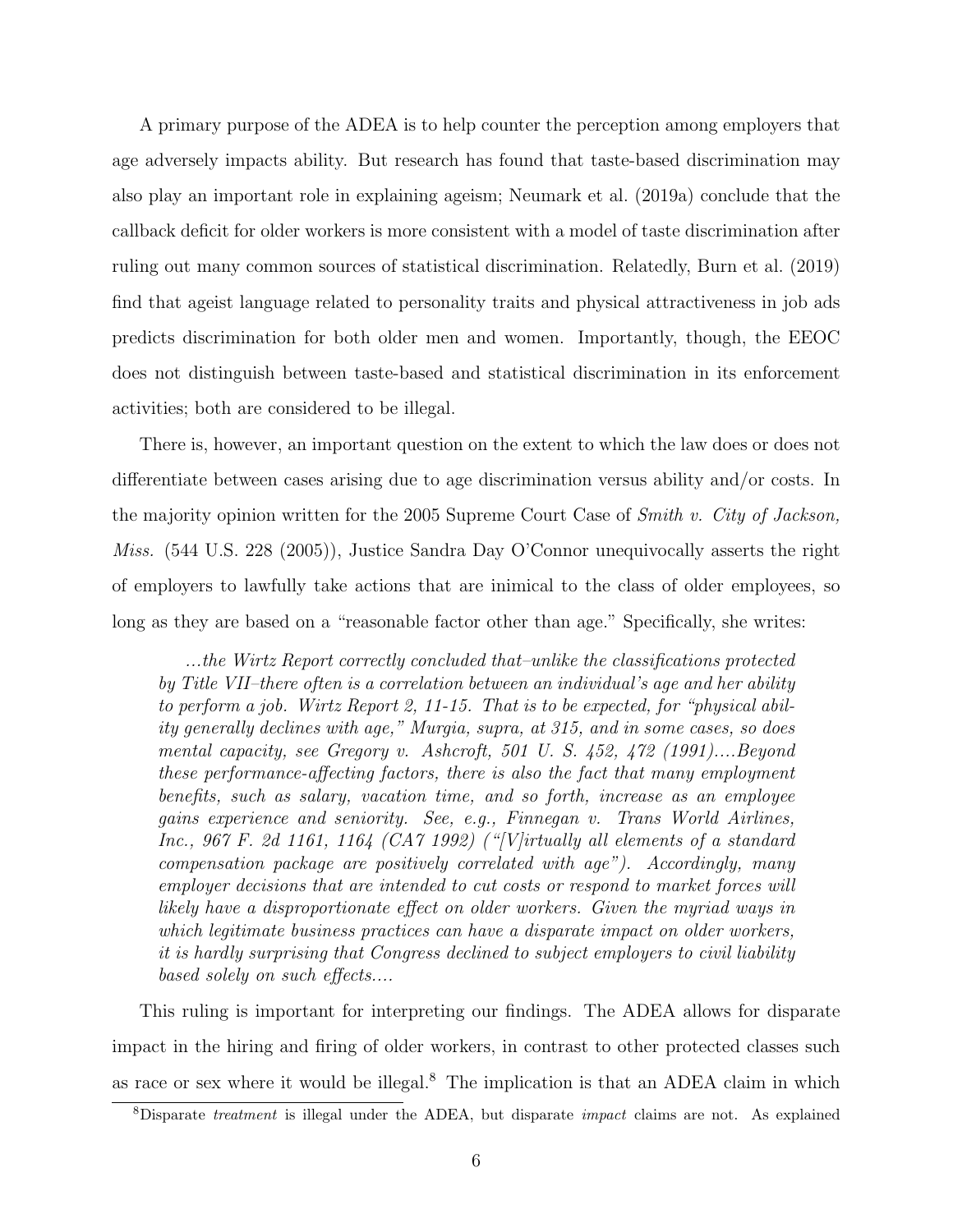older employees are fired based on cost or productivity considerations will not be considered meritorious, at least under the post-2005 interpretation of the law.<sup>9</sup> It is for this reason as well that our EEOC analysis sample begins in 2005.

### 2.2 Process for Filing and Resolving Discrimination Charges

The Equal Employment Opportunity Commission (EEOC) enforces prohibitions against age discrimination for private and public employers with over 20 employees (approximately 85% of all U.S. workers).<sup>10</sup> Figure 1 lays out the process for filing and resolving discrimination charges. Individuals are typically required to file a charge with the EEOC within 180 days of the alleged discriminatory action. The employer is then notified of the receipt of the charge within 10 days of the filing date. Normally the case is first referred to mediation, during which a neutral third party will attempt to assist the two parties in reaching a voluntary resolution. The average time to resolution for mediated cases is less than three months.

If instead either the employer or employee decides against mediation, the EEOC begins its investigation by first asking the employer to provide a written answer to the discrimination charge, after which the EEOC may hold interviews, gather documents, and interview witnesses. This process takes approximately 10 months on average. At any time during the investigation, the charging party and respondent may reach a negotiated settlement or the charging party may withdraw the case after receiving desired benefits from the employer. These are both considered to be "merit resolutions" by the EEOC, as they imply an outcome favorable to the charging party.

by Rozycki and Sullivan (2010), in disparate treatment cases, "[t]he employee must prove through direct or circumstantial evidence that the discrimination was intentional. In contrast, a disparate-impact claim does not require proof of an intention to discriminate. Instead, showing that a facially neutral employment practice has a disproportionately adverse impact on a protected group states a prima facie case of unlawful disparate-impact discrimination."

<sup>&</sup>lt;sup>9</sup>Section  $4(f)(2)$  of the current version of the ADEA confirms that reasonable factors other than age are allowable.

<sup>10</sup>Certain states, counties, towns, and cities have implemented their own anti-discrimination laws. The organizations responsible for enforcing these laws, Fair Employment Practice Agencies (FEPAs), often have worksharing agreements with the EEOC so that whenever the charge's allegation is also covered by an EEO law, the FEPA will dual file the charge with the EEOC. To control for heterogeneity in the coverage and intensity of employment discrimination enforcement across states, we include state fixed effects and exclude FEPA charges from the analysis.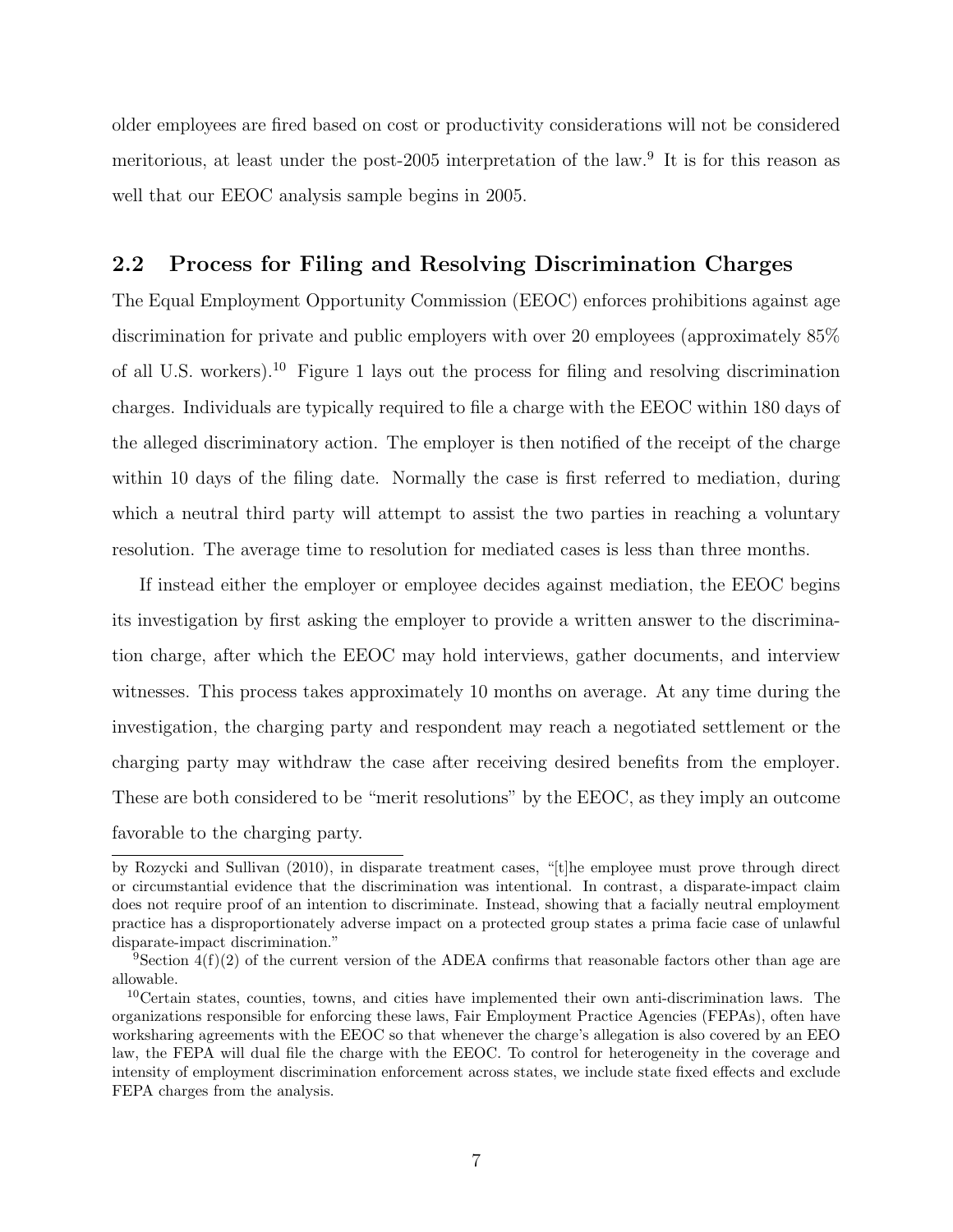Following the investigation, the EEOC determines whether they have reasonable cause to believe that the alleged discrimination occurred according to the evidence collected. If no reasonable cause is determined, the charging party may still exercise the right to sue. If instead a reasonable cause is determined (i.e., the case has "merit"), the EEOC will again attempt to negotiate a voluntary agreement with the employer and charging party, resulting in either a successful or unsuccessful conciliation. If efforts to conciliate the charge are unsuccessful, the EEOC will then refer the case to its legal staff to determine its suitability for litigation.

Figure 1 displays the fraction of cases with different outcomes for ADEA hiring plus firing charges in our baseline sample. Combined merit resolutions are significantly rarer (17%) than are cases dismissed due to not having had reasonable cause (68%). The remaining category is administrative closures, which are charges for which the resolution cannot be determined  $(15\%)$ <sup>11</sup> Only a small number  $(0.3\%)$  of all initially filed charges are litigated.

In 2005, the Gallup poll conducted a national survey with input from the EEOC in conjunction with the EEOC's 40th anniversary. The poll sampled adults who were either currently employed, actively seeking employment, or had been employed in the past 2 years. Among older workers, 4% reported being discriminated against in the workplace on the basis of age. Comparing this fraction with the fraction of older workers who file an EEOC age discrimination charge, we calculate that 0.53% of all alleged cases are reported to the EEOC.

## 3 Data

This paper combines a unique source of EEOC administrative data on charges with local area estimates of employment produced by the Bureau of Labor Statistics (BLS). This enables us to examine the relationship between the Great Recession and self-reported, but quality-validated, workplace discrimination charges filed by older employees. Additionally, we use data from a correspondence study of job applications for older and younger women to assess whether increases in local unemployment rates exacerbate age discrimination. In

 $11$ These include scenarios where the charging party fails to respond to the letter, the EEOC does not have jurisdiction, the charging party files a private lawsuit, there is a failure to locate the charging party, etc.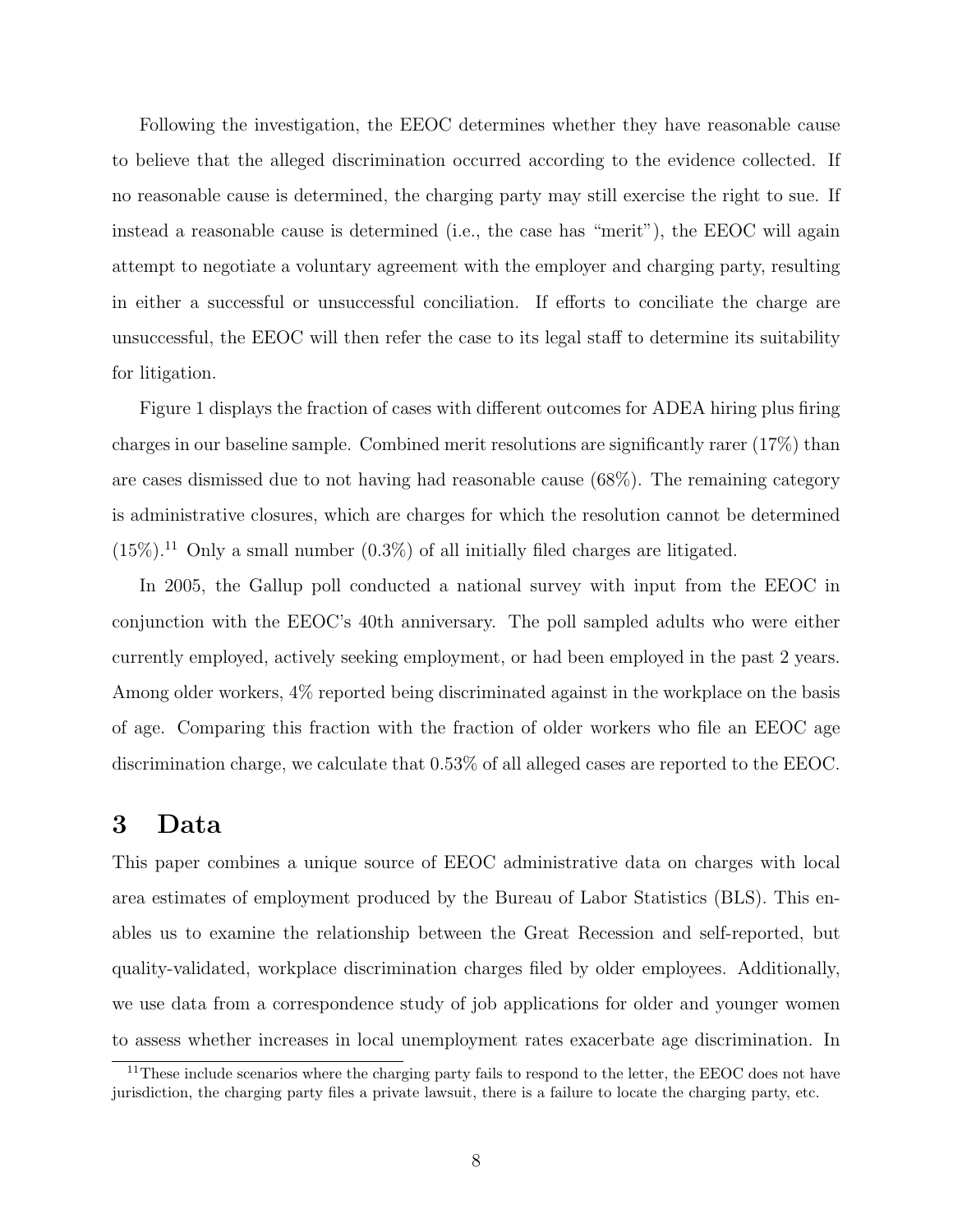the following subsections, we describe the primary data elements subsumed in each.

#### 3.1 EEOC Charge Data

Our EEOC analysis uses a total of 80,000 ADEA firing and hiring charges filed with the EEOC from 2005 through 2015 for which the industry code is available (approximately 8,000 annual filings).<sup>12</sup> These are further partitioned into 46 issues (e.g., Sexual Harassment, Discharge, Hiring, etc.) and 80 bases (e.g., Sex-Female, Race-Black, Age, etc.). Each observation in the EEOC dataset corresponds to a particular charge, which may include multiple claims of types of discrimination. The average number of claims per charge is just over 4 for ADEA firing charges and just over 3 for ADEA hiring charges. For the purposes of this paper, we classify an observation as a firing charge if one of the issues was coded as "discharge" or "layoff" and as a hiring charge if one of the issues was "hiring." These charge types account for approximately 73% of all ADEA filings. Appendix Table A1 lists the most common basis categories in addition to age, and the most common additional issue categories. The table shows that retaliation and disability claims are commonly included bases in ADEA firing and hiring charges, and that terms and conditions and harassment are commonly included as additional issues.<sup>13</sup>

Appendix Table A1 also reports selected characteristics of the workers and firms. For both firing and hiring, the average age of the charging party is 56 years old, with over half being white and roughly one-quarter black. Interestingly, the gender composition skews more male in hiring charges. The share of plaintiffs retaining private legal counsel is far greater in ADEA cases of firing discrimination than in hiring discrimination  $(17\%$  versus  $7\%)$ , likely reflecting the monetary stakes being greater in grievances involving a discharge. Finally, the composition of private versus public firms differs by the type of charge filed; nine out of ten firms accused of firing discrimination are private, compared to just three-quarters of those accused of hiring discrimination.

<sup>&</sup>lt;sup>12</sup>Data are unfortunately missing from October 2010 through September 2011 in the file we received from the EEOC; while the data do exist at the EEOC, they are not currently releasing any new data to researchers. We also drop  $1.4\%$  and  $0.1\%$  of observations for which sex and age are missing, respectively.

<sup>&</sup>lt;sup>13</sup>Note that a charge including a discharge can also involve a hiring issue, for example if an employee feels they were wrongly fired and not rehired for another position.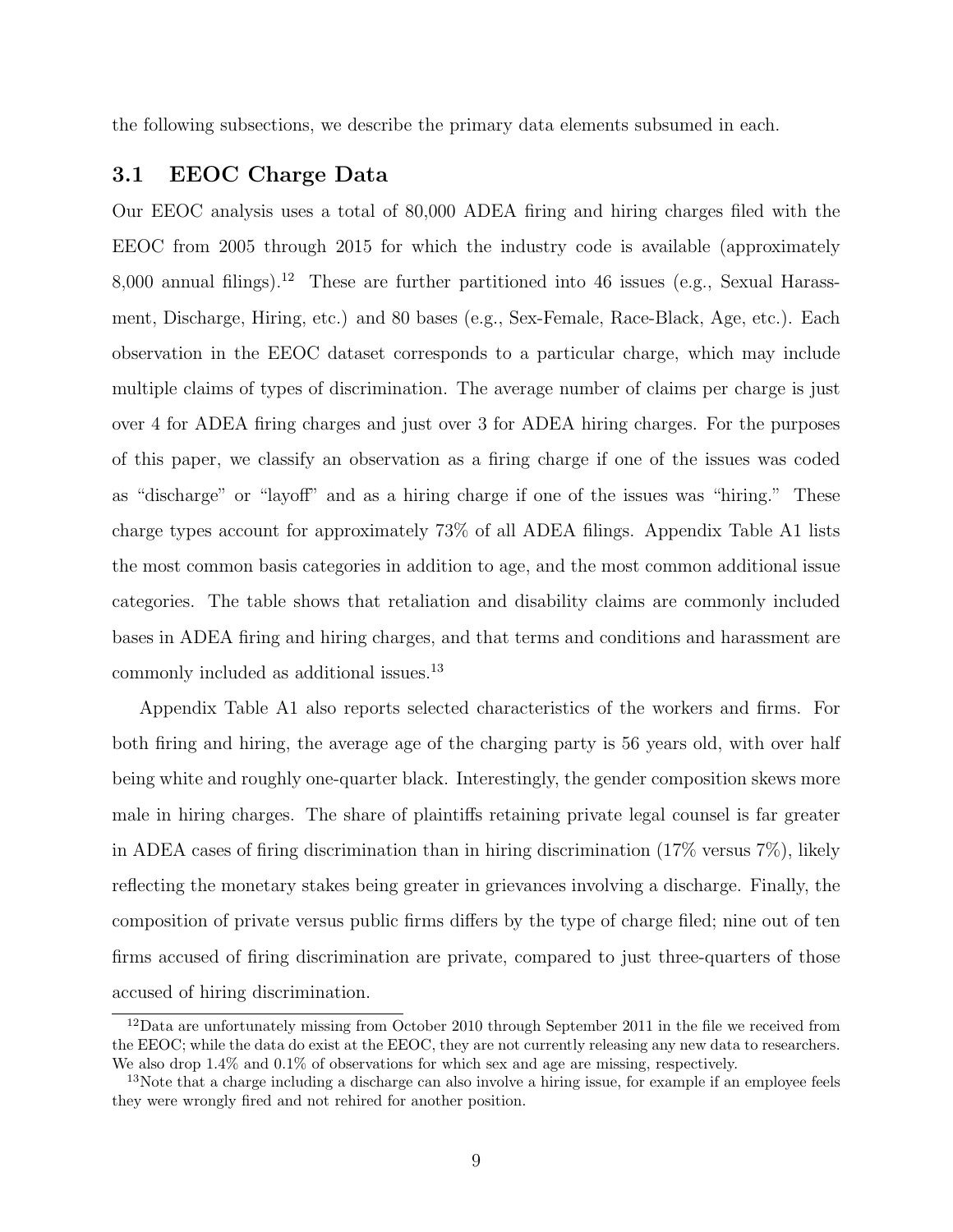Particularly important for our study, the EEOC data include information on how the charges are resolved, which results from a follow-up investigation conducted by the local EEO office. We transform the resolution into a binary variable that indicates if the agency determined the case to have had "merit," which serves as a useful proxy for the quality of the charge filed. The EEOC classifies as meritorious those cases resulting in settlements, withdrawals with benefits, and reasonable cause findings. Cases determined to have merit include both successful and unsuccessful final conciliation attempts. In general, merit resolutions are those charges for which the outcome is favorable to the charging party, either by way of monetary damages being exchanged or the EEOC concluding that the charge had reasonable cause following its lengthy investigation.

Table 1 provides a detailed breakdown of case resolutions for the ADEA firing and hiring charges separately. Notable differences between the two types of charges emerge; namely, ADEA firing cases are six times as common, 22% more likely (17.2% versus 14.1%) to have had merit, and generate larger monetary damages. This makes sense in light of the fact that hiring discrimination is notoriously difficult to prove.

There are several advantages of using the confidential EEOC microdata compared to the publicly available EEOC data, $^{14}$  which is nationally and annually aggregated, as others have used in various settings (e.g., Donohue and Siegelman, 1992, 2005; Griffin, 2016; Wakefield and Uggen, 2004). First, we can leverage information on the industry, state, and month of a charge to generate far richer variation in unemployment. We can further combine this information with a measure of the quality of each individual case. Moreover, we can separate out hiring and firing discrimination from "on-the-job" discrimination, for which there may be different reporting incentives during a recession.

### 3.2 State and Industry Unemployment Data

To measure local exposure to the Great Recession and subsequent recovery over the 2005- 2015 period, we first calculate the number of unemployed individuals at the state-month level using the Local Area Unemployment Statistics series produced by the BLS. We also

<sup>&</sup>lt;sup>14</sup>We received access to these data by submitting and receiving approval for a project proposal, though access to such data has tightened recently.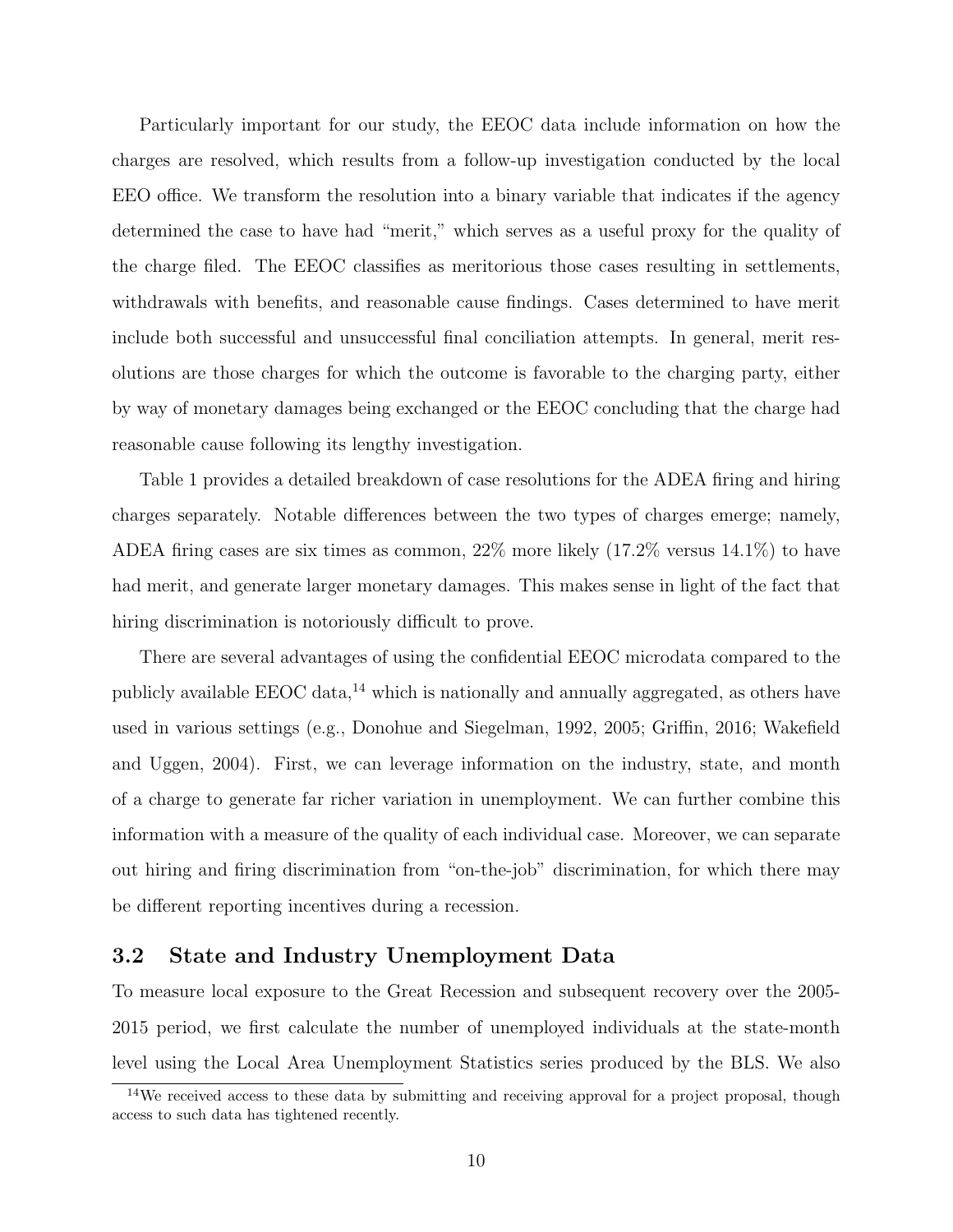use variation in industry-specific exposure using unemployment statistics tabulated at the industry-month level by the  $BLS$ .<sup>15</sup> We then impute state-by-industry specific unemployment rates at the monthly level, the details of which appear in Section 4.2.

Appendix Figure A1 shows state variation in the unemployment rate at the height of the Great Recession (December 2009). There exists considerable cross-sectional variation: unemployment rates ranged from just over 4% in North Dakota to nearly 14% in Michigan. Appendix Figure A2 documents similarly wide variation across industries. Construction was shocked particularly hard, seeing a peak unemployment of 22%, whereas Education and Health Services were relatively insulated, with unemployment reaching only 6%. While not shown, there is also variation in the speed of recovery across both states and industries.

### 3.3 Correspondence Study Data

Our second analysis uses data from Farber et al. (2017) and Farber et al. (2019), who generated thousands of fictitious resumes and submitted them to 8 different cities over five time periods between 2012 and 2017. They explored how applicant characteristics (age, unemployment duration, recent unemployment, unemployment status, and low-level interim job) affected the callback rate for administrative support jobs. We repurpose their data to see how differences in local unemployment affect callback rates of older workers, relative to younger ones. For context, all of the artificial applicants were college-educated females with significant work experience.

Consistent with standard methods used in correspondence studies, for each city and in each application wave, paired applications were submitted with just one differing characteristic in Farber et al. (2017). Importantly, in rounds 1-3, either two younger [35, 36, 37, 40, 41, or 42] or two older [55, 56, 57, or 58] applications were sent to each job posting, and so variation in age is generated across rather than within job postings. Round 1 compared the newly unemployed with those who had been randomly assigned an unemployment spell of 4, 12, 24, or 52 weeks. Round 2 was identical except that each applicant was randomly assigned an unemployment duration of 0, 4, 12, 24, or 52 weeks. Round 3 precisely mirrored

<sup>&</sup>lt;sup>15</sup>These estimates are, in turn, derived by combining data from the Current Population Survey (CPS), the Current Employment Statistics (CES) Survey, and state unemployment insurance (UI) systems.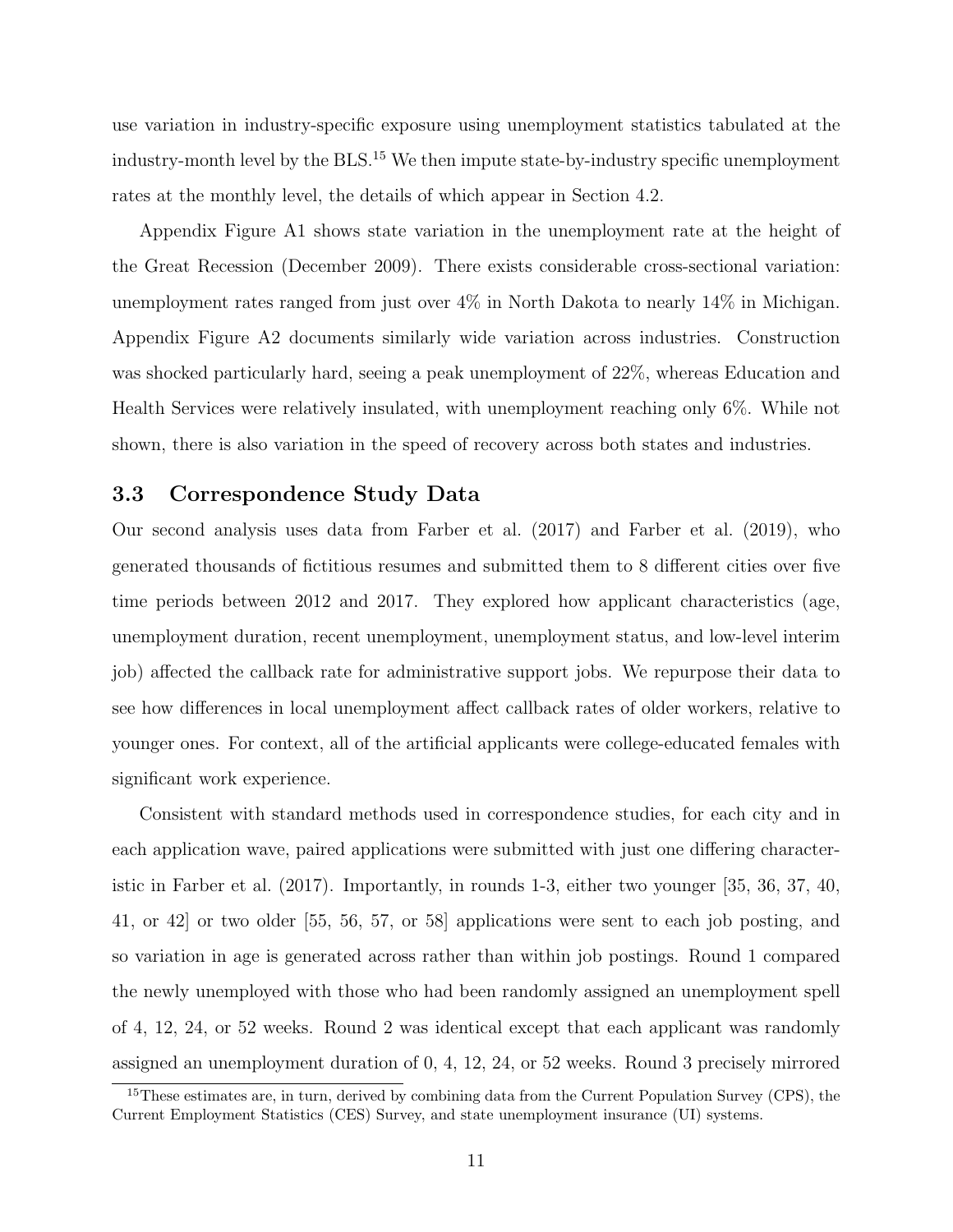round 2 except that a low-level interim job was assigned randomly at the application level, within matched-pairs. Finally, round 4 added the modification that each posting received an application from both a younger and older pair of workers.

In Farber et al. (2019), the authors sent out an additional round of resumes to the same set of cities a few years later to further study the role of recent employment and unemployment status by age; we label this as round 5. As in round 4 of their prior study, they send four applications to each job posting. But this time they used a broader range of ages, including very young individuals [22-23, 27-28], younger individuals [33-34, 42-43], and older individuals [51-52, 61-62]. While the age groupings are somewhat different across the two papers, the younger and older categories are roughly comparable. We therefore limit data from round 5 to job postings where there are at least two older applicants and at least 1 younger applicant. Hence, rounds 4 and 5 differ from the first three rounds in that older applicants directly compete against their younger counterparts.

Table 2 shows the number of applications submitted during each round of applications– 3/2012-5/2012, 7/2012-9/2012, 11/2013-4/2014, 4/2014-8/2014, and 3/2017-8/2017–and for each of the 8 cities–Charlotte, Chicago, Dallas, Omaha, Pittsburgh, Portland (ME), Sacramento, and Tampa Bay.<sup>16</sup> As Farber et al. (2017) note, they intentionally picked 4 low unemployment cities and 4 high unemployment cities. This feature, along with the fact that each successive round of applications was submitted as labor markets continued to recover from the Great Recession, generates meaningful across-city and across-time variation, as illustrated in Figure 2. Unemployment rates can be twice as large for some cities versus others, even in the same time period. Moreover, unemployment rates fall by roughly half for most cities from the beginning to the end of our sample period.

### 4 Empirical Models

### 4.1 Distinguishing Actual versus Reported Discrimination

To ascertain whether discrimination varies with the business cycle, one needs to distinguish between actual and reported discrimination. Older workers who are fired from their jobs

 $16$ Portland, ME was omitted in round 3 of the survey.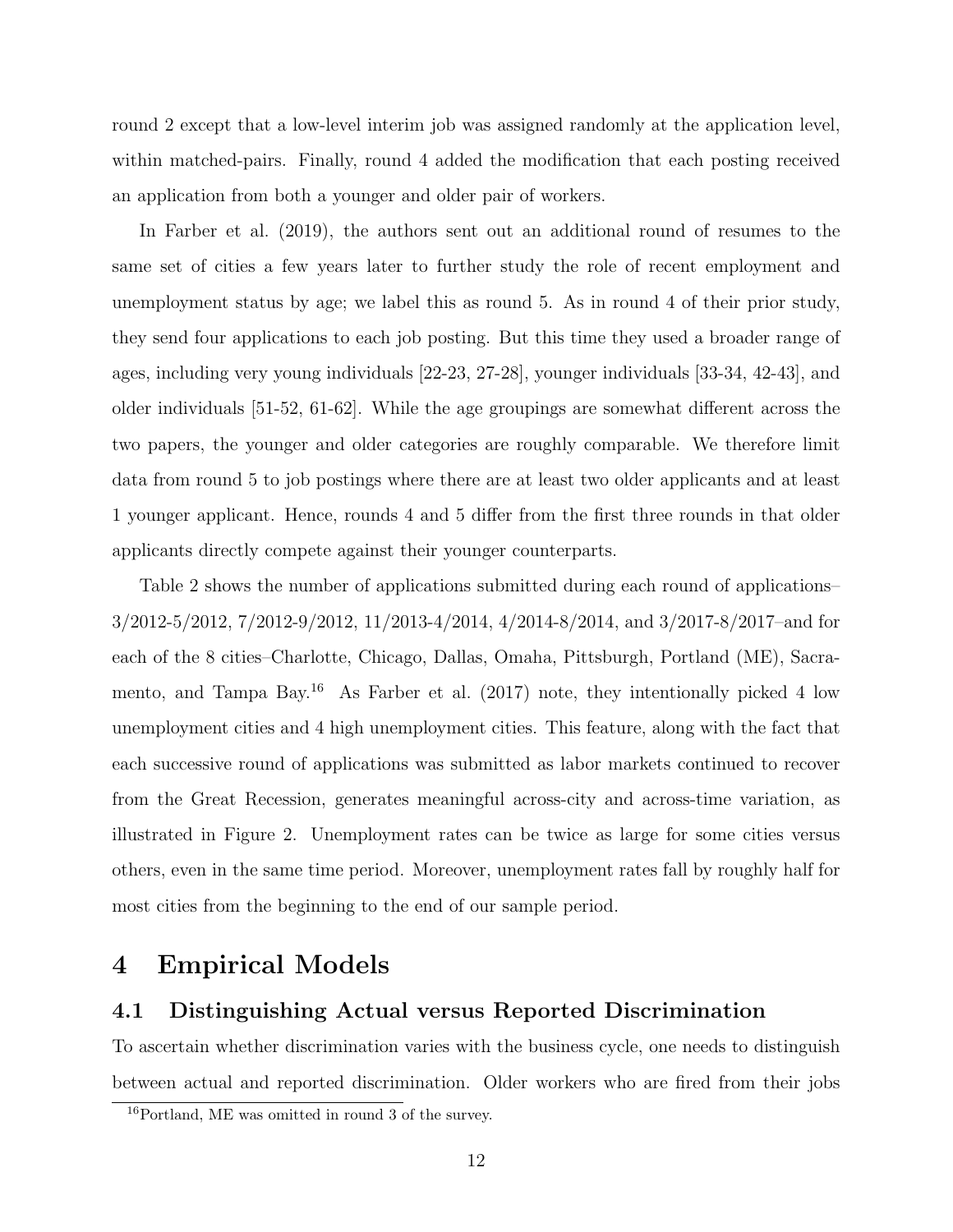(or not hired in the first place) have the option to pursue a legal claim of discrimination to receive both monetary payments and a potential restoration of their job. A worker's firing may have been linked to age discrimination, but it could also have been due to lower productivity/higher costs relative to retained workers and hence perfectly legal. How strong a case the worker has influences their chances of winning, and therefore their likelihood of filing an EEOC charge.

The worker's reporting threshold will also respond to labor market conditions, due to the time costs of filing a charge and the difficulty of finding new employment at a similar wage. During good economic times, the opportunity cost of filing a claim is higher and the potential benefits lower, as it is easier to find a new job quickly. Conversely, as the job market weakens, workers have an incentive to file more marginal claims. Hence we make the assumption that holding actual discrimination constant, more marginal claims will be reported during a weak labor market. This implies that for a given level of discrimination, the volume of charges will be higher while average claim quality will be lower during a recession.

In other words, during a recession the volume of hiring and firing charges could go up for two different reasons: an actual increase in discrimination and a reported increase in discrimination. Therefore, a jump in EEOC charges during a recession does not, by itself, necessarily imply a rise in actual discrimination. We can, however, arrive at such a conclusion if the quality of discrimination charges filed weakly increases. In this scenario, the rise in actual discrimination more than offsets the increased filing of weaker cases. This interpretation is valid so long as (i) holding constant the level of actual discrimination, the merit of marginally added cases falls during a recession, and (ii) the merit variable is an objective measure of case quality whose mean varies with the business cycle only due to changes in the true quality of cases. As robustness checks, later in the paper we explore and rule out several alternative explanations for why merit might change during a recession.

The benefit of our EEOC data is that it contains an independent measure of the quality of a case, which allows us to test whether the sufficient condition holds. Importantly, we are able to measure discrimination on the firing margin, something not possible with a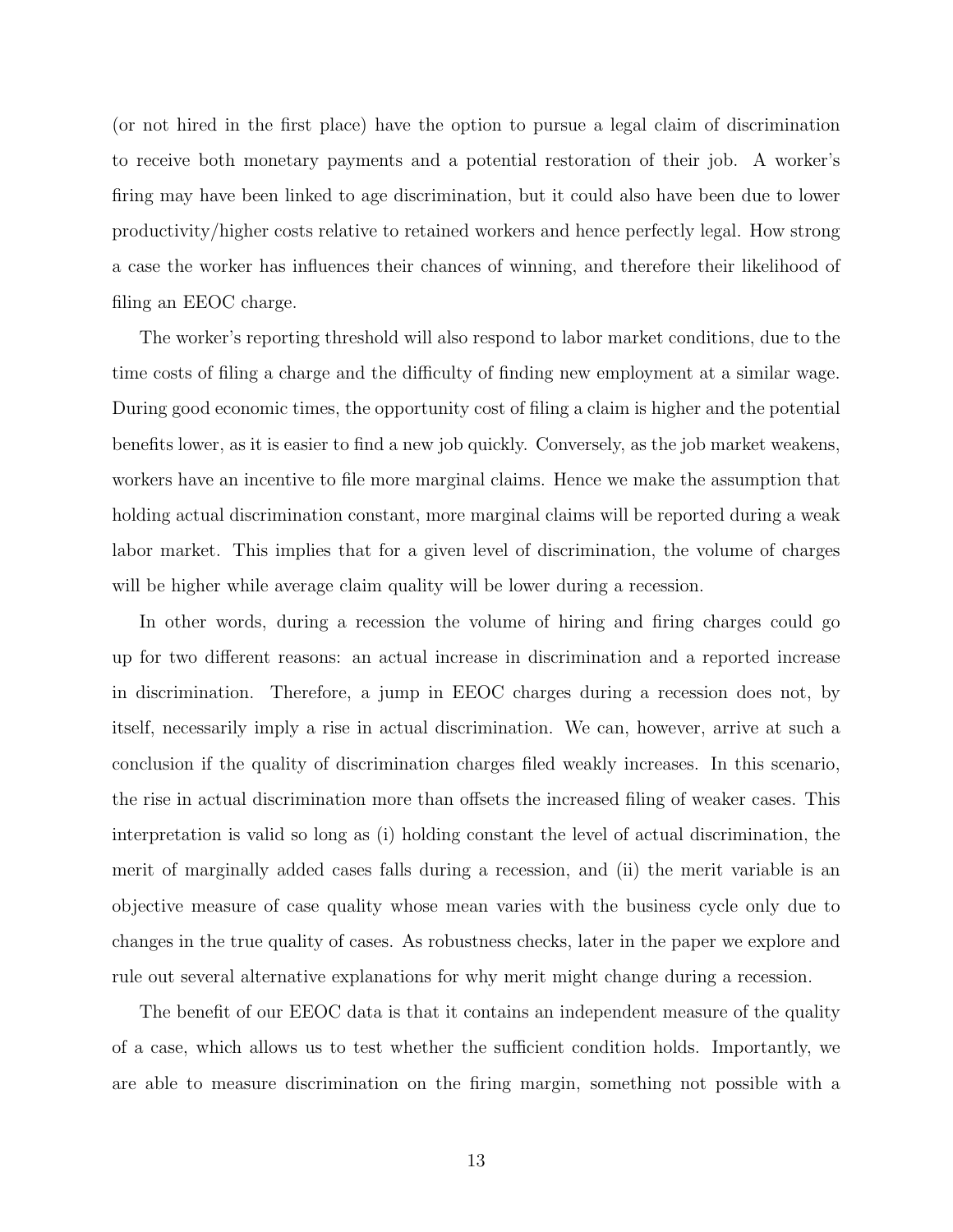correspondence study. The benefit of the correspondence data is that the issue of reporting does not even arise.

#### 4.2 EEOC Charge Model

To identify the effect of unemployment on discrimination, we adapt the empirical model outlined in Maestas et al. (2021). That paper leverages variation in unemployment across states and over time to study disability insurance claims. We augment their formulation by including imputed measures of monthly state exposure by industry. Such an enhancement is possible because industry codes are included in the EEOC data and useful because of the rich variation in unemployment exhibited across industries during the Great Recession (see Appendix Figure A2).

To exploit this additional layer of heterogeneity, we impute monthly industry-specific unemployment at the state level using weighted national unemployment shares by industry. Specifically, we first recognize the number of unemployed individuals in each state s in time period t,  $U_{st}$ , equals the weighted sum of industry-specific unemployment j within that state:

$$
U_{st} = \sum_{j=1}^{J} w_{jst} U_{jst} \tag{1}
$$

where the subscripts denote industries and the weights,  $w_{jst}$ , represent each industry's share of total state employment in a period. These employment shares can be directly calculated at the state-month level from the Quarterly Census of Employment and Wages (QCEW).

To impute  $U_{jst}$ , we assume that industry j's employment-weighted share of overall unemployment in state  $s$  in period  $t$  is equal to the corresponding employment-weighted share at the national level  $n$ . This assumption can be expressed as:

$$
\frac{w_{jst}}{w_{jnt}} = \frac{U_{jnt}/U_{nt}}{U_{jst}/U_{st}}
$$
\n<sup>(2)</sup>

This is a proportionality assumption relating employment shares to unemployment shares. This requires unemployment ratios at the state versus national level to be proportional to the correponding employment ratios. As all other variables are available from the QCEW or BLS's Current Employment Statistics,  $U_{jst}$  can be imputed by solving as a function of these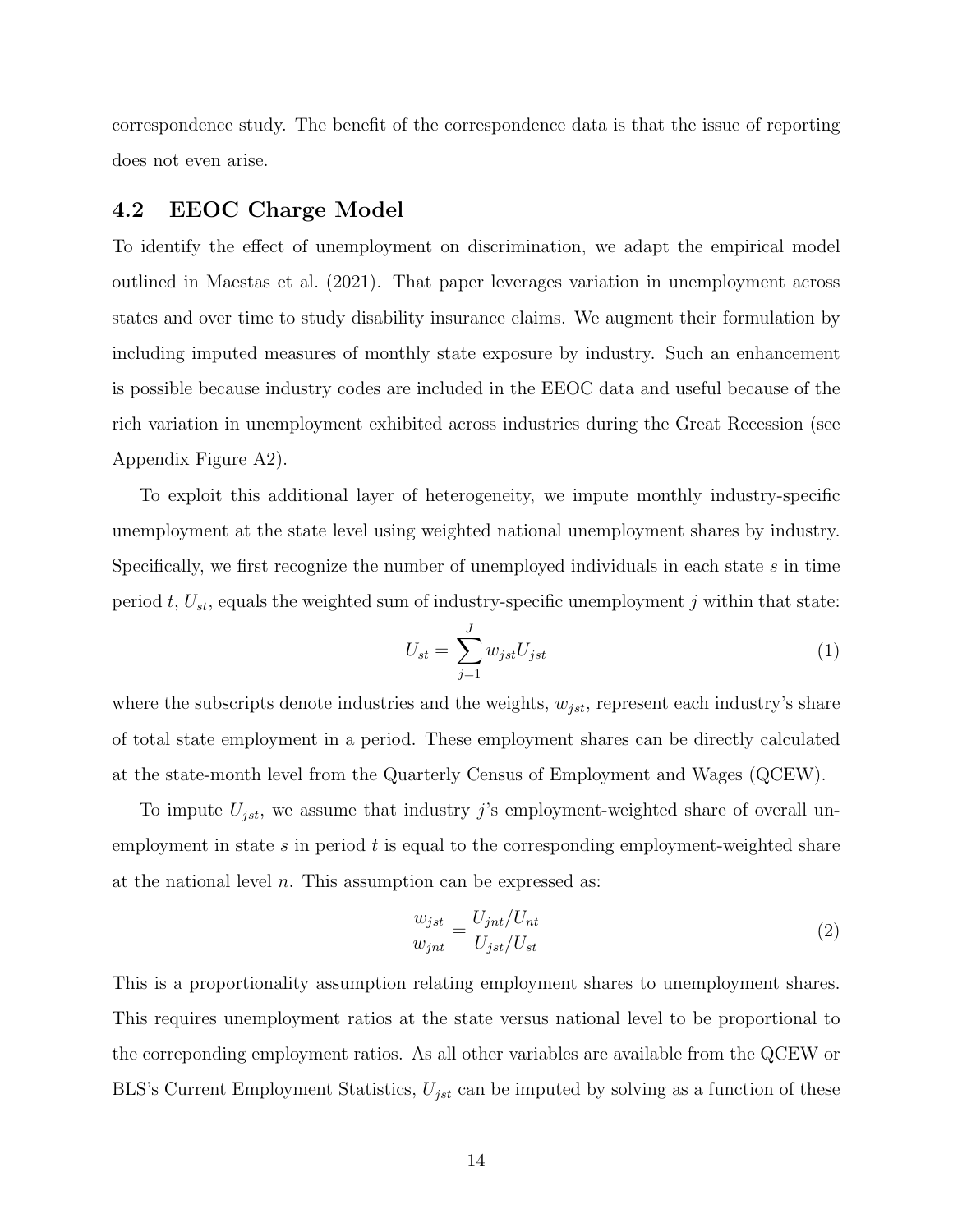known quantities.

Armed with these monthly state-industry measures of labor market tightness, we estimate two different types of models, one for hiring and firing volume, and one for hiring and firing merit. Our baseline model for the volume regressions collapses the number of ADEA charges to the industry-state-month level and takes the following form:

$$
volume_{jst} = \beta U_{jst} + \gamma_j + \alpha_s + \theta_t + \epsilon_{jst}
$$
\n<sup>(3)</sup>

where  $volume_{jst}$  is the number of ADEA hiring or firing discrimination reports filed with the EEOC in a state-industry-month and  $\gamma_j$ ,  $\alpha_s$ , and  $\theta_t$  are fixed effects for industry, state, and time. As in Maestas et al. (2021), we use the number unemployed as our measure instead of the unemployment rate to eliminate the confound introduced by industry-statetime differences in the size of the labor force on our outcome measures. The coefficient  $\beta$  can easily be rescaled to estimate the effect of a one percentage point increase in the national unemployment rate on the change in the number of ADEA discrimination claims filed. In robustness checks, we explore alternative measures for labor market slackness, and find similar results. Our main estimates weight by the size of the state-industry-month labor force, so as to make the estimates representative of the entire U.S. population (see Solon et al., 2015); as we show in the Appendix, unweighted estimates yield similar findings.

This baseline model implicitly assumes that past changes in unemployment do not induce contemporaneous discrimination charges. As an alternative, we allow for the possibility that discrimination charge filing behavior responds not just to current movements in the unemployment rate but to previous changes as well. In particular, we implement a polynomial distributed lag model similar to that in Maestas et al. (2021):

$$
volume_{jst} = \beta(L)U_{jst} + \gamma_j + \alpha_s + \theta_t + \epsilon_{jst}
$$
\n<sup>(4)</sup>

where the function  $\beta(L)$  is a lag polynomial that measures the effects of current and past values of unemployment on volume. The sum of the individual lag weights represents the cumulative number of discrimination reports induced by current and previous changes in unemployment. The appropriate polynomial degree and number of lags are chosen by minimizing the Akaike Information Criteria (AIC).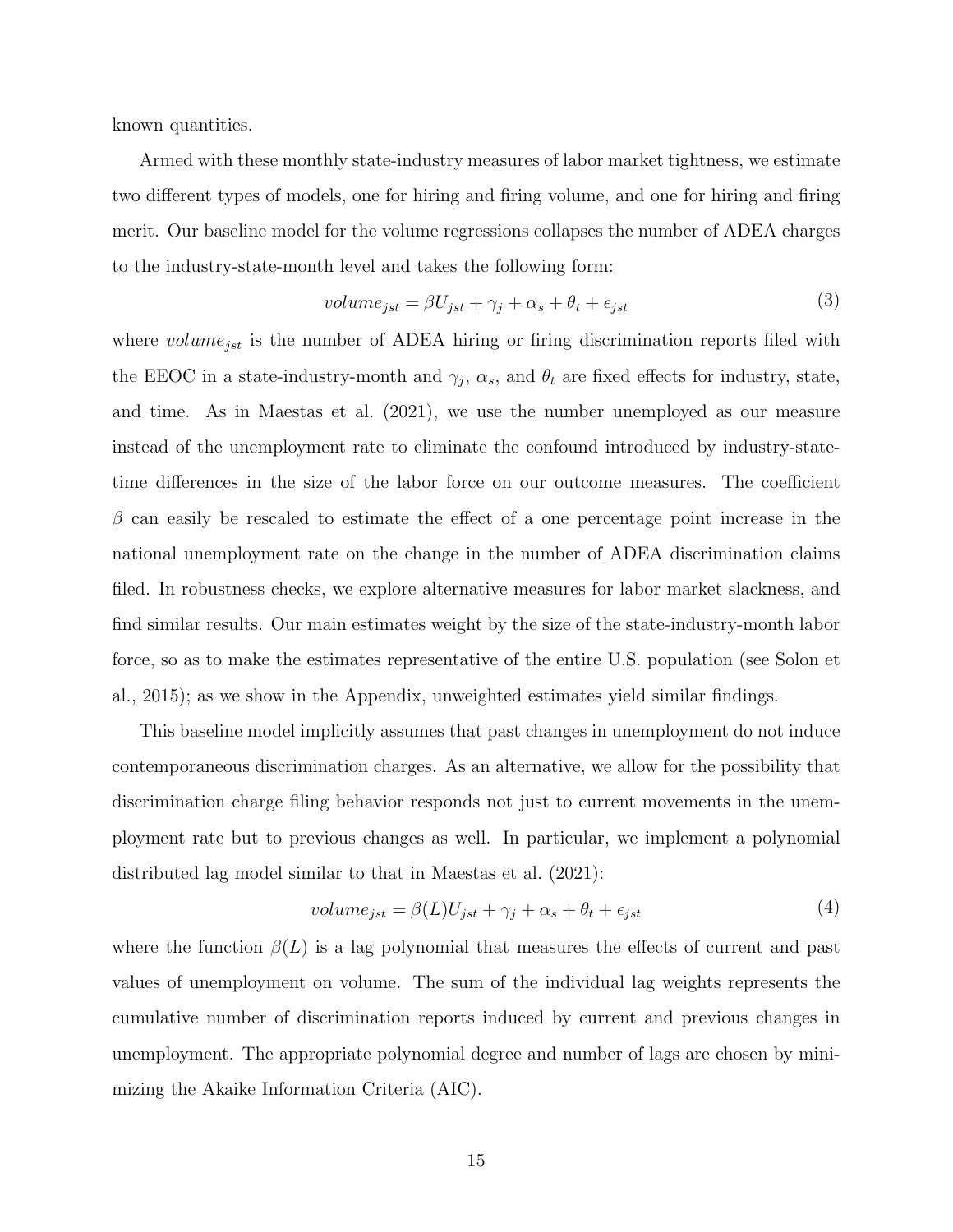Our baseline model for the merit regressions uses noncollapsed data at the individual case level, so that we can control for relevant case characteristics. We model the dummy variable for whether case  $i$  was determined to have merit as:

$$
merit_{ijst} = \beta U_{jst} + \gamma_j + \alpha_s + \theta_t + \pi X_i + \epsilon_{ijst}
$$
\n<sup>(5)</sup>

where  $X_i$  is a vector of control variables associated with a case. We include the race, age, and sex of the charging party, along with the firm's sector (public or private).<sup>17</sup> Time fixed effects implicitly account for the potential impact of changing resource constraints at the EEOC on case success rates. In a robustness check, we additionally include controls for the type of claim being filed (e.g., sexual harassment, wages, suspension) and the class of protected employees involved (e.g., race, sex, disabled); the results are similar, suggesting compositional changes are not driving our results. We also consider polynomial distributed lag models for merit which are analogous to equation (4).

Though state-industry-time differences in local labor market conditions constitute the source of identifying variation, we conservatively cluster our standard errors at the state level. Since charges are filed with one of the 53 local EEO offices, this also allows for arbitrary correlation across the decisions reached by any one local office over time. Finally, note that there is no reason to weight the merit regressions, as they use individual-level data for the entire U.S.

#### 4.3 Correspondence Study Model

For our correspondence study analysis, we estimate two types of regressions, one for rounds 1-3 and another when including rounds 1-5. As a reminder, rounds 1-3 sent either 2 older or 2 younger applications to each job posting. To estimate the effect of unemployment on callback rates for older female applicants using rounds 1-3 of the Farber et al. (2017) study, we use the following specification:

$$
callback_{ict} = \beta_1 U R_{ct} + \beta_2 older_i + \beta_3 (older_i \times UR_{ct}) + \alpha_c + \theta_t + X_i + \epsilon_{ict}
$$
(6)

where callback<sub>ict</sub> is an indicator for whether resume i in a given city c at time t received a callback,  $UR_{ct}$  denotes the unemployment rate, and  $older<sub>i</sub>$  indicates whether the applicant

<sup>17</sup>We note that our estimates are robust to the exclusion of these covariates.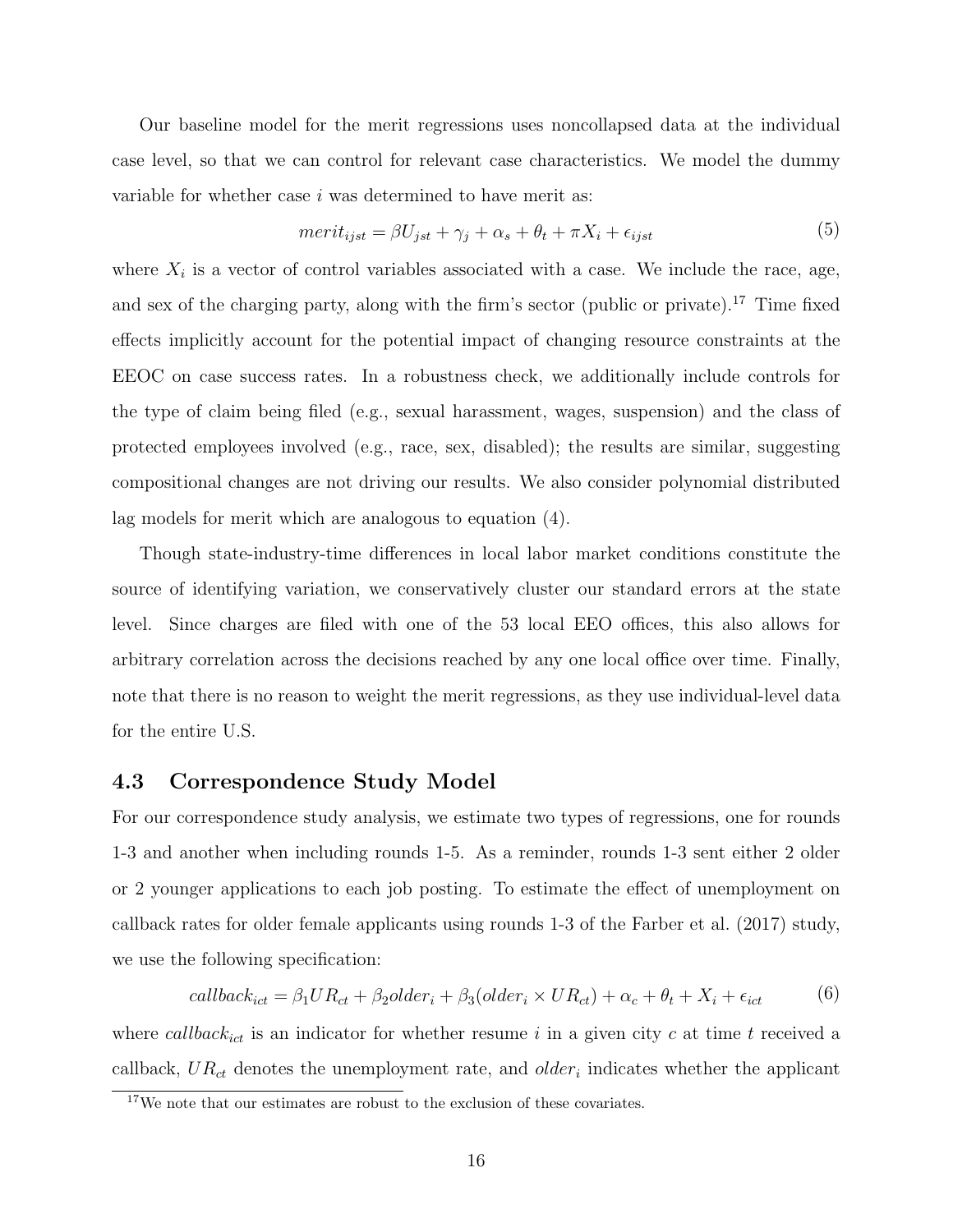is over age 50. Additionally,  $\alpha_c$  and  $\theta_t$  represent city and time fixed effects, respectively, and  $X_i$  is a vector of other characteristics assigned to the resume (e.g., length of unemployment spell).

The coefficient of interest here is  $\beta_3$ , which tells us how much the callback rate changes for older applicants, relative to younger ones, for a one percentage point increase in the local unemployment rate. A negative coefficient would suggest that recessions exacerbate age discrimination on the entry margin. We cluster the standard errors at the city-round level, since that is the level of randomization. We follow Neumark et al. (2019b) and weight observations by the ratio of the share of employment in Office and Administrative support occupations at a national level to the share based on postings in the Farber et al. (2017) dataset. We calculate the national shares using the Occupational Employment Statistics (OES) data. As we show in the Appendix, unweighted estimates yield similar findings, though with less precision. We use a linear probability model; results are virtually identical if we instead use a probit or logit.

When estimating regressions which include rounds 4 and 5, we add both an indicator for being in one of these two rounds and its interaction with whether the fictitious resume was assigned an older age. We do this because, unlike in rounds 1-3, each employer receives a total of four applicants: at least two older and at least one younger, rather than just a single pair of either type. Thus, the interaction term captures how older female applicants fare when they are in direct competition with at least one additional younger female applicant.<sup>18</sup>

A negative coefficient on this interaction is consistent with the idea that increasing the number of younger employees applying to a firm increases the extent to which a firm can be selective/discriminatory without bearing as much of a cost. One way to increase the number of options an employer has is to increase the unemployment rate, since more individuals will be looking for a job; this is the source of variation we exploit for both rounds 1-3 and the EEOC analysis. In rounds 4 and 5 of the correspondence study, the options an employer has to choose from is experimentally increased by 1 or 2 additional younger applicants.

<sup>&</sup>lt;sup>18</sup>Phillips (2019) makes the general point that spillovers can occur when multiple applications of different types are sent to the same job posting.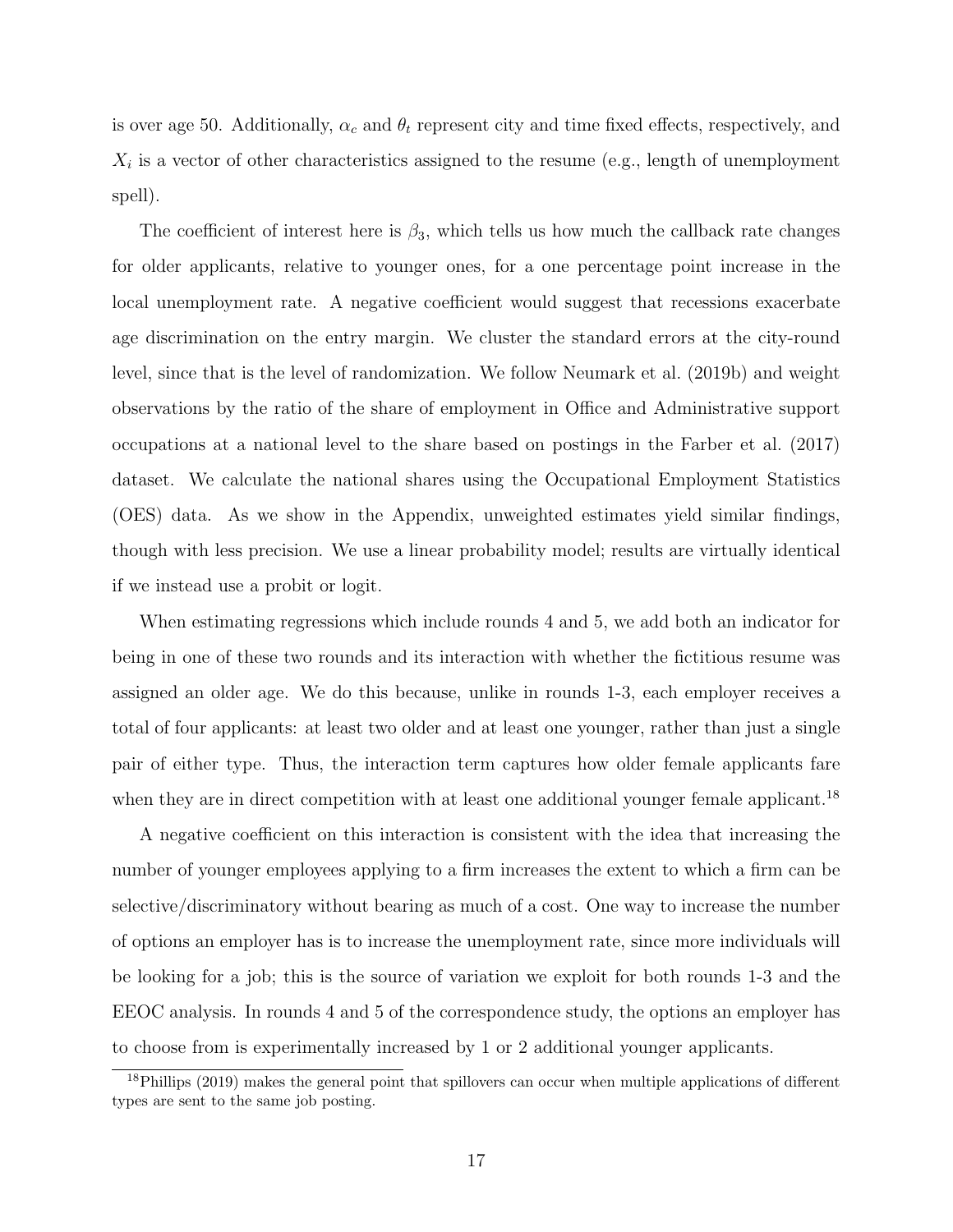## 5 Results

In this section, we first present results using the EEOC data. We begin with a graphical overview, followed by our regression models and several robustness checks. We then report our findings using the correspondence data.

### 5.1 EEOC Charge Results

Graphical overview. Figure 3 provides an initial look at how the combined number of monthly ADEA hiring and firing discrimination charges evolves over the business cycle. Total charges and merit charges increase by roughly 70% and 55% as unemployment rises from a low of 4.5% to a peak of  $10\%.^{19}$ 

The aggregate trends in Figure 3, while informative, mask underlying heterogeneity by geography and sector. Figure 4 provides a state-level view of how both the volume and quality of ADEA hiring and firing claims moved during the pre versus post-recessionary periods, using the official NBER recession dates. Panels (a) and (b) show that the economies hit hardest by the contraction between 2005 and 2009 were also the ones for which total discrimination charges and their average quality increased most sharply. Likewise, in panels (c) and (d), each state's unemployment rate change between 2009 and 2015 is plotted against the corresponding change in the volume and quality of ADEA charges, respectively. It is clear from the graphs that the state economies that recovered least from the Great Recession were also the ones that sustained the largest increase in volume and claim quality.

Figure 5 presents a similar set of graphs, but this time using industry-specific changes in the unemployment rate. Industries more susceptible to the negative labor demand shocks perpetuated by the Great Recession, such as mining and construction, were also those that experienced the largest increase in the volume of charges between 2005-2009 (panel a). Conversely, industries recovering more fully exhibited the largest reduction in charges from 2009- 2015 (panel c). And as with the nature of the geographic shocks, the countercyclical relationship of merit is borne of both an increase during bad times (panel b) and a curtailment

<sup>&</sup>lt;sup>19</sup>The number of merit charges drops following the break in the data near the end of 2011. We include time fixed effects in all of our regressions, which should capture this level difference. Our results are also robust to only using the period prior to the break in the data.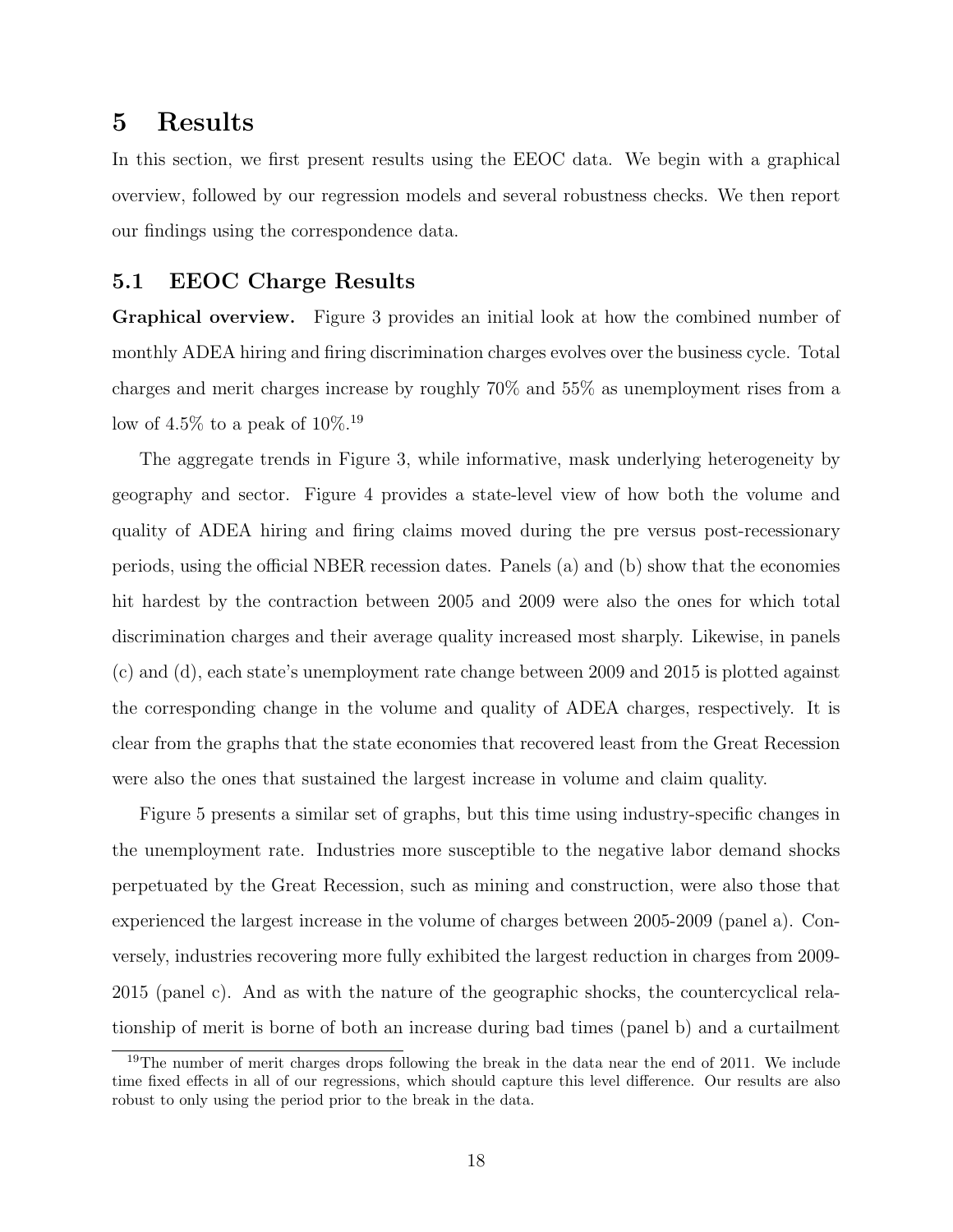in the wake of the recovery (panel d). The differently-sized responses to these shocks indicate that the state and industry sources of variation are unique from one another. Combining both types of shocks, then, generates even richer variation in labor market conditions, and should yield greater precision in estimation.

To visualize the dynamics in an "event-time" framework, similar to Lamadon et al. (forthcoming), in Figure 6 we plot how the timing of changes in volume and merit vary with the timing of the sharp change in unemployment due to the recession. Since the underlying unemployment shocks are continuous, we first define two groups: state-industry cells with above-median versus below-median unemployment shocks. The shocks are defined based on the percent difference in unemployment between the first and last months of the Great Recession. The graph plots the difference in the magnitude of the unemployment shocks between the two groups, as well as the percentage difference in both total and merit charges between these two groups. The spike in charges occurs just after the sharp increase in unemployment during the Great Recession.

Volume regressions. We now turn to regression results for the volume of discrimination charges at the industry-state-month level in Table 3. Start with column (1), which regresses the combined number of charges (firing and hiring) on the contemporaneous number of unemployed individuals as described in equation (3). The point estimate reveals that when the number of unemployed persons rises by 100,000, there will be 1.31 more age discrimination charges. This coefficient can be easily rescaled to estimate the effect of a one percentage point increase in the national unemployment rate.<sup>20</sup> The rescaled estimate, which we label in bold as the "effect of 1 pp  $\uparrow$  unemp" in our tables, reveals that each one percentage point increase in the national unemployment rate generates 20.2 additional monthly ADEA discrimination charges off a baseline of 665.0 charges, or a 3.0% increase. Alternatively, the elasticity of charges with respect to the unemployment rate is 0.21.

Splitting the sample into firing and hiring cases makes clear that most of the increase in age discrimination is driven by the firing margin. This makes sense, as firing cases are

<sup>&</sup>lt;sup>20</sup>Specifically, we multiply the coefficient by 1 percent times the average size of the labor force over the sample period (154 million workers).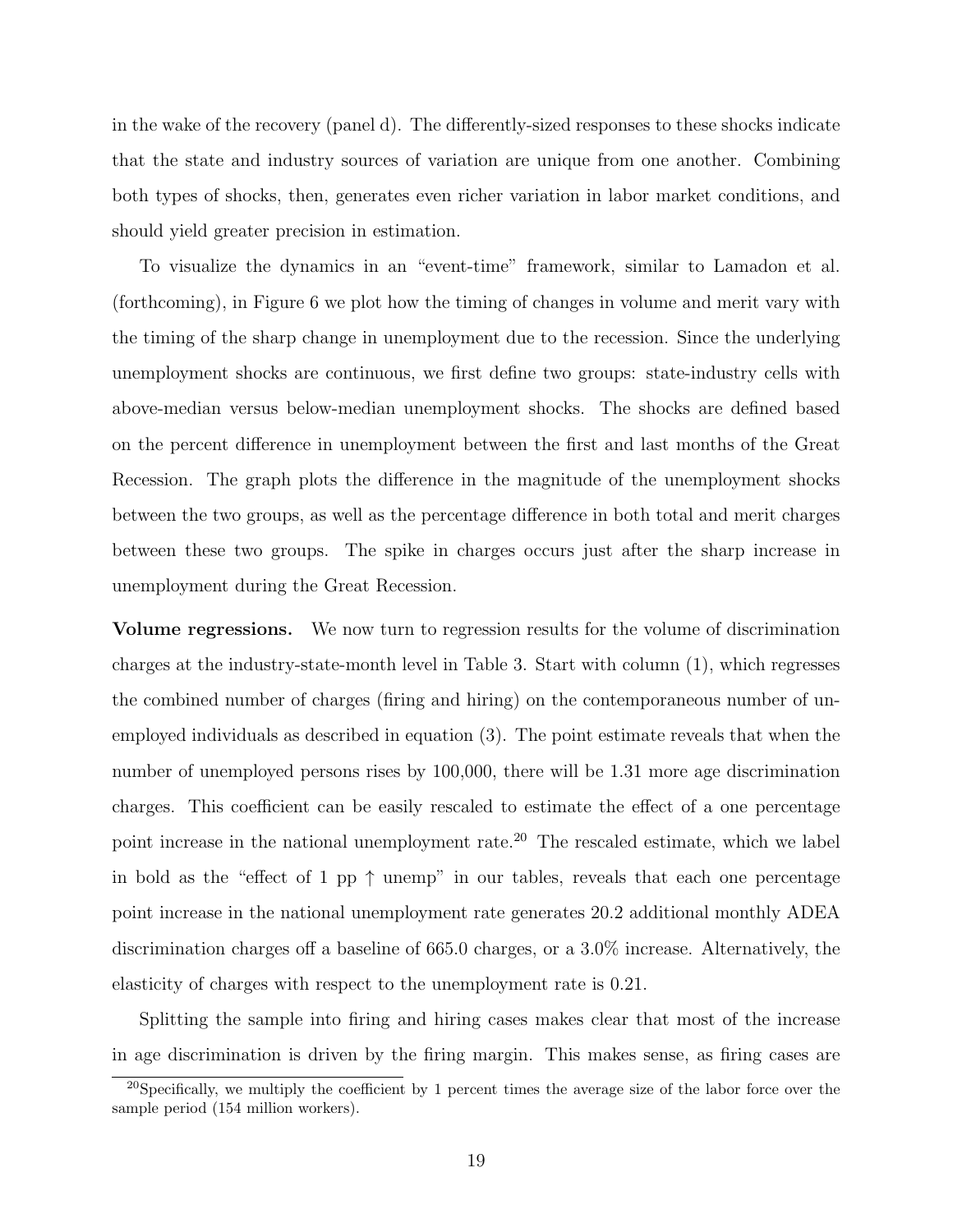much more common (85% of the sample). Table 3 indicates that a one percentage point increase in national unemployment leads to 18.6 additional monthly firing charges (column 3), compared to just 1.5 additional hiring charges (column 5). In percent terms, this is a 3.3% increase in firing charges and 1.6% in hiring charges.

It is possible that discrimination effects are dynamic, growing over the life-cycle of the recession. To allow for this, we turn to the polynomial distributed lag model of equation (4). The AIC always selects an optimal lag length of 6 and a quadratic polynomial. Column (2), (4), and (6) report the cumulative effects over all periods, and finds total effects which are similar to the contemporaneous model results in columns (1), (3), and (5). Appendix Table A2 reports all of the PDL coefficients. Most of the effect shows up contemporaneously, with little evidence of lagged unemployment mattering.

Thus, we can use either the contemporaneous or polynomial distributed lag estimates to make in-sample predictions for how the Great Recession induced hiring and firing discrimination reports. During that period, the national unemployment rate more than doubled from 4.5% to 10%, suggesting that ADEA firing discrimination claims increased by 102 per month, an 18% jump relative to the mean. ADEA hiring discrimination reports, on the other hand, are predicted to have increased by 8.3 per month, a 9% increase.

Lastly, we test the extent to which our volume results are purely mechanical. That is, if a fixed fraction of all discharged workers file an ADEA discharge claim with the EEOC, any increase in displaced workers would necessarily raise the number of discharge discrimination claims we observe. However, when we directly control for the number of discharges and layoffs in a state-month, $^{21}$  the measured effect of unemployment on the number of ADEA discharge claims filed is materially unchanged.<sup>22</sup> This suggests that the number of complaints is increasing not simply because the number of fired workers has increased but rather because the share of fired workers who filed charges has increased.

 $^{21}$ We use BLS JOLTS state experimental estimates, which combine the available sample from JOLTS microdata with model-based estimates, and are smoothed with a 3-month moving average.

 $22$ The coefficient (standard error) on the scaled unemployed coefficient changes from 41.4 (8.1) to 41.3 (8.0) charges per percentage point increase in the national unemployment rate.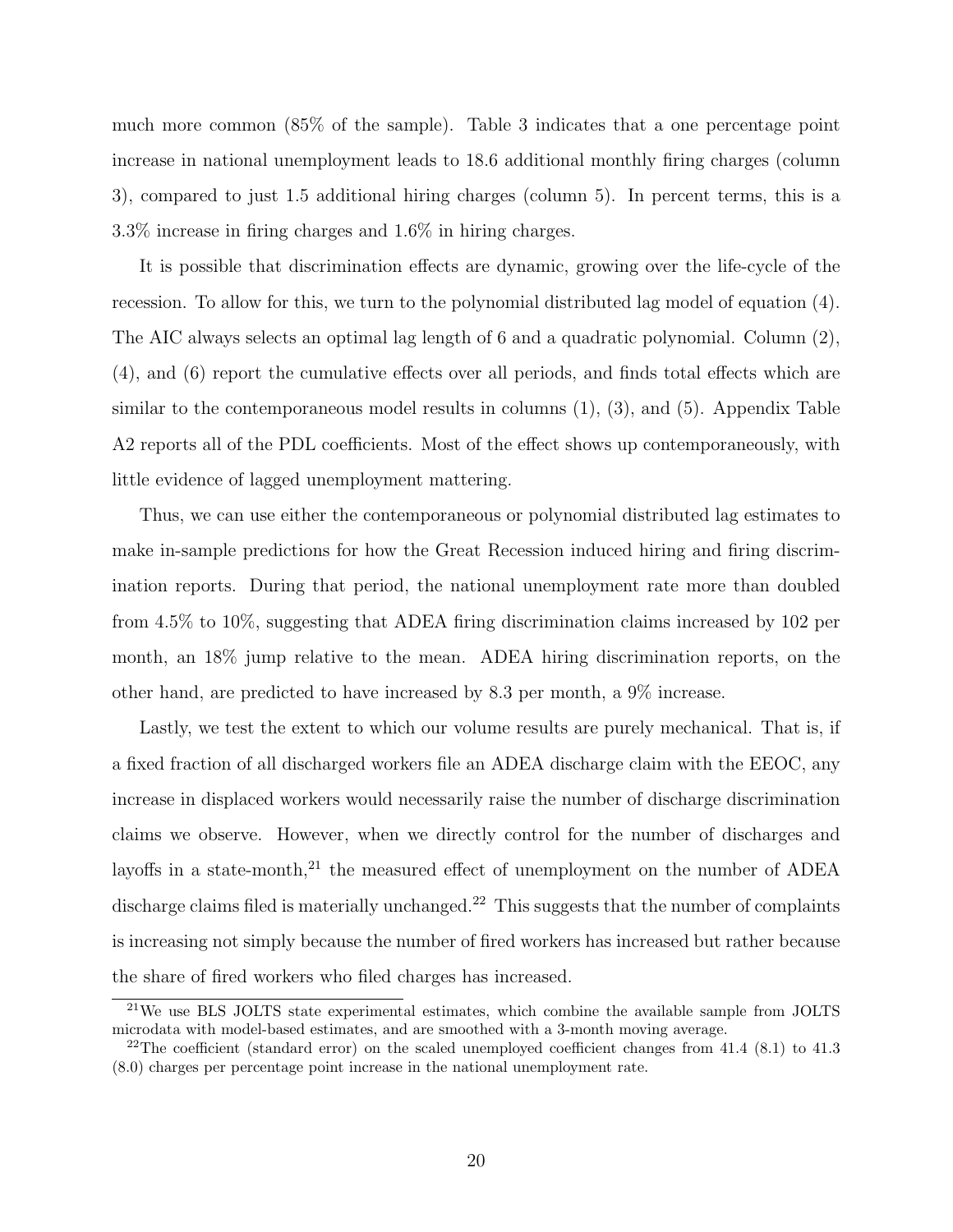Merit regressions. While the increases in volume are important in their own right, in isolation they do not reveal whether actual employer misconduct rose, or whether the increase is driven by lower quality filings in the midst of a weak job market. A sufficient condition for elevated age discrimination during a recession is that average case quality does not decrease, a condition we discuss in Section 4 and test for using our merit variable.

Table 4 estimates the relationship between the number unemployed in a state-industrymonth and the quality of ADEA firing and hiring charges. The dependent variable is whether a claimant's case was found to have merit. Both age and female are positive predictors of the success of an ADEA discrimination claim. Charges are also 4 percentage points more likely to be meritorious when filed against private versus public firms.

Somewhat remarkably, the quality of combined age discrimination charges (firing+hiring) increases during the Great Recession. The implied effect in column (1) is that each one percentage point increase in a state-industry's monthly unemployment rate engenders a  $0.0012$  increase in the fraction of claims with merit.<sup>23</sup> This is relative to an average merit rate of 0.167, and so translates to a  $0.7\%$  increase.<sup>24</sup> Looking at separate merit regressions for firing and hiring in columns (3) and (5), a similar pattern emerges, although only the firing estimate is statistically significant. The polynomial distributed lag models yield similar total implied effects; estimates for individual lags are found in Appendix Table A3.

Combining the volume and merit results, we conclude that the level of actual discrimination rose during the Great Recession. During that period, the national unemployment rate rose by 5.5 percentage points from trough to peak, implying the fraction of cases with merit rose by 0.67 percentage points, or a 4% increase relative to the mean.

### 5.2 EEOC Charges: Robustness, Composition, and Heterogeneity

Robustness. Table A5 reports a variety of specification checks, both for the volume (top panel) and merit regressions (bottom panel). Mirroring the graphical analysis of Figures 4

<sup>&</sup>lt;sup>23</sup>To calculate the implied effect, we multiply the estimated coefficient by  $1\%$  times the average size of a state-industry's labor force (681,000).

 $^{24}$ For robustness, we re-run the specification excluding all individual covariates (i.e., age, race, sex, etc.). Our main coefficient estimate and precision are reduced slightly to 0.0010 (0.0030), a 0.6% increase.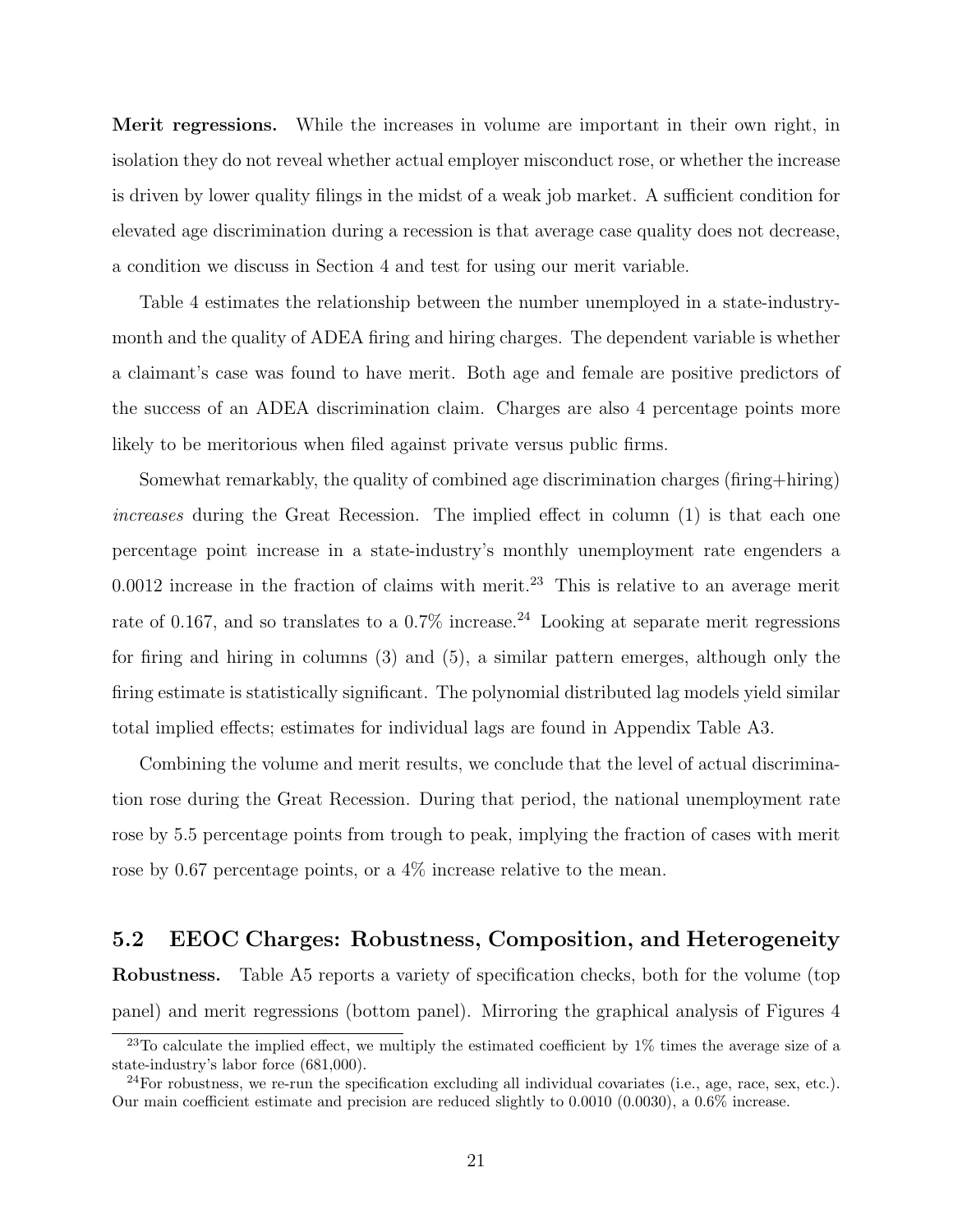and 5, in columns (1) and (2) we separately test for effects during the run-up (2005-2009Q2) and recovery from (2009Q3-2015) the Great Recession. While the volume effects in terms of percent change nearly double in the latter period, the countercyclical response of merit is two and a half times stronger in the first half of the sample.<sup>25</sup> Column  $(3)$  demonstrates that the volume and quality results are nearly the same when the sample is restricted to workers over the age of 50. In column (4), we replace the date of filing with the self-reported date of the discriminatory event; while the direction is the same and precision similar, the coefficients are smaller.

The results are likewise robust to only using variation in unemployment at the state level in column (5), with even larger percent changes for both volume and merit. These state level regressions do not require the imputation described in equation 2, yet reach similar conclusions and remain statistically significant. In column (6), we use the unemployment rate as the independent variable and for volume use the number of charges filed in a statemonth divided by the size of the relevant labor force as the dependent variable (the merit variable remains the same as before). This rate-on-rate specification weights the data by the size of each state's labor force, and produces somewhat larger estimated effects than the baseline specifications. Column (7) uses employment to population ratios instead of unemployment rates as a measure of state labor market tightness, and finds qualitatively similar results.<sup>26</sup> But we caution that these last two sets of estimates could suffer from division bias.

We further assess the sensitivity of our results to two additional measures of market tightness in Table 5. We first use a measure of log tightness (that is, log job openings – log unemployment). To do this, we use JOLTS data (Job Openings and Labor Turnover Survey), which provides estimates of both state-level job openings and national-industry job openings. This means that we are able to apply the same imputation procedure as we do in

 $^{25}$ If we instead use the time period before the missing-data break period (2005-October 2010), the estimates imply a 2.8% change effect for volume and a 0.9% change effect for merit.

 $^{26}$ To convert the volume of charges filed to a rate, we divide the number of charges by the size of each state's population. The merit variable remains the same as before but both estimates weight observations by the size of each state's working-age populaton.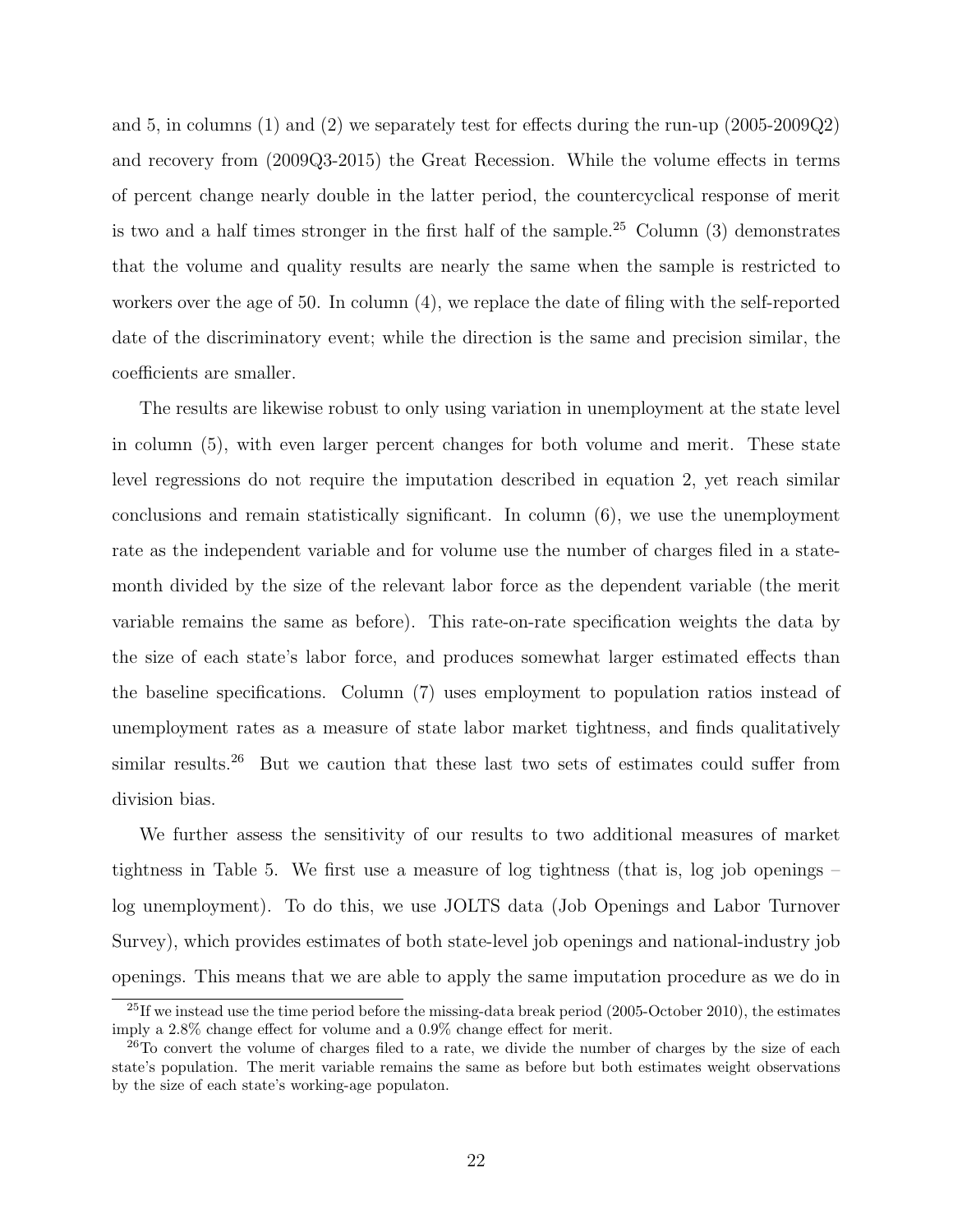our main estimation approach to impute job openings at the state-industry level. Columns 1 and 3 show that a 1 standard deviation increase in log tightness reduces combined hiring and firing charges by 0.435 and decreases merit by 0.009 percentage points, respectively. Figure A4 displays corroboratory graphical evidence that sharp decreases (increases) in log tightness over the study sample period were associated with increases (decreases) in charge volume and merit.

Following Landais et al. (2018) and Kroft et al. (2019), we construct the state analog to their national recruiter-producer ratio, which captures the share of a firm's workforce devoted to recruiting. The measure is defined as  $\tau = \frac{\rho \times rec}{L - \rho \times mc}$  $\frac{\rho \times rec}{l-\rho \times rec}$ , where rec is the seasonallyadjusted number of workers in the industry with NAICS code 56131, which corresponds to "employment placement agencies and executive search services," l is total state-level private employment, and  $\rho$  is a scaling factor which captures recruiters that operate outside of the recruiting industry. We set  $\rho$  equal to 8.4 to match Landais et al. (2018), who do so based on US survey evidence. Because, like log tightness, this is a procyclical measure, we expect to see that increases are associated with decreases in both volume and merit. Indeed, columns 2 and 4 of Table 5 report that a one standard deviation increase in the recruiter-producer index reduces state-level ADEA charges and reduces merit, though with limited precision.

The volume estimates in Table 3 weight by the size of the state-industry-month labor force to make the estimates nationally representative. Appendix Table A4 reports unweighted volume regressions, with similar qualitative results. Appendix Table A6 assesses the sensitivity of the results to the exclusion of the construction industry, which was hit particularly hard by the housing crisis. However, this has virtually no effect on the main results, which is unsurprising given that just 2.2% of all ADEA charges are filed against firms in the construction industry. Appendix Table A7 show that the volume and merit results are similar if we include two lags of unemployment instead of using the PDL model.

Changes in the composition of filers. The merit and volume results are consistent with age discrimination increasing when economic conditions are poor. A possible confounder is that the composition of workers reporting age discrimination changes during recessions. On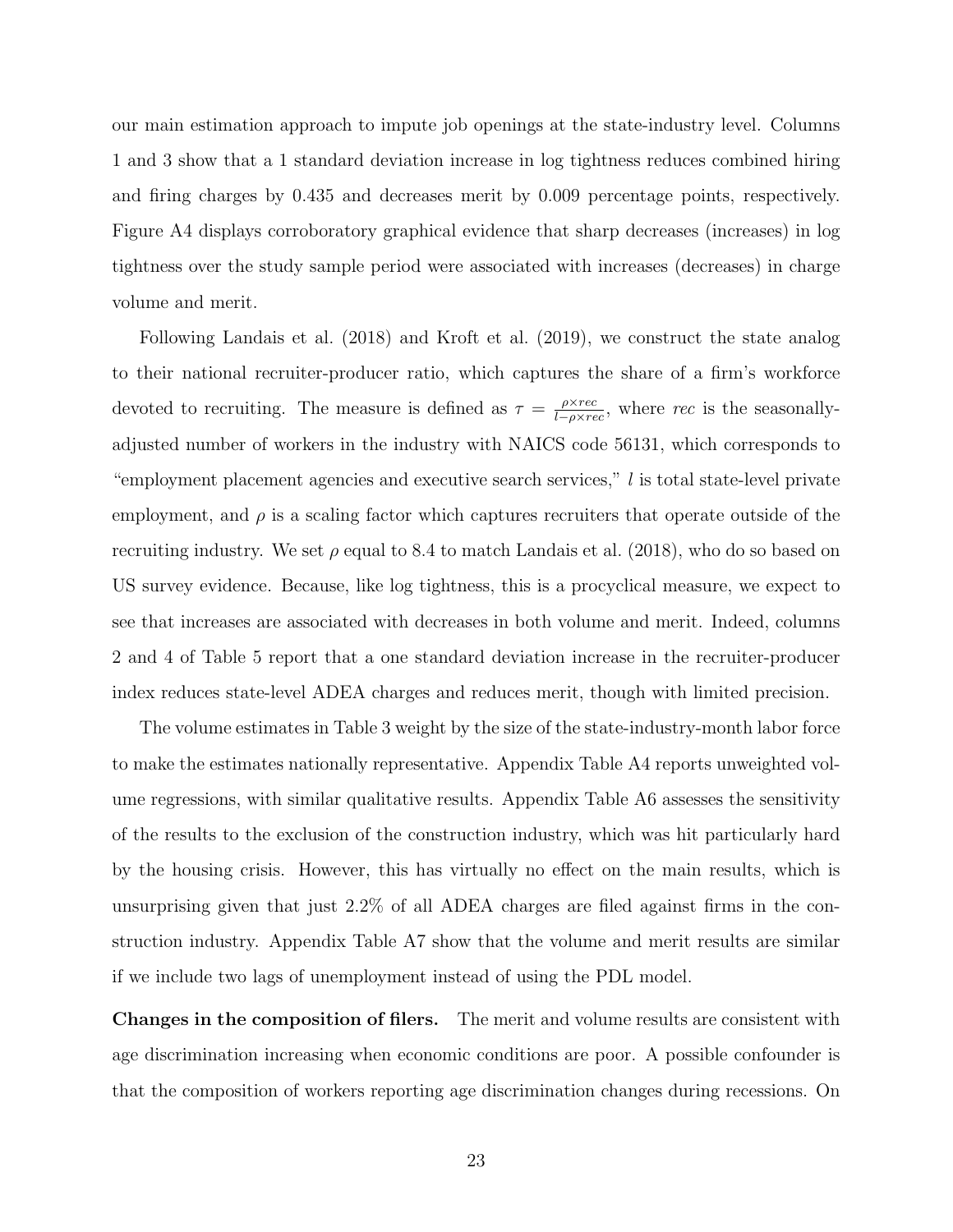the one hand, if better workers are laid off during recessions and these workers are more adept at filing and arguing their case, then our measures of volume and merit would rise even if actual age discrimination remained constant. Consider, for example, a scenario in which only bad workers file claims when jobs are plentiful whereas more skilled workers simply switch jobs when they are terminated illegally due to age considerations. In the midst of a recession, however, even high-skilled older workers may fail in their job search and so would be more inclined to file discrimination claims. It is also possible that resourceful workers exert more effort during recessions to avoid being laid off (Lazear et al., 2016), with workers who are less competent at filing and winning cases being laid off instead. In this case, our measures of volume and merit would be biased in the other direction.

We conduct several empirical exercises to probe compositional effects in Table A8. We first explore whether merit increases countercyclically due to changes in the skill level of workers. The compensation awarded to successful claimants should, in theory, equal the value of the lost wages due to a firm's discriminatory firing. If wages are a reasonably good proxy for skill, the positive selection story would imply that the average compensation won by illegally discharged employees would be countercyclical over the business cycle. But column (1) finds a negligible impact of unemployment on the average damages awarded among those cases for which any compensation is provided, suggesting no change in the composition of cases by benefit level.

Another possible compositional change is that the characteristics of EEOC filers in cases involving age discrimination varies over the business cycle. When a person files an ADEA age discrimination charge, they can also include other additional protected classes (i.e., bases) in their charge, such as sex, race, or disability status. Likewise, the issues raised in the case can vary, such as whether harassment was involved. Column (2) controls for the presence of all other bases and issues raised (see Table A1) and finds the headline merit estimate unchanged.

We also examine whether merit rulings reflect economic considerations such as salary, benefits, and productivity. As a reminder, reasonable economic factors other than age are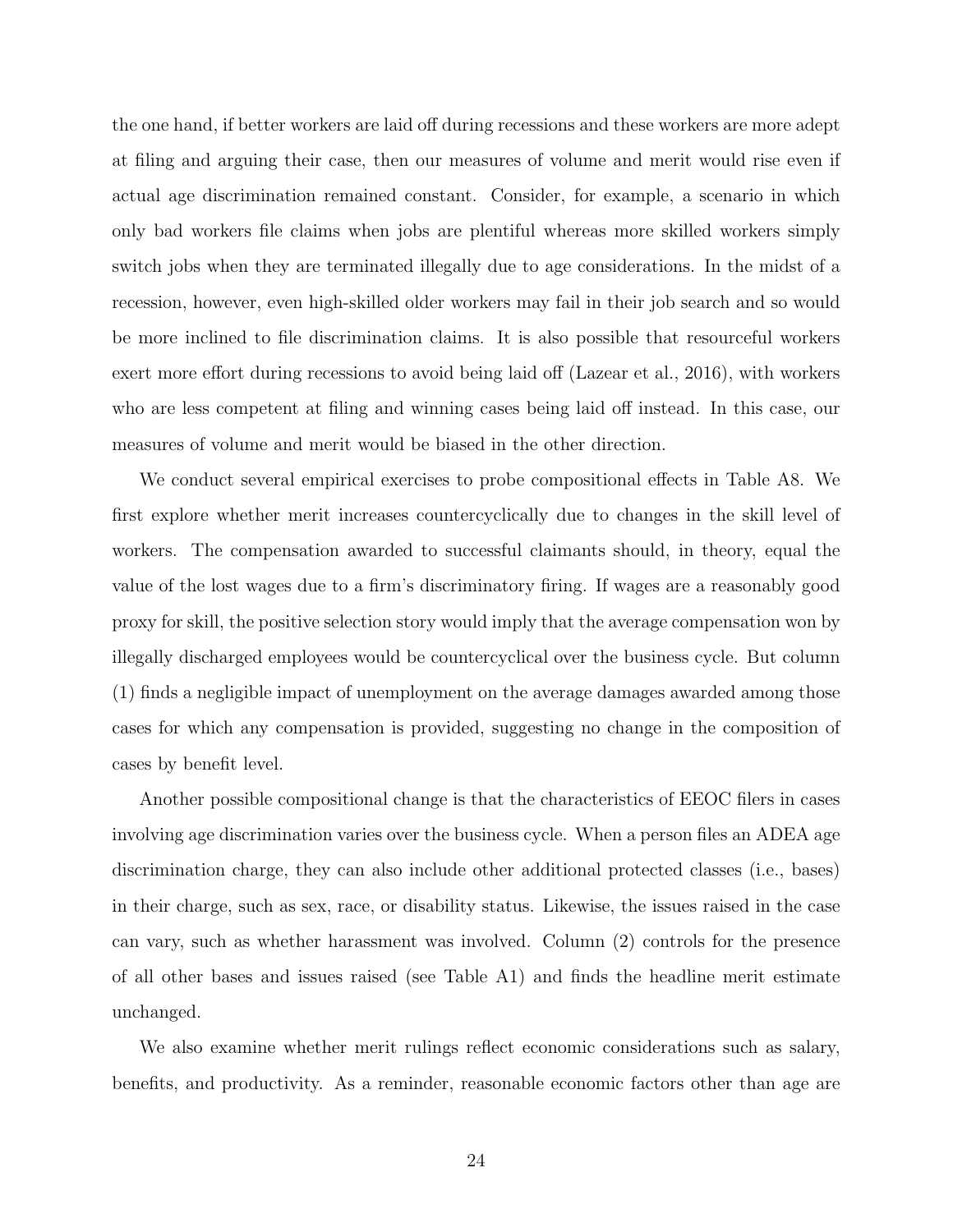perfectly legal grounds for dismissal, even if they have a disparate impact on older workers (see Section 2.1), and so should not result in a merit ruling. To explore this empirically, we first make the observation that if workers are paid their marginal product, wage dispersion in an industry should reflect the underlying productivity distribution of its workers. This is especially true the more decentralized is the prevailing wage-bargaining system (Dahl et al., 2013). The relative absence of intra-industry wage dispersion then implies either that productivity is uniform or that differences in productivity are not easily observable. Thus, if recession-generated increases in merit rulings are driven by high wage-dispersion industries, this would raise the specter that our measure of quality in firing discrimination charges is contaminated by productivity considerations.

To test this, we use the 2004 BLS Occupational Employment Statistics (OES) to construct a measure of industry wage dispersion: the quartile coefficient of wage dispersion.<sup>27</sup> Among the low wage-dispersion industries are food services and accommodation, retail, and transportation and utilities. We modify our merit regression to include a measure of wage dispersion at the 4-digit industry level (290 industries) and its interaction with the level of unemployment.<sup>28</sup> Column  $(3)$  of Table A8 finds a sizable negative coefficient on the interaction term, providing evidence that in slack labor markets, meritorious ADEA discharge claims are being filed in industries for which differences in output across workers are less, rather than more pronounced.<sup>29</sup> The implication is that the recessionary uptick in merit is unlikely to have resulted from age-blind economic calculations.

A different compositional explanation is that larger firms, against which discrimination claimants have less success (see Appendix Figure A5), are less likely to have been accused

<sup>&</sup>lt;sup>27</sup>The quartile coefficient of wage dispersion is defined as  $(P_{75}-P_{25})/(P_{75}+P_{25})$ . We obtain similar results if we use the 90th and 10th percentiles instead. We use measures of wage dispersion from the year 2004 so that they are uncontaminated by any recession-induced compression.

 $^{28}$ In 7.5% of observations, the quartile coefficient of wage dispersion is not available at the 4-digit industry level either because the employment cell is too small to compute percentile wages or because the percentile wage is top-coded at \$145,600 (in 2004 dollars). In either case, we replace the missing value with that of its 2-digit industry measure of wage dispersion.

<sup>&</sup>lt;sup>29</sup>We limit the sample to firing cases for this analysis since productivity is more likely to be observed for those already employed. However, the results are robust to including hiring cases as well. To rule out the possibility that the dispersion interaction is instead capturing low-wage industries, which tend to have more compressed wage distributions, we additionally tried interacting unemployment with median industry wages. The measured wage dispersion interaction effect is insensitive to this modification.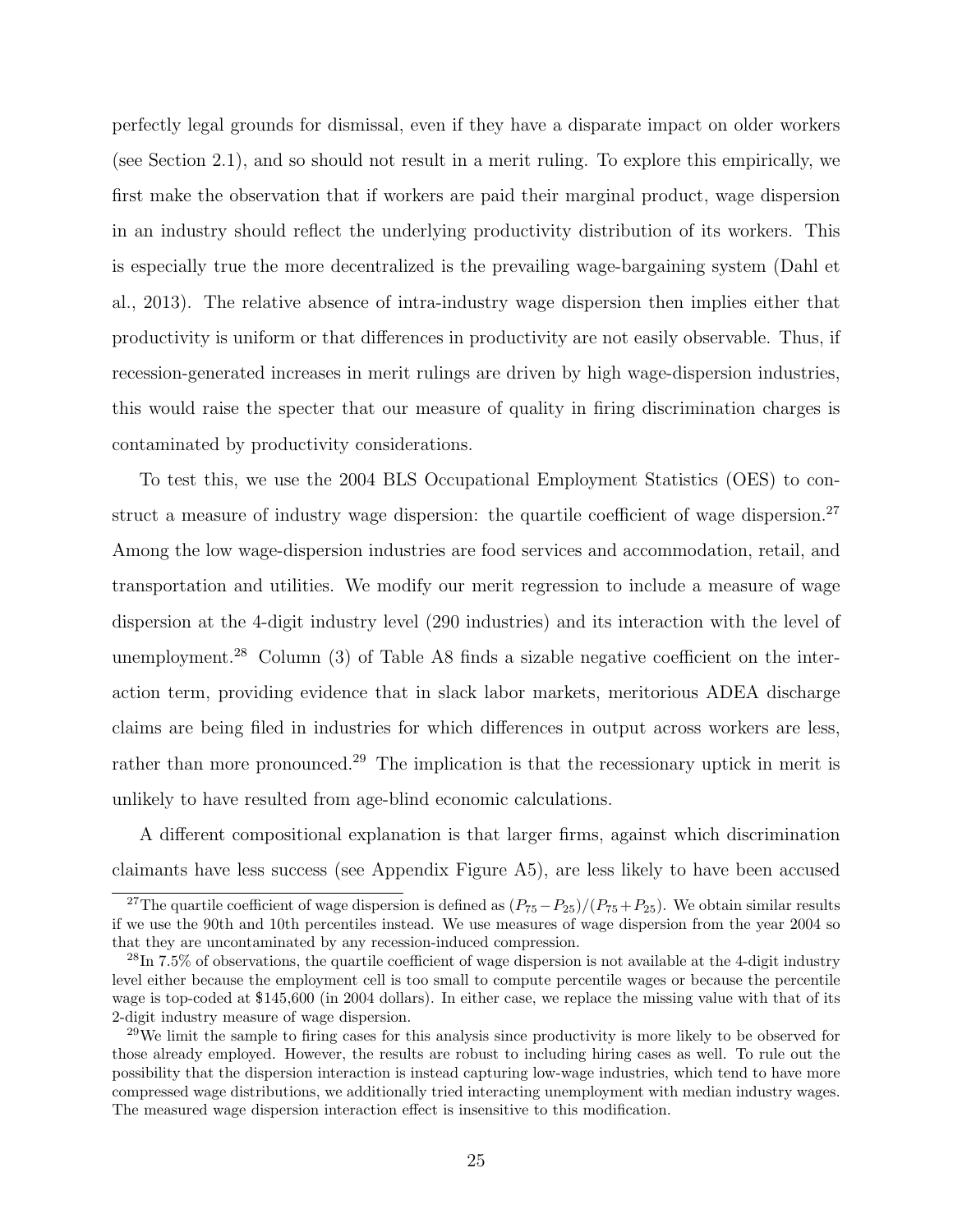during recessions. However, we find that whereas the fraction of charges accounted for by larger firms was less than proportional to the share of workers employed by such firms prior to the Great Recession, larger firms contribute a more than proportionate share of ADEA charges in its aftermath.<sup>30</sup>

Another possibility is that claimants employ more resources to improve their chances of winning when the job market languishes. While legal representation increases the chance a claimant receives a merit ruling by 4 percentage points, the unemployment coefficient remains virtually unchanged. Neither is it the case that the retention of legal representation is more common nor statistically more likely to elicit a merit designation during recessions.<sup>31</sup>

Relatedly, the level of resources the EEOC has at its disposal for investigating claims both over time and across geography is ruled out as an explanation with the inclusion of month and state fixed effects in our regressions. It is possible that firms are more willing to settle a case during recessions, even after netting out time, state, and industry fixed effects, but this is not something we are able to analyze formally.

Heterogeneity by gender. Recent work has highlighted the extent to which age discrimination is intersectional with sex. Older women receive less protection under the ADEA (Button, 2020; McLaughlin, 2020), there is more evidence of age discrimination against females in correspondence studies (Lahey, 2008; Farber et al., 2017; Neumark et al., 2019a,b), and there are different patterns of explicit age discrimination against women versus men (Helleseter et al., 2020). In Appendix Tables A9 and A10 we repeat our main analyses for volume and merit, but only for the sample of women, and find similar results (once volume is scaled by the fraction of women in the labor force).

Pushing further, in Appendix Table A11, columns (1) and (3), we test whether recessions affect the quality of age discrimination firing and hiring charges differently by sex. We find

 $30$ We further find that the effect of recessions on merit is not monotonically increasing in firm size. Relative to firms having 201-500 employees, the effect of a one pp increase in the unemployment rate on merit for the largest firms is 0, as compared to a positive 2.8 pp for firms having 101-200 employees and a negative 1 pp for firms with fewer than 100 employees.

<sup>&</sup>lt;sup>31</sup>We estimate that each one percentage point increase in the national unemployment rate increases the fraction of charging parties that privately obtain legal representation by a statistically insignificant 0.8 percentage points, off a 15.7% baseline.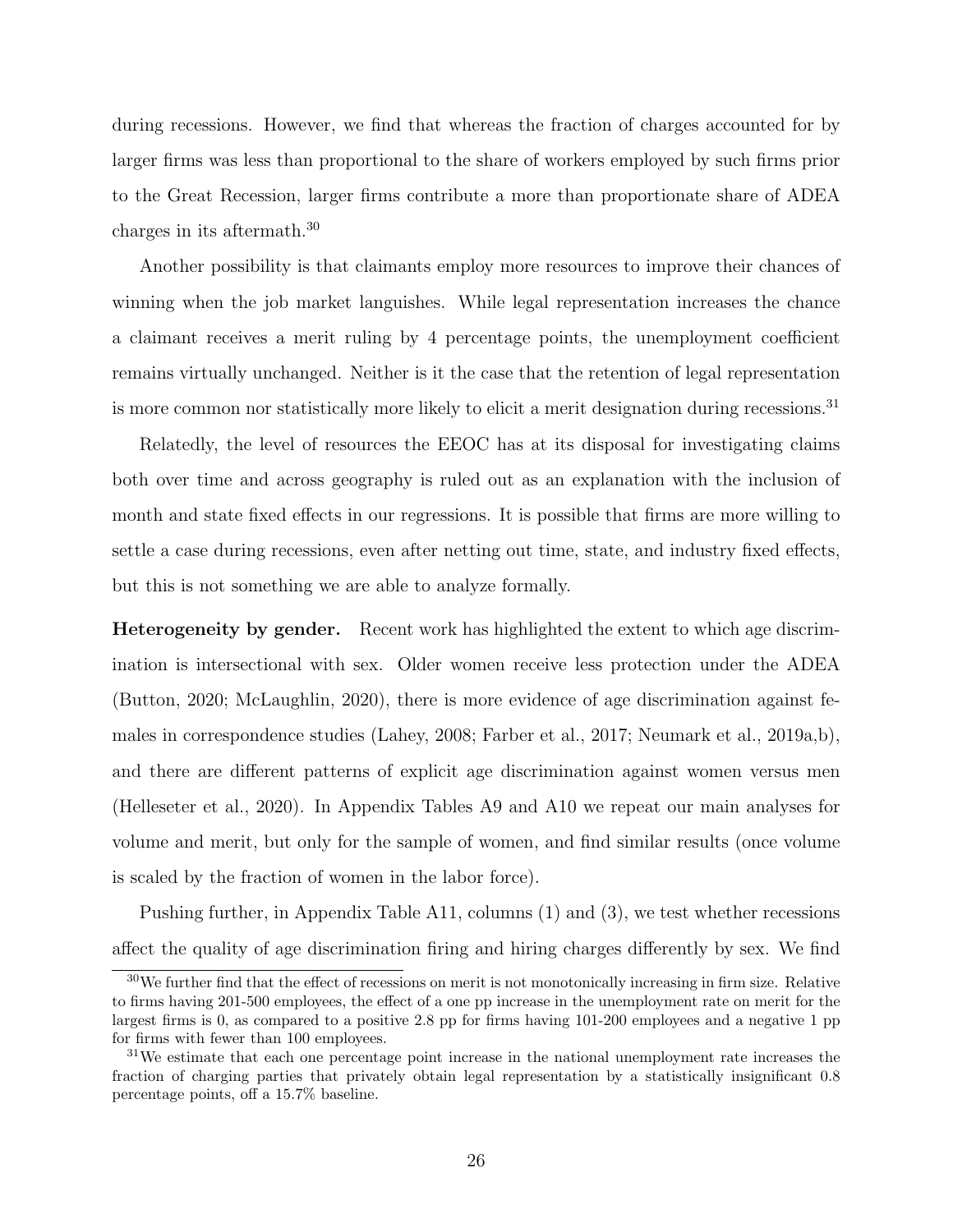no detectable difference. It might, however, be the case that older females face increased age discrimination specifically when they are competing against younger women. Because gender concentrations vary substantially across industries, ranging from 10% female in Construction to over 78% female in Health Care and Social Assistance, we can leverage this variation to estimate whether recessions raise the quality of claims for older women more in industries employing a higher fraction of women. Indeed, column (4) of Table A11 indicates that labor market slackness increases the quality of ADEA hiring claims filed by older women more, relative to older men, the higher is the ratio of female employees in an industry. While no such effect emerges for firing discrimination, this exercise provides suggestive evidence that competition for work, and the associated relaxation of hiring discrimination constraints, may be gender-specific.

### 5.3 Correspondence Study Results

We now shift focus to our complementary analysis using the correspondence study data, where we test whether older women have a harder time finding a job as the labor market deteriorates. We begin with a graphical view of the data. Figure 7a plots regression-adjusted callback rates for applications assigned older versus younger ages–i.e., the age penalty– against the local unemployment rate within each city and time period for rounds 1-3 of the Farber et al.  $(2017)$  data.<sup>32</sup> There is a clear negative slope, implying that weak labor markets exacerbate age discrimination.

Figure 7b graphs a similar relationship, but in differences rather than levels. The circles plot the change in the old minus young callback rate against the change in unemployment rate between rounds 3 and 1. The negative slope approximately matches the slope using levels in panel (a). Similar negative slopes are found using changes between rounds 3 and 2 or between rounds 2 and 1.

For a more precise estimate of the relationship between recessions and the intensity of age discrimination against women, we present regression results based on equation (6). The

 $32$ The regression-adjustment controls for other characteristics found on the resume, such as the length of the applicant's listed unemployment spell and whether or not the applicant held a low-level interim job. Also included is the size of the public sector in each city-year.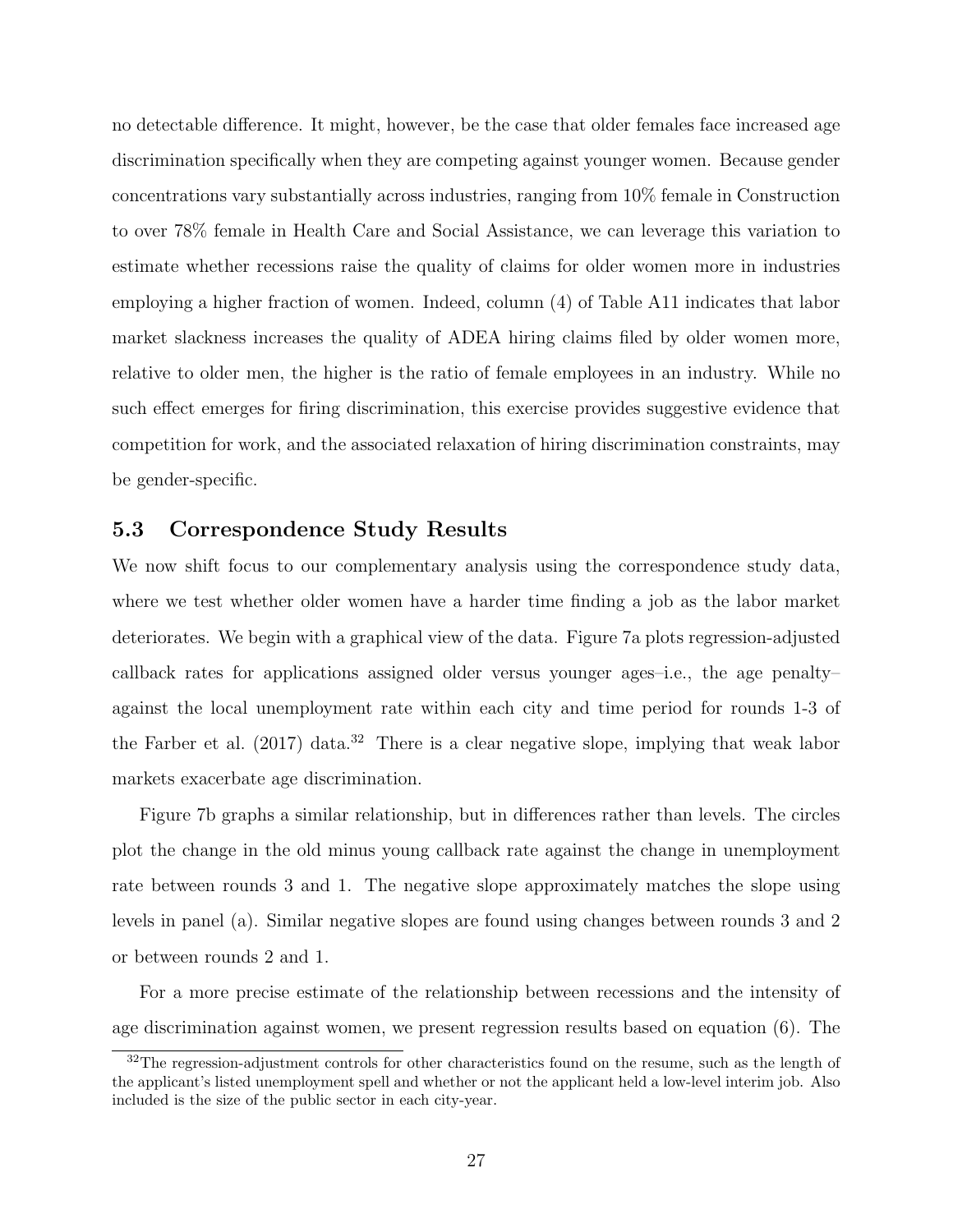key coefficient on the interaction term,  $\delta_{\text{der}_i} \times \text{un employment rate}_{ct}$ , tells us how much the callback rate changes for older applicants, relative to younger ones, for each one percentage point increase in the local unemployment rate. Because federal, state, and local government employers are bound by additional regulations stipulating that all applicants receive a fair chance at employment, they are likely to have less discretion to respond to job inquiries in a discriminatory fashion. To account for this, we control for the fraction of public employment in a city as well as an interaction term,  $older_i \times public_{ct}$ . This mainly impacts Sacramento, which is a state capital, and has a public sector which is approximately twice as large as the remaining 7 cities (see Appendix Figure A6).

The first column of Table 6 reports estimates without city or time fixed effects. The second column adds these fixed effects into the regression, and shows the estimates are similar. Each one percentage point rise in the local unemployment rate reduces the callback rate for older applicants by 2.3 percentage points in the first three rounds of the correspondence study, off a baseline 11.6% callback rate. This translates to a 21% decrease in the number of callbacks for older applicants. As anticipated, increases in the size of the public sector appear to reduce age discrimination as well. In column (3), we add an additional control for public  $\times$  unemployment rate<sub>ct</sub>, which while an important callback predictor, has almost no effect on our coefficient of interest.

Next, we add to our analysis the fourth and fifth rounds of the study. Recall these rounds differ from the first three as there are now 4 applications submitted to each posting, at least two of which are older applicants and at least one of which is younger. In rounds 1-3 either two older or two younger applicants were sent to each job posting. Whereas the variation in the first three rounds emanates from differences in local labor market conditions over time and across cities, rounds 4-5 additionally introduce within-job posting variation in age. Therefore, we include an interaction term for  $older_i \times competing_i$ , where competing<sub>i</sub> is a dummy variable for being an observation from the 4th or 5th rounds (and hence competing against additional applicants of different ages).

The first column of Table 7 does not include city or time fixed effects, while the latter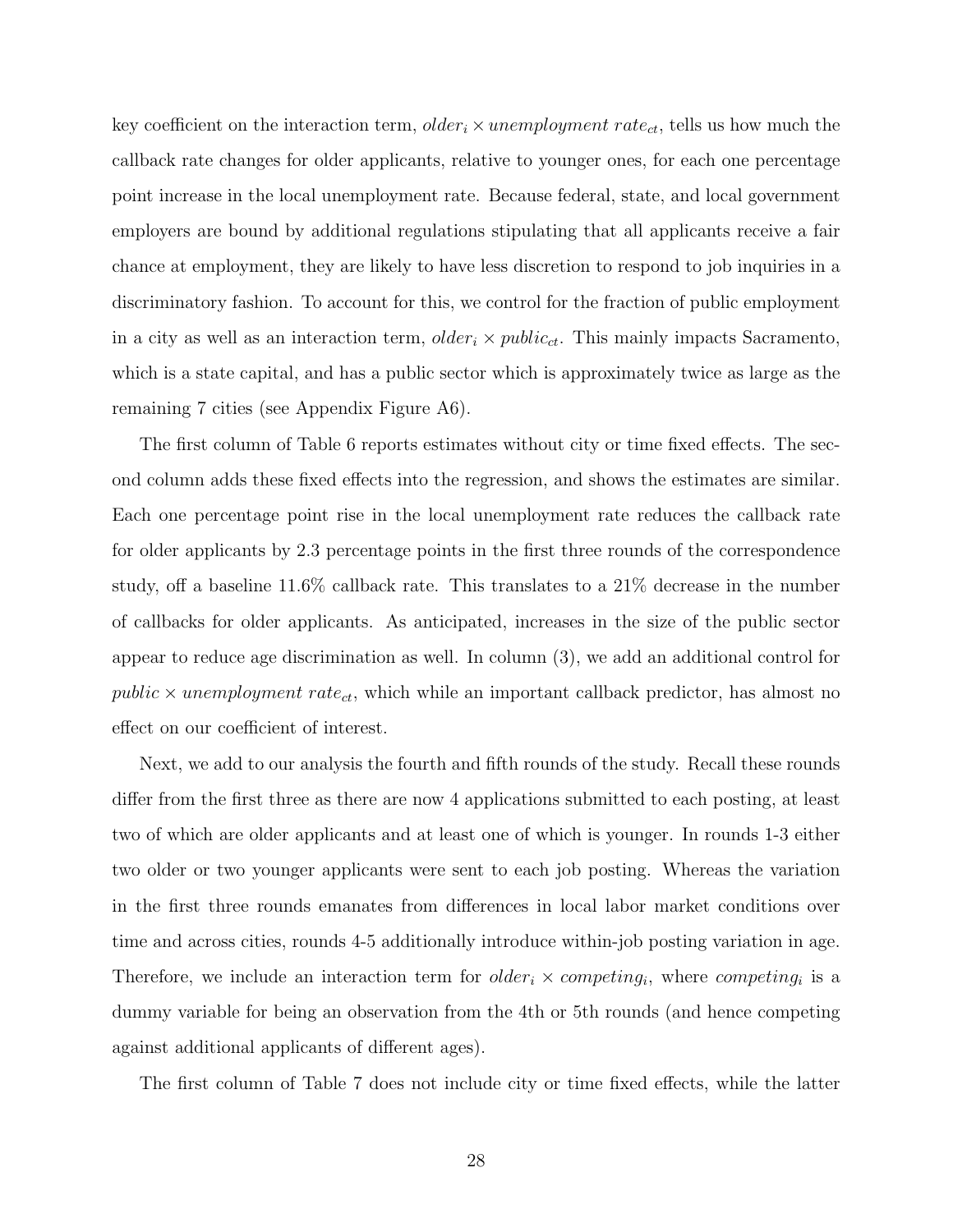two columns do. Focusing on the second column, similar to what we found in Table 6, older applicants are relatively less likely to receive a callback in cities that recovered less successfully from the Great Recession. In percent terms relative to the mean, the effect size of -1.5 percentage points represents a 15% drop. The specification in column 3 yields virtually identical estimates. Unweighted estimates corresponding to Tables 6 and 7 are also similar, though lose some precision (see Appendix Tables A12 and A13).

The interaction term  $older_i \times competing_i$  tells us how older workers fare when they are in direct competition with one or two additional younger workers. The estimate in column (3) provides suggestive evidence that, all else equal, an older female applying to an administrative support position is less likely to receive a callback when she is competing directly with otherwise similar younger applicants. While not statistically significant, the 1.9 percent point is sizable, indicating that when an employer faces a lower search cost to hire younger workers, they tend to disfavor older applicants. The relatively large magnitude may partly be driven by the fact that the additional younger applicants in the last two rounds are near-perfect substitutes for their older counterparts except for age on their resumes.

When we use logit models to estimate callback probabilities, as in Farber et al. (2017), the estimated odds ratios for *older<sub>i</sub>*  $\times$  *unemployment rate<sub>ct</sub>* are 0.788 (s.e.=0.050) in rounds 1-3 and 0.845 (s.e.=0.039) in rounds 1-5. The estimated odds ratio for *older<sub>i</sub>*  $\times$  *competing* is 0.826 (s.e.=0.146). Either set of estimates is nearly identical to the effect sizes implied by the corresponding linear probability model coefficients.

A caveat with our correspondence study is that it only measures age discrimination in the hiring of female applicants for administrative support positions. Hence, our findings may not be externally applicable to other populations, such as for males or for other occupations.

It would be interesting to extend our analysis to use data from other existing correspondence studies on age discrimination. Unfortunately, either sample sizes are too small (Bendick et al., 1997, 1999; Riach and Rich, 2010), the number of cities across which the resumes were sent is too small (Lahey, 2008), or the variation in unemployment is too limited (Neumark et al., 2019a,b). While Neumark et al. (2019a) conducted a correspondence study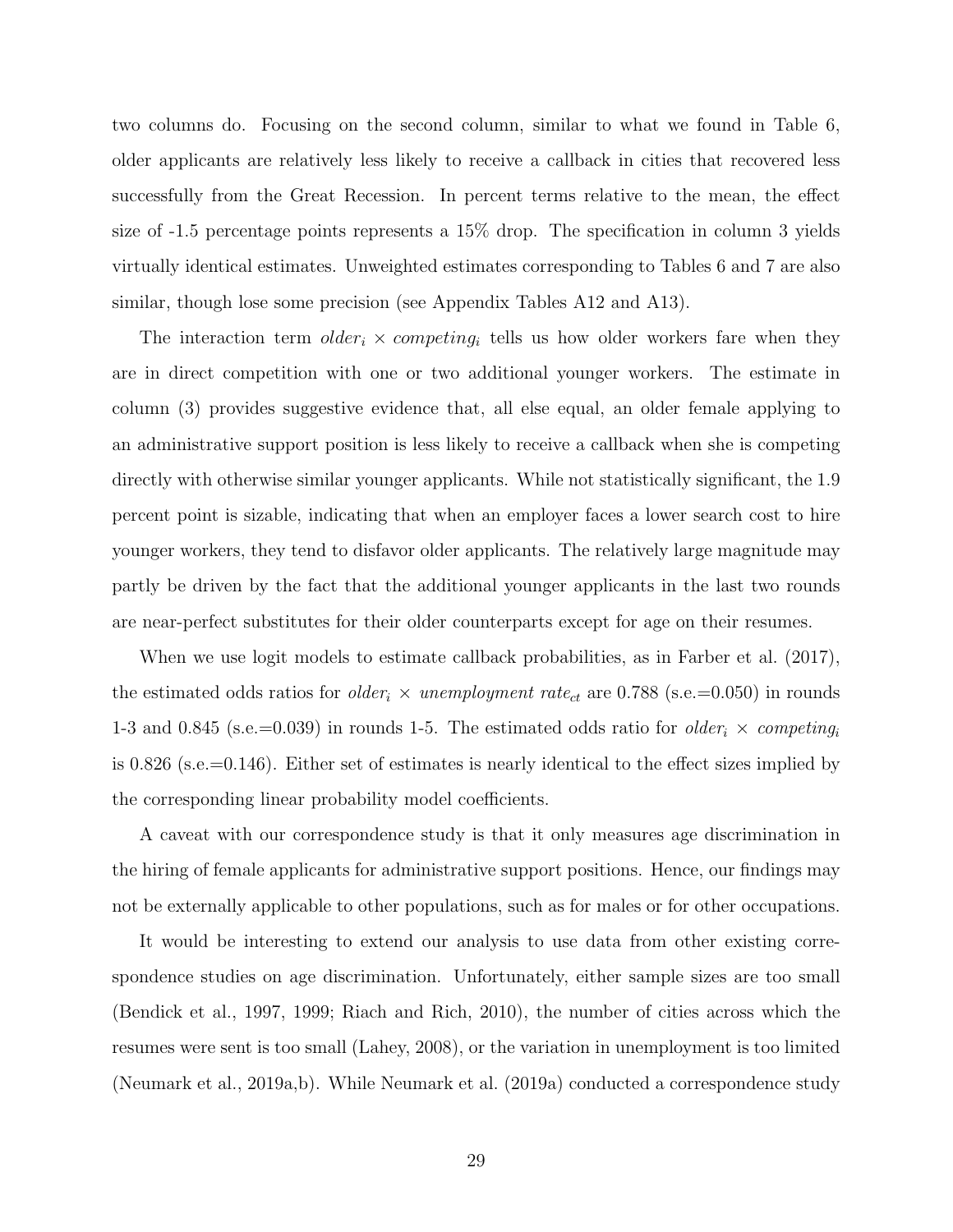across twelve different cities and Neumark et al. (2019b) across 50 states, they did so during 2015 or 2016, when even the hardest hit labor markets were mostly recovered from the Great Recession. Hence, these two studies occurred during relatively tight labor markets and provide substantially less variation in unemployment. In the Farber et al. (2017) and Farber et al. (2019) data we analyze, unemployment rates can be twice as large for some cities versus others, and fell by half for most cities from the beginning to the end of our sample period. In the Farber data the mean unemployment rate across cities and time is 6.5%, with a standard deviation of 1.9% (see Figure 2). In comparison, Neumark et al. (2019a) has a mean of 5.3% and a standard deviation of 0.8%, and Neumark et al. (2019b) has a mean of 4.4% and a standard deviation of 0.9%. When we attempted to use the data from either Neumark et al. (2019a) or Neumark et al. (2019b), the estimates were too noisy to be informative and not statistically different from zero.

# 6 Discussion

Using two complementary analyses, we find evidence that age discrimination rises when labor markets are slack. This novel empirical finding is the main contribution of the paper. A priori, there are some theories which predict a rise in age discrimination as labor market deteriorate, and other that predict a fall. In this section we discuss a variety of these theories. We recognize that several mechanisms could be in play simultaneously, and that the net effects are ultimately an empirical question.

Models of taste-based discrimination. The search cost model developed by Biddle and Hamermesh (2013) and used by Baert et al. (2015) predicts that taste-based discrimination will increase as unemployment rises. The insight is that employer search costs create a market penalty for passing on qualified, but disfavored workers. During recessions, the emergence of a larger pool of job seekers reduces this market penalty. Discriminatory firms will fire their older workers first and have an easier time finding preferred younger workers. Relatedly, in a model with downwardly rigid wages which necessitates layoffs, discriminatory firms can more easily fire equally productive but less preferred workers without harming profits.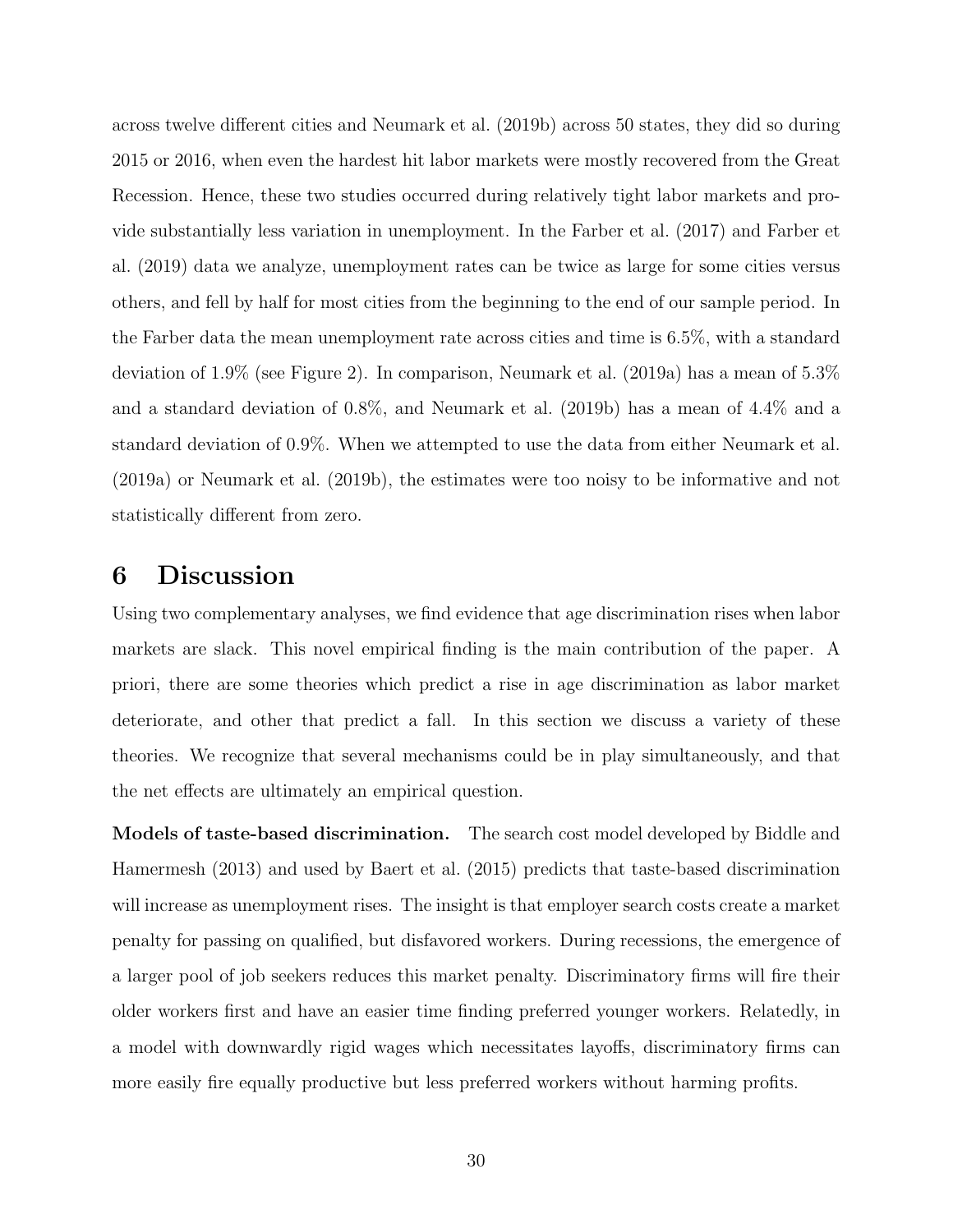Another reason recessions could affect taste-based discrimination is related to the seminal contribution of Becker (1957) whose insight is that discrimination is unsustainable in a perfectly competitive product market (see Black and Strahan, 2001; Black and Brainerd, 2004). If recessions cause competitors to go bankrupt, then taste-based discrimination would be easier to sustain. However, if product markets become more competitive during recessions, this would have the opposite effect. For example, during recessions, firms facing significant credit constraints and on the brink of survival would have a stronger incentive to fire unproductive workers instead of disfavored older workers. Of course, taste-based discrimination need not be driven by employers' personal preferences. It could also be the case the customers have discriminatory tastes to interact with younger workers, in which case profits could be higher for discriminatory firms which do not hire older workers. During a recession, otherwise ethical firms may have an incentive to compromise age-blind hiring practices. Similar stories could be told for coworker taste-based preferences.

Models of statistical discrimination. Search cost models can readily be extended to statistical discrimination. When the supply of job applicants is plentiful, firms could have less incentive to invest time and effort into disentangling individual productivity from group averages and instead rely on age as a screening mechanism. In this model, if older workers are less productive on average, age discrimination will be countercyclical. However, the benefits to discerning individual productivity could also go up during a recession, for example if the distribution of worker quality among those seeking a job includes more high-skilled workers (Modestino et al., 2019).

Countercyclical discrimination would also be consistent with the ranking model of Blanchard and Diamond (1994). In a slack labor market, the size of the applicant pool is larger. If age is a signal of low unobserved productivity, then older workers will be less likely to be ranked as the top applicant (or among the top applicants) for a job when there are many workers vying for the same position.

As pointed out by Carlsson et al. (2018), the screening models developed by Vishwanath (1989) and Lockwood (1991) can lead to procyclical statistical discrimination. Even if the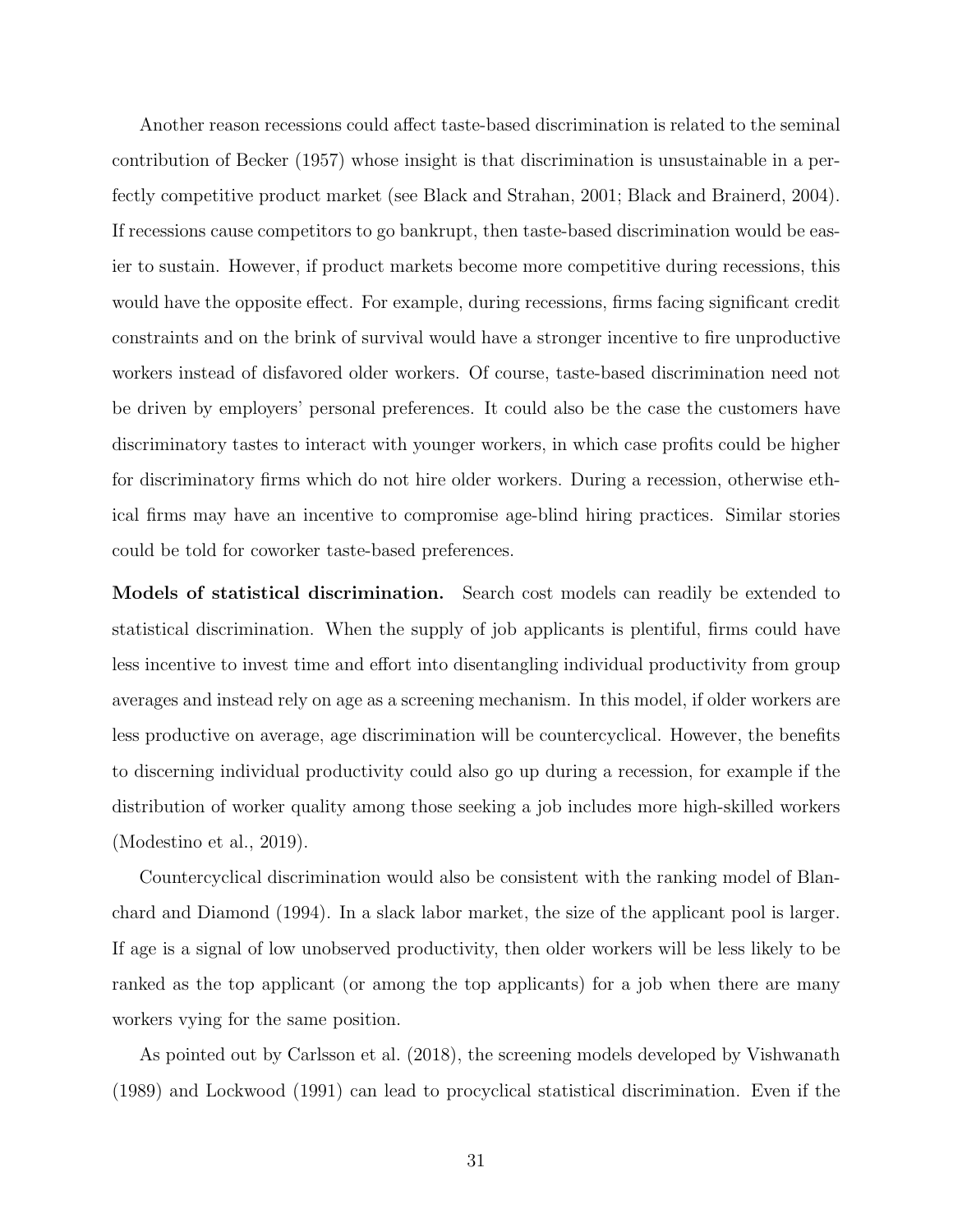unconditional productivity for older and younger workers are the same on average, if older workers have a higher variance in unobserved productivity,  $33$  age discrimination will fall during a recession. The idea is that in a tight labor market, unemployed workers looking for jobs are drawn from the far-left tail of the skill distribution. The expected productivity conditional on being unemployed will be lower for the group with the higher variance, creating an incentive for firms to statistically discriminate against older workers.

In our setting, it is difficult to differentiate between the various models. It is likewise hard to separate taste-based from statistical motivations. However, regardless of the mechanism or type of discrimination, we note that all forms are illegal, and from the worker's perspective, equally harmful. Note that models which predict changes in hiring or firing of older workers based on current productivity are not illegal, and should not appear as meritorious cases in our EEOC data. For example, signal jamming models – where firms use recessions as cover to fire older workers who are less productive or more costly – are perfectly legal, even if there is an implicit commitment to overpay older workers, as in a deferred compensation model (Lazear, 1979; Schleifer and Summers,  $1988$ ).<sup>34</sup>

# 7 Conclusion

The Great Recession had two countervailing forces affecting older individuals (Bosworth, 2012; Munnell and Rutledge, 2013). On the one hand, there was a loss in housing wealth and a drop in defined contribution plan balances which pushed older workers to remain in the labor force. On the other hand, job loss coupled with the difficulties older workers had becoming re-employed pushed them towards early retirement. As Munnell and Rutledge document, the Great Recession was different from the earlier recessions of the 1970s, 1980s, and 1990s. The labor force participation of older individuals went up instead of down, and unemployment rates exceeded those in prior recessions. While evidence shows that the proportion of workers expecting to retire before age 65 fell, this did not translate to an

<sup>&</sup>lt;sup>33</sup>Several papers argue that older workers have a higher dispersion in human capital investments (e.g., Mincer, 1974; Heckman et al., 2006).

<sup>&</sup>lt;sup>34</sup>It would still be illegal to fire a worker based on expected future declines in productivity based on their age as this is a form of statistical discrimination.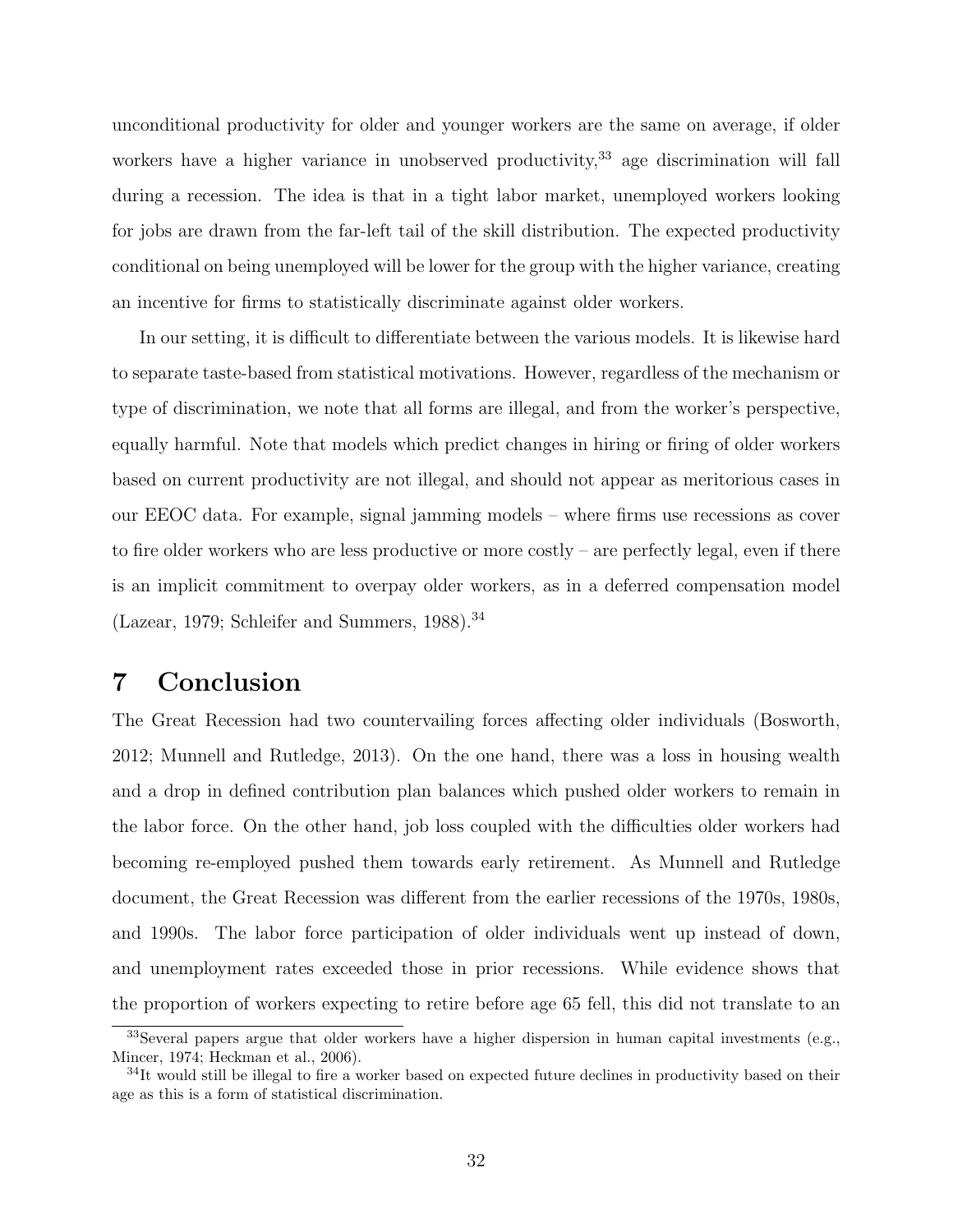increase in actual retirement. Munnell and Rutledge argue that this was due to the difficulty older workers had in finding a job.

With this context in mind, we estimate how age discrimination responded to the Great Recession using two complementary analyses. In the first analysis, we deploy individual-level data on discrimination charge filings with the EEOC before, during, and after the Great Recession. Our estimates imply that from the trough to the peak in unemployment, agerelated firing and hiring discrimination charges increased by 18% and 9%, respectively. We use a proxy for the quality of a claim to disentangle countercyclical employee filing incentives and genuine employer misconduct. We estimate that the Great Recession induced a 4% increase in the quality of firing and hiring discrimination claims. Under certain assumptions, these results are sufficient to conclude that both actual and reported discrimination against older workers increased during the Great Recession.

In our second analysis, we repurpose data from the correspondence studies of Farber et al. (2017) and Farber et al. (2019) to examine how older female job applicants fare when unemployment is higher. We find that a one percentage point increase in unemployment leads to a 15% decrease in the relative likelihood of receiving a callback.

Combined, these two analyses provide compelling evidence that negative labor demand shocks increase employment discrimination against older employees. The findings suggest that whatever power disparities exist between an individual and her employer, they grow during recessions so that firms can engage in increased discrimination. From a policy perspective, this argues for increased support of deterrence efforts by guardians against corporate malfeasance–like the EEOC–during periods of economic malaise. A similar conclusion could be extrapolated to other federal watchdog agencies, such as the Occupational Safety and Health Administration (OSHA), as worker injury risk has been shown to increase during economic contractions (Boone and Van Ours, 2006; Boone et al., 2011). Given our findings, it is not surprising that other levers firms have at their disposal to exploit a worker's reduced bargaining power, such as upskilling (Hershbein and Kahn, 2018; Modestino et al., 2016, 2019) and the implementation of non-compete agreements (Johnson and Lipsitz, 2020),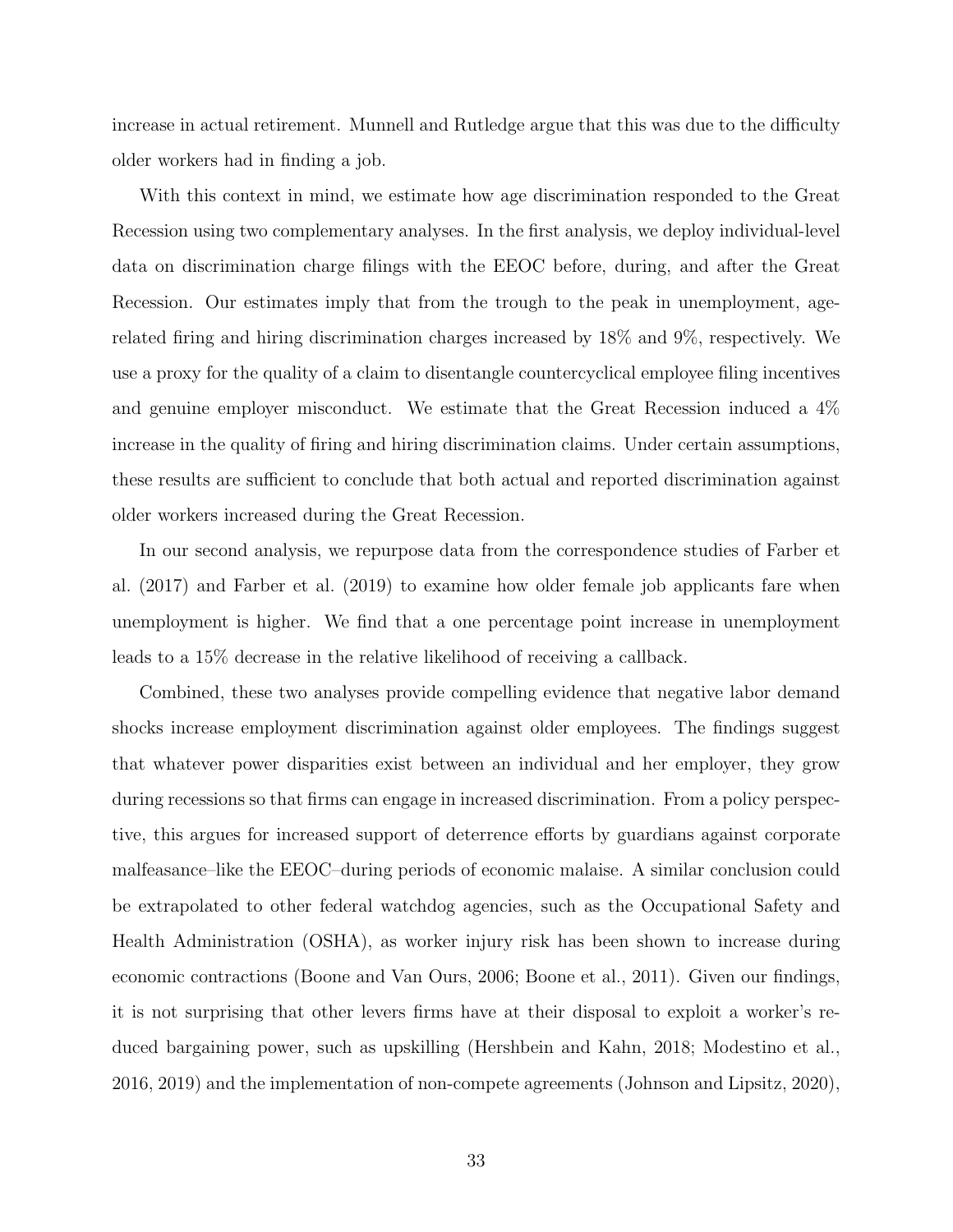have been found to proliferate during recessions.

In future work, it would be interesting to study how discrimination for other classes of workers evolves over the business cycle. However, one challenge to studying classes protected by Title VII (e.g., race or sex) or the ADA, is that employment practices that generate a disparate impact are illegal, complicating the interpretation of any findings. In contrast, the ADEA allows for firings and hirings based on cost or productivity considerations, even if they disproportionately affect older workers.

### References

- Altonji, Joseph and Charles Pierret, "Employer Learning and Statistical Discrimination," The Quarterly Journal of Economics, 2001, 116  $(1)$ , 313–350.
- Ashenfelter, Orley, "Changes in Labor Market Discrimination over Time," Journal of Human Resources, 1970, pp. 403–430.
- Aslund, Olof, Lena Hensvik, and Oskar Nordström Skans, "Seeking Similarity: How Immigrants and Natives Manage in the Labor Market," Journal of Labor Economics, 2014, 32 (3), 405–441.
- Baert, Stijn, "Hiring Discrimination: An Overview of (almost) all Correspondence Experiments since 2005," in "Audit studies: Behind the Scenes with Theory, Method, and Nuance," Springer, 2018, pp. 63–77.
- , Bart Cockx, Niels Gheyle, and Cora Vandamme, "Is there Less Discrimination in Occupations where Recruitment is Difficult?," ILR Review, 2015, 68 (3), 467–500.
- Becker, Gary, The Economics of Discrimination, University of Chicago press, 1957.
- Bendick, Marc, Charles Jackson, and Horacio Romero, "Employment Discrimination against Older Workers: An Experimental Study of Hiring Practices," Journal of Aging  $\mathcal B$ Social Policy, 1997, 8 (4), 25–46.
- , Lauren Brown, and Kennington Wall, "No Foot in the Door: An Experimental Study of Employment Discrimination Against Older Workers," Journal of Aging & Social Policy, 1999, 10 (4), 5–23.
- Bertrand, Marianne and Esther Duflo, "Field Experiments on Discrimination," in "Handbook of Economic Field Experiments," Vol. 1, Elsevier, 2017, pp. 309–393.
- and Sendhil Mullainathan, "Are Emily and Greg more Employable than Lakisha and Jamal? A Field Experiment on Labor Market Discrimination," American Economic Review, 2004, 94 (4), 991–1013.
- Biddle, Jeff and Daniel Hamermesh, "Wage Discrimination over the Business Cycle," IZA Journal of Labor Policy, 2013, 2 (1), 1–20.
- Black, Sandra and Elizabeth Brainerd, "Importing Equality? The Impact of Globalization on Gender Discrimination," Industrial and Labor Relations Review, 2004, 57 (4), 540–559.
- and Philip Strahan, "The Division of Spoils: Rent-sharing and Discrimination in a Regulated Industry," American Economic Review, 2001, 91 (4), 814–831.
- Blanchard, Olivier Jean and Peter Diamond, "Ranking, Unemployment Duration, and Wages," The Review of Economic Studies, 1994, 61 (3), 417–434.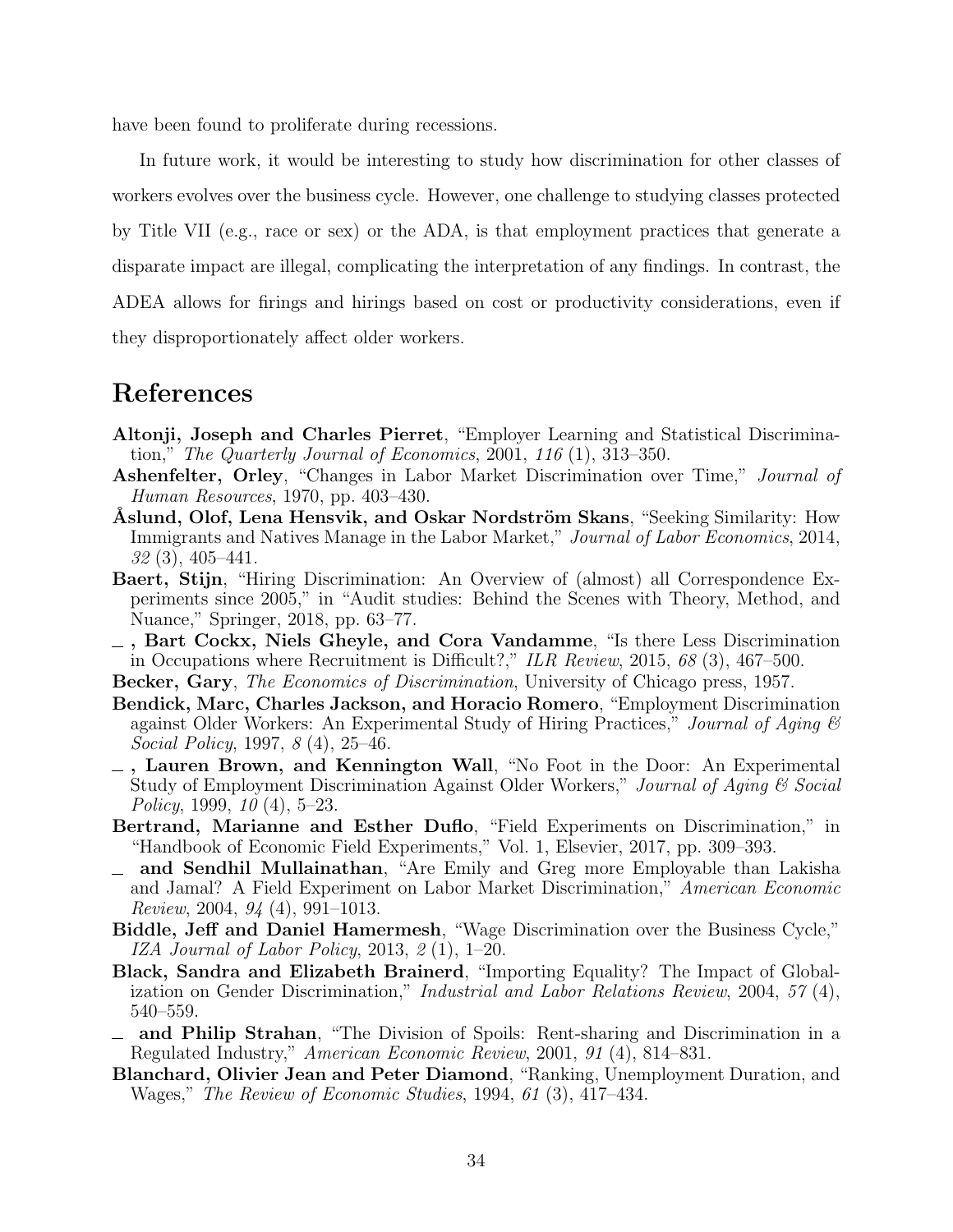- Boone, Jan and Jan Van Ours, "Are Recessions Good for Workplace Safety?," Journal of Health Economics, 2006, 25 (6), 1069–1093.
- $, \ldots, \ldots$ , Jean-Philippe Wuellrich, and Josef Zweimüller, "Recessions are Bad for Workplace Safety," Journal of Health Economics, 2011, 30 (4), 764–73.
- Bosworth, Barry, "Economic Consequences of the Great Recession: Evidence from the Panel Study of Income Dynamics," Center for Retirement Research at Boston College Working Paper, 2012, (2012-4).
- Boulware, Karl David and Kenneth Kuttner, "Labor Market Conditions and Discrimination: Is There a Link?," AEA Papers and Proceedings, May 2019, 109, 166–70.
- Bulow, Jeremy and Lawrence Summers, "A Theory of Dual Labor Markets with Application to Industrial Policy, Discrimination, and Keynesian Unemployment," Journal of Labor Economics, 1986, 4 (3, Part 1), 376–414.
- Burn, Ian, Patrick Button, Luis Felipe Munguia Corella, and David Neumark, "Older Workers Need Not Apply? Ageist Language in Job Ads and Age Discrimination in Hiring," NBER Working Paper 26552, December 2019.
- Button, Patrick, "Population Aging, Age Discrimination, and Age Discrimination Protections at the 50th Anniversary of the Age Discrimination in Employment Act," in "Current and Emerging Trends in Aging and Work," Springer, 2020, pp. 163–188.
- Carlsson, Magnus and Dan-Olof Rooth, "Revealing Taste-Based Discrimination in Hiring: A Correspondence Testing Experiment with Geographic Variation," Applied Economics Letters, 2012, 19 (18), 1861–1864.
- $\overline{\phantom{a}}$ , Luca Fumarco, and Dan-Olof Rooth, "Ethnic Discrimination in Hiring, Labour Market Tightness and the Business Cycle-Evidence from Field Experiments," *Applied* Economics, 2018, 50 (24), 2652–2663.
- Coile, Courtney and Phillip B Levine, Reconsidering Retirement: How Losses and Layoffs Affect Older Workers, Brookings Institution Press Washington, DC, 2010.
- Dahl, Christian, Daniel Le Maire, and Jakob Munch, "Wage Dispersion and Decentralization of Wage Bargaining," Journal of Labor Economics, 2013, 31 (3), 501–533.
- Doleac, Jennifer and Benjamin Hansen, "The Unintended Consequences of "Ban the Box": Statistical Discrimination and Employment Outcomes When Criminal Histories Are Hidden," *Journal of Labor Economics*, 2020, 38 (2), 321–374.
- Donohue, John and Peter Siegelman, "Law and Macroeconomics: Employment Discrimination Litigation over the Business Cycle," S. Cal. L. Rev., 1992, 66, 709.
- $\Box$  and  $\Box$ , "The Evolution of Employment Discrimination Law in the 1990s: A Preliminary Empirical Investigation," in "Handbook of Employment Discrimination Research," Springer, 2005, pp. 261–284.
- Edo, Anthony, Nicolas Jacquemet, and Constantine Yannelis, "Language Skills and Homophilous Hiring Discrimination: Evidence from Gender and Racially Differentiated Applications," Review of Economics of the Household, 2019, 17 (1), 349–376.
- Egan, Mark, Gregor Matvos, and Amit Seru, "When Harry Fired Sally: The Double Standard in Punishing Misconduct," NBER Working Paper No. 23242, 2017.
- Farber, Henry, Chris Herbst, Dan Silverman, and Till von Wachter, "Whom Do Employers Want? The Role of Recent Employment and Unemployment Status and Age," Journal of Labor Economics, 2019, 37 (2), 323–349.
- $-$ , Dan Silverman, and Till von Wachter, "Factors Determining Callbacks to Job Applications by the Unemployed: An Audit Study," RSF: The Russell Sage Foundation Journal of the Social Sciences, 2017, 3 (3), 168–201.
- Farber, Henry S, "Employment, Hours, and Earnings Consequences of Job Loss: US Evidence from the Displaced Workers Survey," Journal of Labor Economics, 2017, 35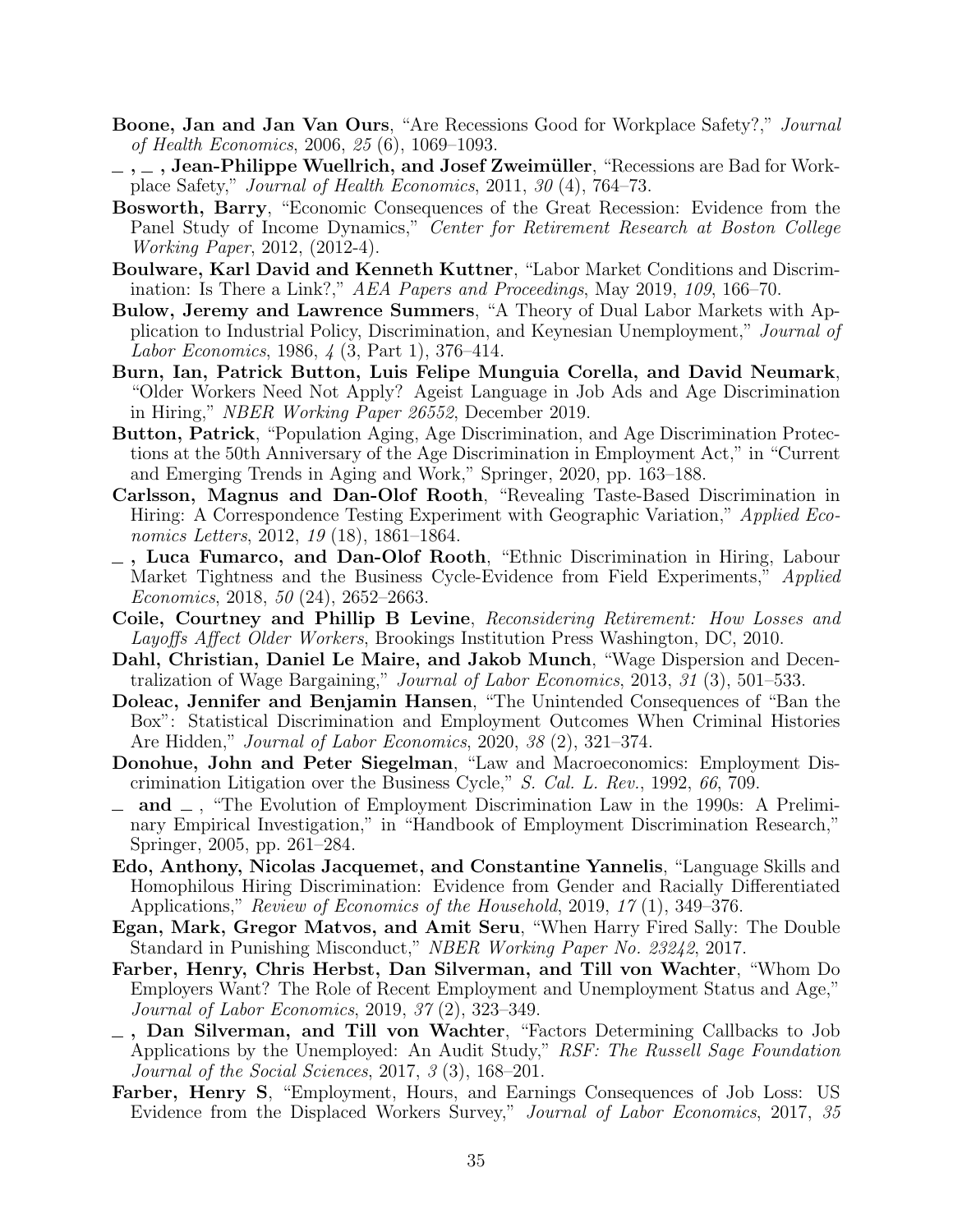(S1), S235–S272.

- Freeman, Richard, "Changes in the Labor Market for Black Americans, 1948-1972," Brookings Papers on Economic Activity, 1973, 1, 67–120.
- Gallo, William, Elizabeth Bradley, Michele Siegel, and Stanislav Kasl, "Health Effects of Involuntary Job Loss among Older Workers: Findings from the Health and Retirement Survey," The Journals of Gerontology Series B: Psychological Sciences and Social Sciences, 2000, 55 (3), S131–S140.
- Giuliano, Laura, David Levine, and Jonathan Leonard, "Manager Race and the Race of New Hires," Journal of Labor Economics, 2009, 27 (4), 589–631.
- $\ldots$ , and  $\ldots$ , "Racial Bias in the Manager-Employee Relationship An Analysis of Quits, Dismissals, and Promotions at a Large Retail Firm," Journal of Human Resources, 2011,  $46(1), 26-52.$
- Goldin, Claudia and Cecilia Rouse, "Orchestrating Impartiality: The Impact of "Blind" Auditions on Female Musicians," American Economic Review, 2000, 90 (4), 715–741.
- Griffin, Christopher, "Explaining ADA Employment Discrimination Charges over the Business Cycle," U. Cin. L. Rev., 2016, 84, 737.
- Heckman, James J, Lance J Lochner, and Petra E Todd, "Earnings Functions, Rates of Return and Treatment Effects: The Mincer Equation and Beyond," Handbook of the Economics of Education, 2006, 1, 307–458.
- Helleseter, Miguel Delgado, Peter Kuhn, and Kailing Shen, "The Age Twist in Employers' Gender Requests: Evidence from Four Job Boards," Journal of Human Resources, 2020, 55 (2), 428–469.
- Hershbein, Brad and Lisa Kahn, "Do Recessions Accelerate Routine-biased Technological Change? Evidence from Vacancy Postings," American Economic Review, 2018, 108 (7), 1737–72.
- Hutchens, Robert, "Social Security Benefits and Employer Behavior: Evaluating Social Security Early Retirement Benefits as a Form of Unemployment Insurance," International Economic Review, 1999, 40 (3), 659–678.
- Johnson, Matthew and Michael Lipsitz, "Why are Low-Wage Workers Signing Noncompete Agreements?," Journal of Human Resources, 2020, pp. 0619–10274R2.
- **Johnson, Richard**, "Older Workers, Retirement, and the Great Recession," Great Recession Brief, 2012.
- and Barbara Butrica, "Age Disparities in Unemployment and Reemployment during The Great Recession and Recovery," Unemployment and Recovery Project Brief, 2012.
- Knepper, Matthew, "When the Shadow is the Substance: Judge Gender and the Outcomes of Workplace Sex Discrimination Cases," Journal of Labor Economics, 2018, 36 (3), 623–664.
- Kroft, Kory, Fabian Lange, and Notowidigdo Matthew, "Duration Dependence and Labor Market Conditions: Evidence from a Field Experiment," Quarterly Journal of Economics, 2013, 128 (3), 1123-1167.
- $\sim$ ,  $\sim$ , Matthew J Notowidigdo, and Matthew Tudball, "Long time out: Unemployment and joblessness in Canada and the United States," Journal of Labor Economics, 2019, 37 (S2), S355–S397.
- Kuhn, Peter and Kailing Shen, "Gender Discrimination in Job Ads: Evidence from China," Quarterly Journal of Economics, 2012, 128 (1), 287–336.
- Lahey, Joanna, "Age, Women, and Hiring: An Experimental Study," Journal of Human Resources, 2008, 43 (1), 30–56.
- Lamadon, Thibaut, Magne Mogstad, and Bradley Setzler, "Imperfect Competition,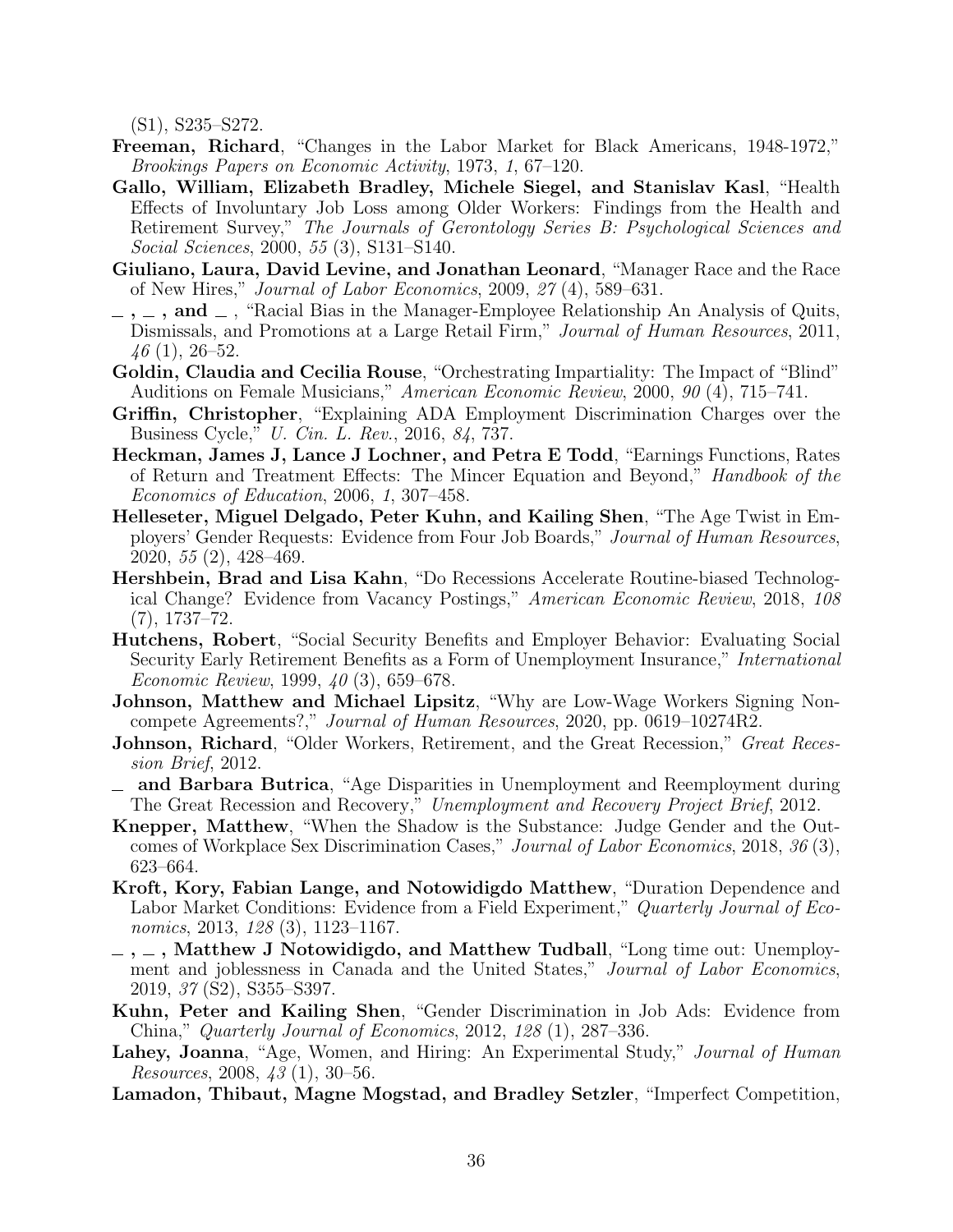Compensating Differentials and Rent Sharing in the US Labor Market," American Economic Review, forthcoming.

- Landais, Camille, Pascal Michaillat, and Emmanuel Saez, "A Macroeconomic Approach to Optimal Unemployment Insurance: Applications," American Economic Journal: Economic Policy, 2018, 10 (2), 182–216.
- Lazear, Edward, "Why is there Mandatory Retirement?," Journal of Political Economy, 1979, 87 (6), 1261–1284.
- Lazear, Edward P, Kathryn L Shaw, and Christopher Stanton, "Making Do with Less: Working Harder during Recessions," Journal of Labor Economics, 2016, 34 (S1), S333–S360.
- Lockwood, Ben, "Information Externalities in the Labour Market and the Duration of Unemployment," The Review of Economic Studies, 1991, 58 (4), 733–753.
- Maestas, Nicole, Kathleen J Mullen, and Alexander Strand, "The Effect of Economic Conditions on the Disability Insurance Program: Evidence from the Great Recession," Journal of Public Economics, 2021, 199, 104410.
- $\overline{\phantom{a}}$ , Kathleen Mullen, and David Powell, "The Effect of Population Aging on Economic Growth, the Labor Force and Productivity," NBER Working Paper No. 22452, July 2016.
- McLaughlin, Joanne Song, "Falling Between the Cracks: Discrimination Laws and Older Women," Labour, 2020, 34 (2), 215–238.
- Mincer, Jacob, "Schooling, Experience, and Earnings. Human Behavior & Social Institutions No. 2.," 1974.
- Modestino, Alicia Sasser, Daniel Shoag, and Joshua Ballance, "Downskilling: Changes in Employer Skill Requirements over the Business Cycle," Labour Economics, 2016, 41, 333–347.
- $\ldots$ ,  $\ldots$ , and  $\ldots$ , "Upskilling: Do Employers Demand Greater Skill when Workers Are Plentiful?," Review of Economics and Statistics, 2019, pp. 1–46.
- Munnell, Alicia H and Matthew S Rutledge, "The Effects of the Great Recession on the Retirement Security of Older Workers," The Annals of the American Academy of Political and Social Science, 2013, 650 (1), 124–142.
- Neumark, David, "Experimental Research on Labor Market Discrimination," Journal of Economic Literature, 2018, 56 (3), 799–866.
- and Patrick Button, "Did Age Discrimination Protections Help Older Workers Weather the Great Recession?," Journal of Policy Analysis and Management, 2014, 33 (3), 566–601.
- , Ian Burn, and Patrick Button, "Is it Harder for Older Workers to Find Jobs? New and Improved Evidence from a Field Experiment," Journal of Political Economy, 2019, 127 (2), 922–970.
- $-$ ,  $-$ ,  $-$ ,  $-$ , and Nanneh Chehras, "Do State Laws Protecting Older Workers from Discrimination Reduce Age Discrimination in Hiring? Evidence from a Field Experiment," The Journal of Law and Economics, 2019, 62 (2), 373–402.
- $_$ , Roy Bank, and Kyle Van Nort, "Sex Discrimination in Restaurant Hiring: An Audit Study," The Quarterly Journal of Economics, 1996, 111 (3), 915–941.
- Oreopoulos, Philip, "Why do Skilled Immigrants Struggle in the Labor Market? A Field Experiment with Thirteen Thousand Resumes," American Economic Journal: Economic Policy, 2011, 3 (4), 148–71.
- Phillips, David, "Do Comparisons of Fictional Applicants Measure Discrimination when Search Externalities are Present? Evidence from Existing Experiments," The Economic Journal, 2019, 129 (621), 2240–2264.
- Riach, Peter and Judith Rich, "Field Experiments of Discrimination in the Market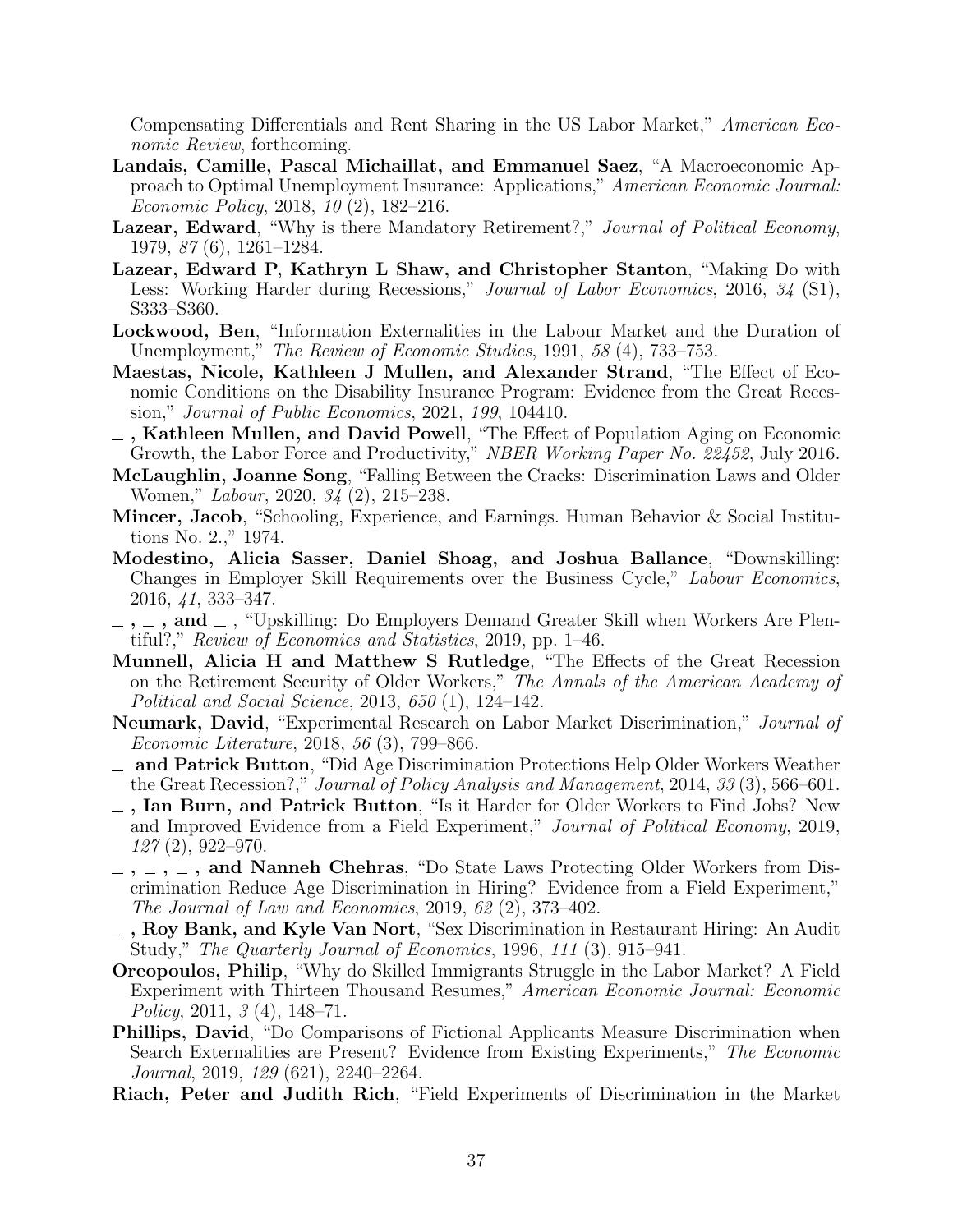Place," The Economic Journal, 2002, 112 (483), F480–F518.

- and  $\Box$ , "An Experimental Investigation of Age Discrimination in the English Labor Market," Annals of Economics and Statistics, 2010, pp. 169–185.
- Rooth, Dan-Olof, "Automatic Associations and Discrimination in Hiring: Real World Evidence," Labour Economics, 2010, 17 (3), 523–534.
- Schleifer, Andrei and Larry Summers, "Corporate Takeovers as Breach of Trust," Corporate Takeovers: Causes and Consequences. University of Chicago Press, 1988.
- Scott, Frank, Mark Berger, and John Garen, "Do Health Insurance and Pension Costs Reduce the Job Market Opportunities of Older Workers?," Industrial and Labor Relations Review, 1995, 48 (4), 775–791.
- Shulman, Steven, "Discrimination, Human Capital, and Black-White Unemployment: Evidence from Cities," Journal of Human Resources, 1987, pp. 361–376.
- Solon, Gary, Steven Haider, and Jeffrey Wooldridge, "What Are We Weighting For?," Journal of Human Resources, 2015, 50 (2), 301–316.
- Thurow, Lester C, *Generating Inequality*, Basic books, 1975.
- Vishwanath, Tara, "Job Search, Stigma Effect, and Escape Rate from Unemployment," Journal of Labor Economics, 1989, 7 (4), 487–502.
- Wakefield, Sara and Christopher Uggen, "The Declining Significance of Race in Federal Civil Rights Law: The Social Structure of Employment Discrimination Claims," Sociological Inquiry, 2004, 74 (1), 128–157.



#### Figure 1: EEOC Charge Filing Process and Resolution

Flow chart describing the order of events, beginning with the discriminatory action and ending with the resolution of the EEOC discrimination charge. Percentages are shown for ADEA hiring and firing charges in our baseline sample. A small fraction of charges  $(0.3\%)$  are resolved through EEOC-initiated litigation (not shown above).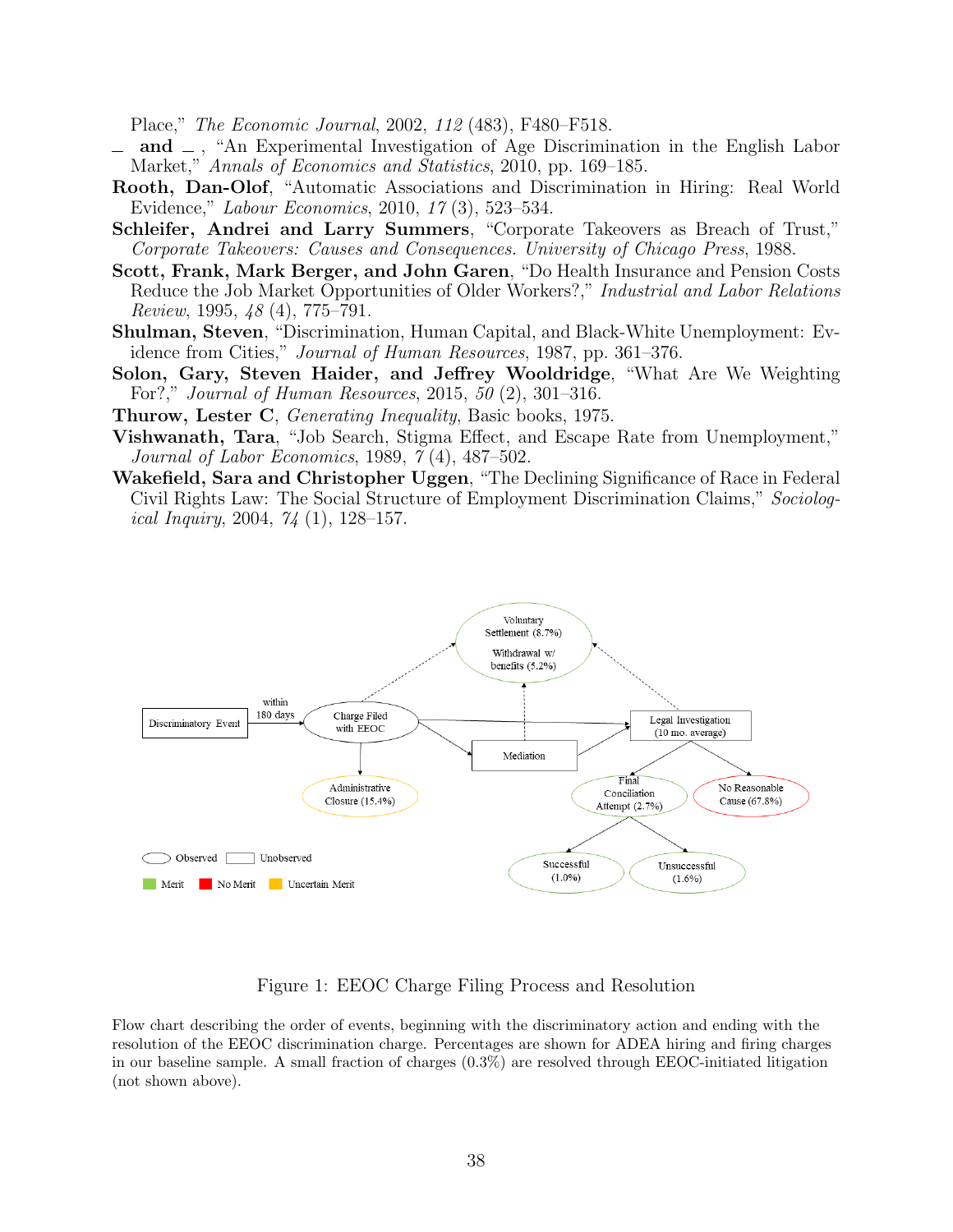

Figure 2: Local Unemployment Rates in Correspondence Studies

Unemployment rates calculated at the MSA level for a city, averaged over the relevant time period in a round, for the Farber et al. (2017) and Farber et al. (2019) data.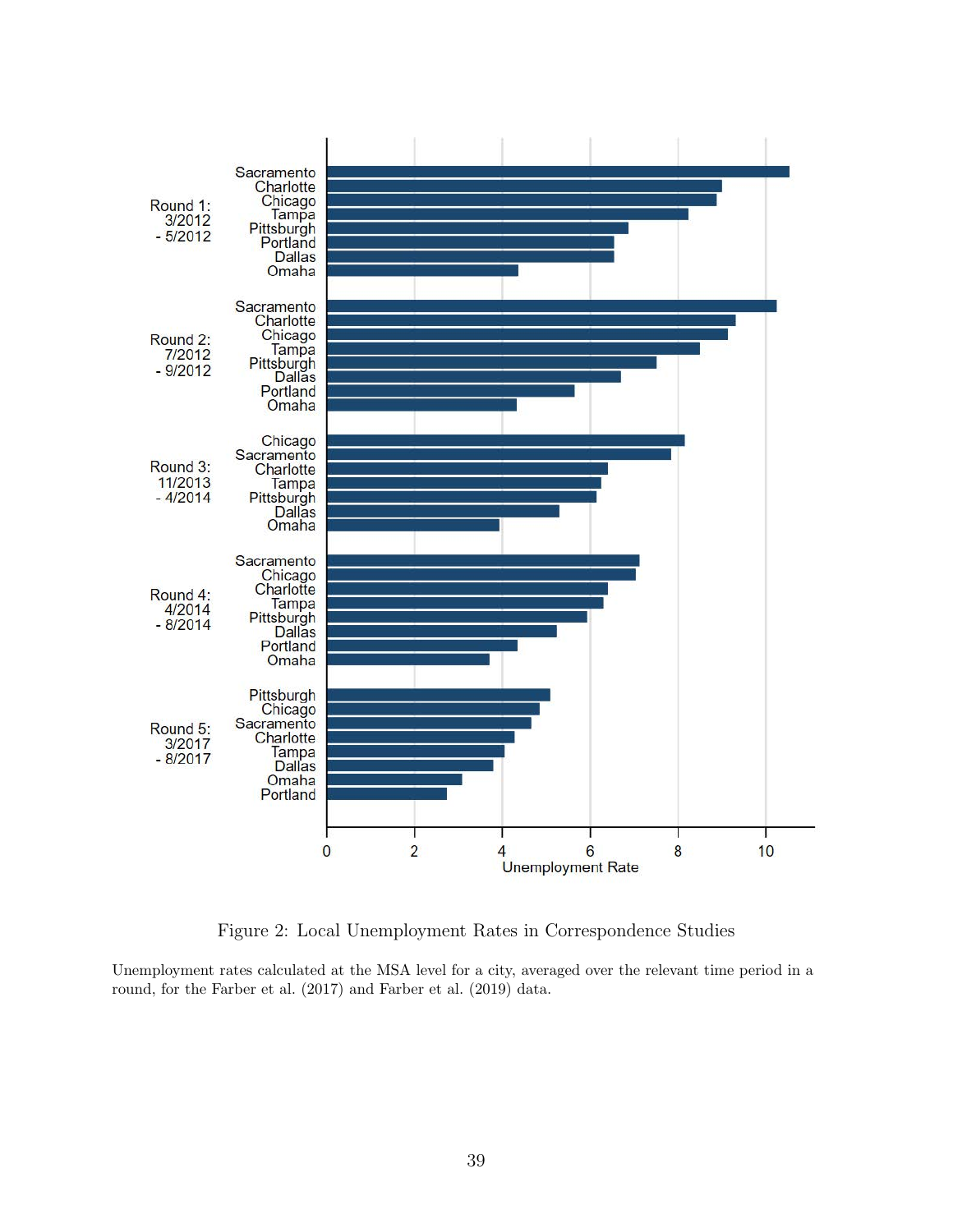

Figure 3: ADEA Hiring and Firing Discrimination Charges over Time

Seven-month smoothed monthly number of nationally aggregated hiring and firing ADEA discrimination charges filed with the EEOC, the smoothed number of those charges with merit, and the smoothed unemployment rate. Total and merit charges are measured as a % relative to the amount of charges in January of 2005. Data are missing from October 2010 through September 2011. The number of merit charges drops following the break in the data near the end of 2011. We include time fixed effects in all of our regressions, which should capture this level difference. Shading indicates the Great Recession, as defined by the NBER.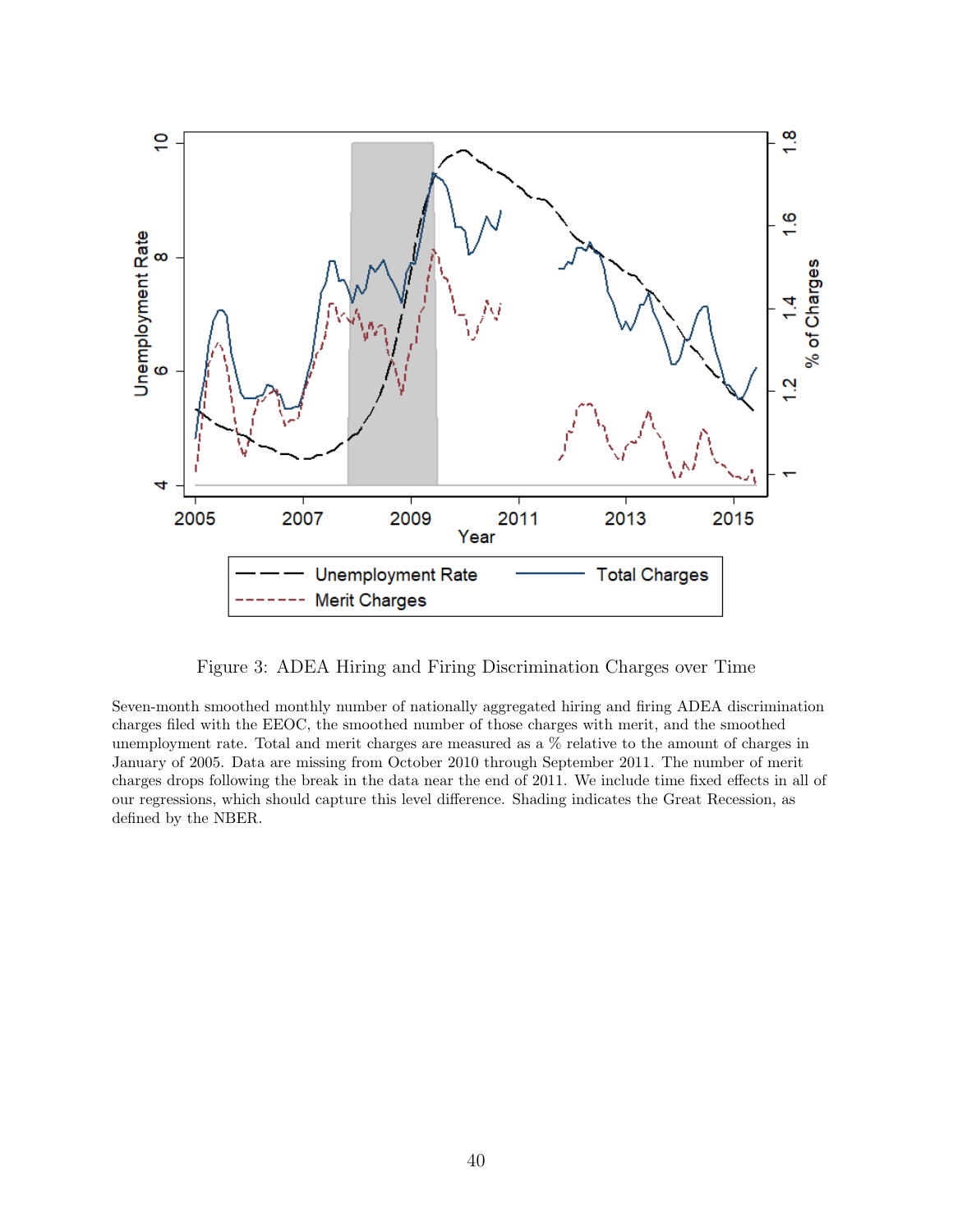

Figure 4: ADEA Firing + Hiring Charges Across the Great Recession (by State)

Change in volume is defined as the fractional change in charges relative to the size of each state's labor force. The solid line is the regression line weighted by the size of the state labor force, while the dashed line is unweighted. For visual clarity, the small state of ND is omitted from panel 4c; its changes in the unemployment rate and volume are -1.53% and 349%, respectively. Weighted regression line slopes (standard errors) for panels a-d, respectively, are 0.100 (0.047), 0.014 (0.005), 0.039 (0.028), and 0.016 (0.006).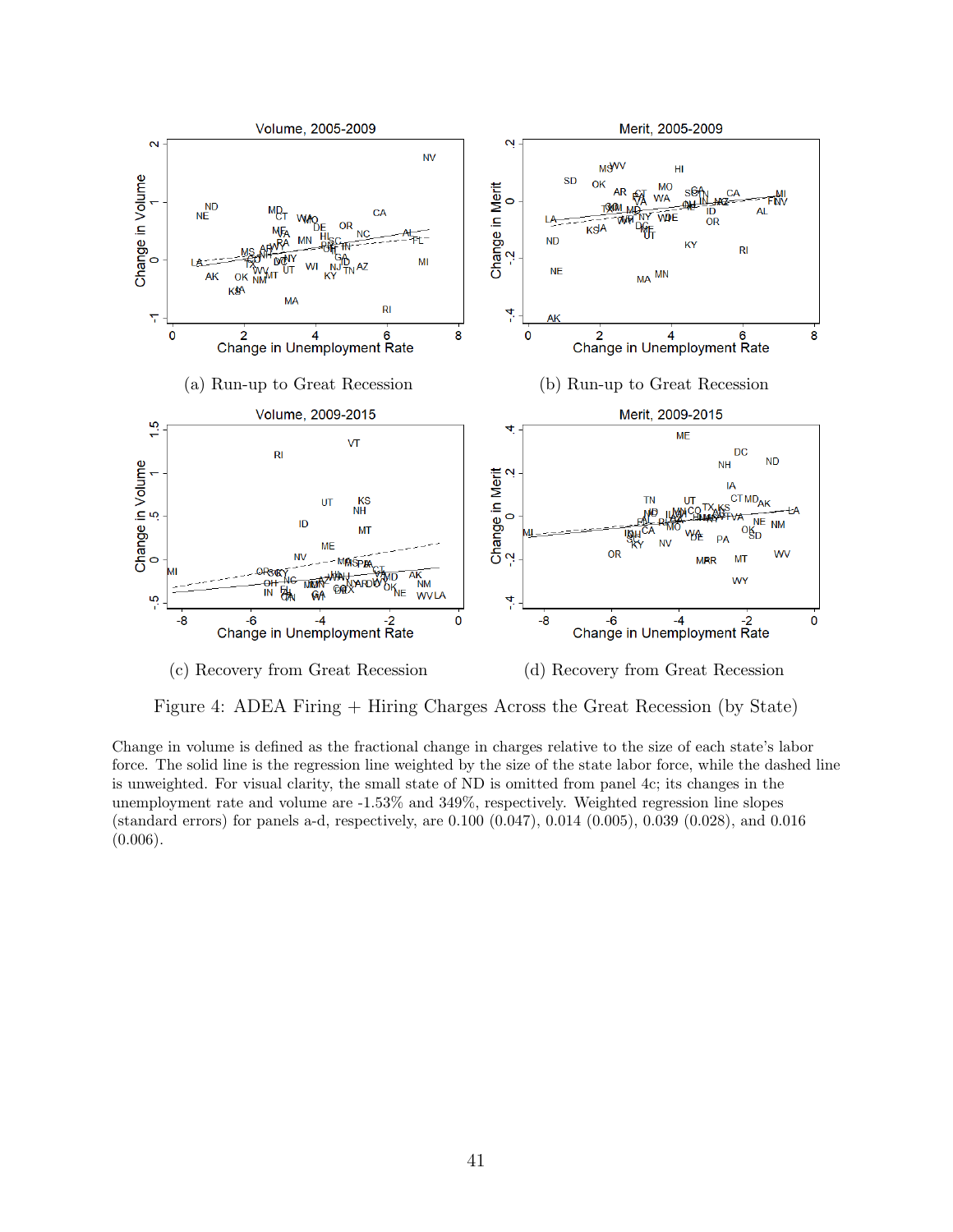

Figure 5: ADEA Firing + Hiring Charges Across The Great Recession (by Industry)

Change in volume is defined as the fractional change in charges relative to the size of each industry's labor force. The solid line is the regression line weighted by the size of the national industry labor force, while the dashed line is unweighted. Weighted regression line slopes (standard errors) for panels a-d, respectively, are 0.050 (0.020), 0.008 (0.004), 0.014 (0.003), and 0.003 (0.001).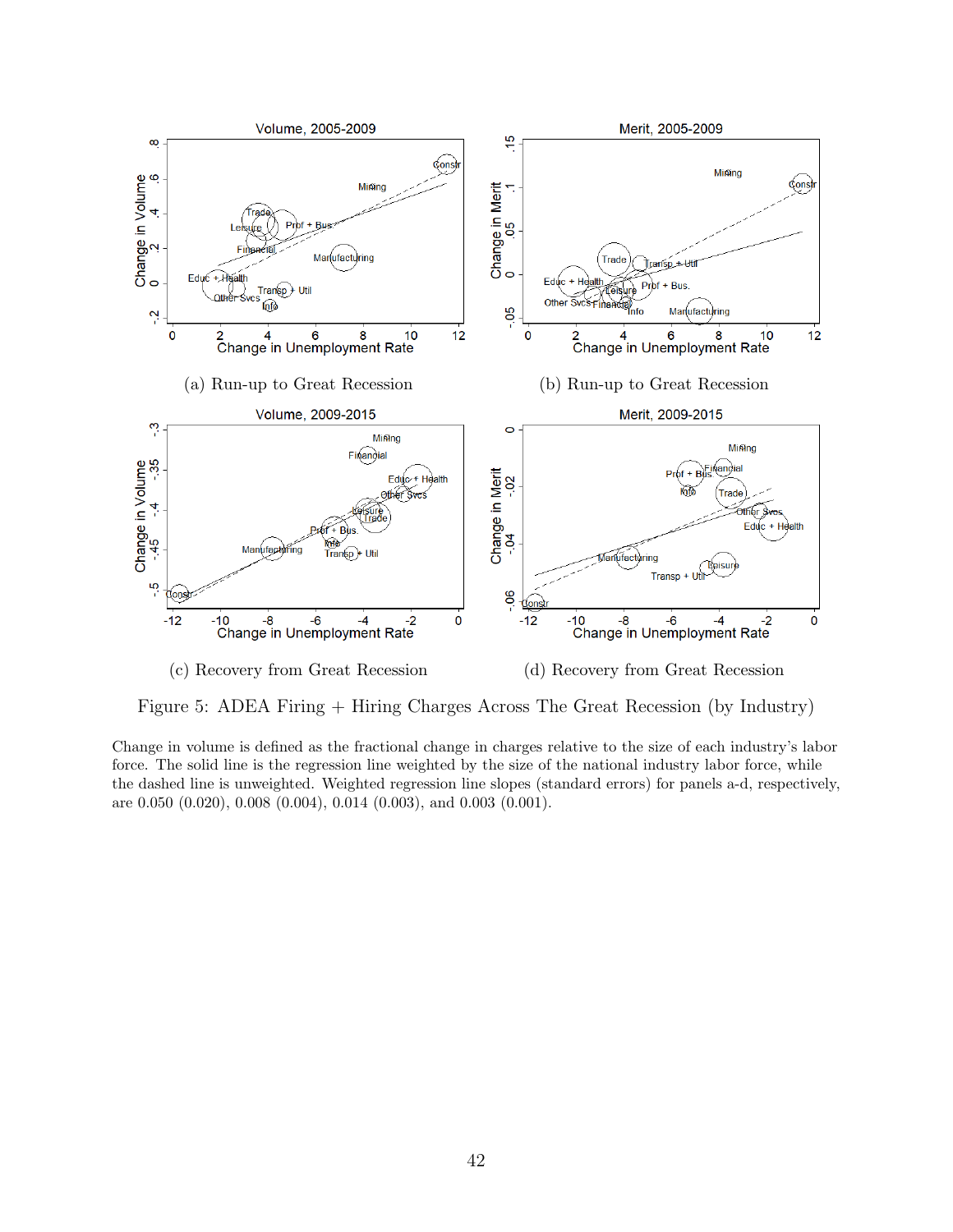

Figure 6: Differences-in-Differences for State-Industry Charges by Recession Exposure

Figure displays the mean differences in annual ADEA firing and hiring charge volume (solid line) and merit (short dashed line) for state-industries that receive an above-median versus below-median unemployment shock (median change in unemployment in the last versus first month of the Great Recession is 97%). The difference in the unemployment shock, which equals the difference in the state-industry unemployment rate across the two groups iin a given year, is represented by the long dashed line. 'Unemployment Rate Difference' and '% Difference in Charges' are expressed relative to the baseline difference in January of 2005. Data are missing from October 2010 through September 2011, and so we exclude 2011 from the graph. Shading indicates the Great Recession, as defined by the NBER.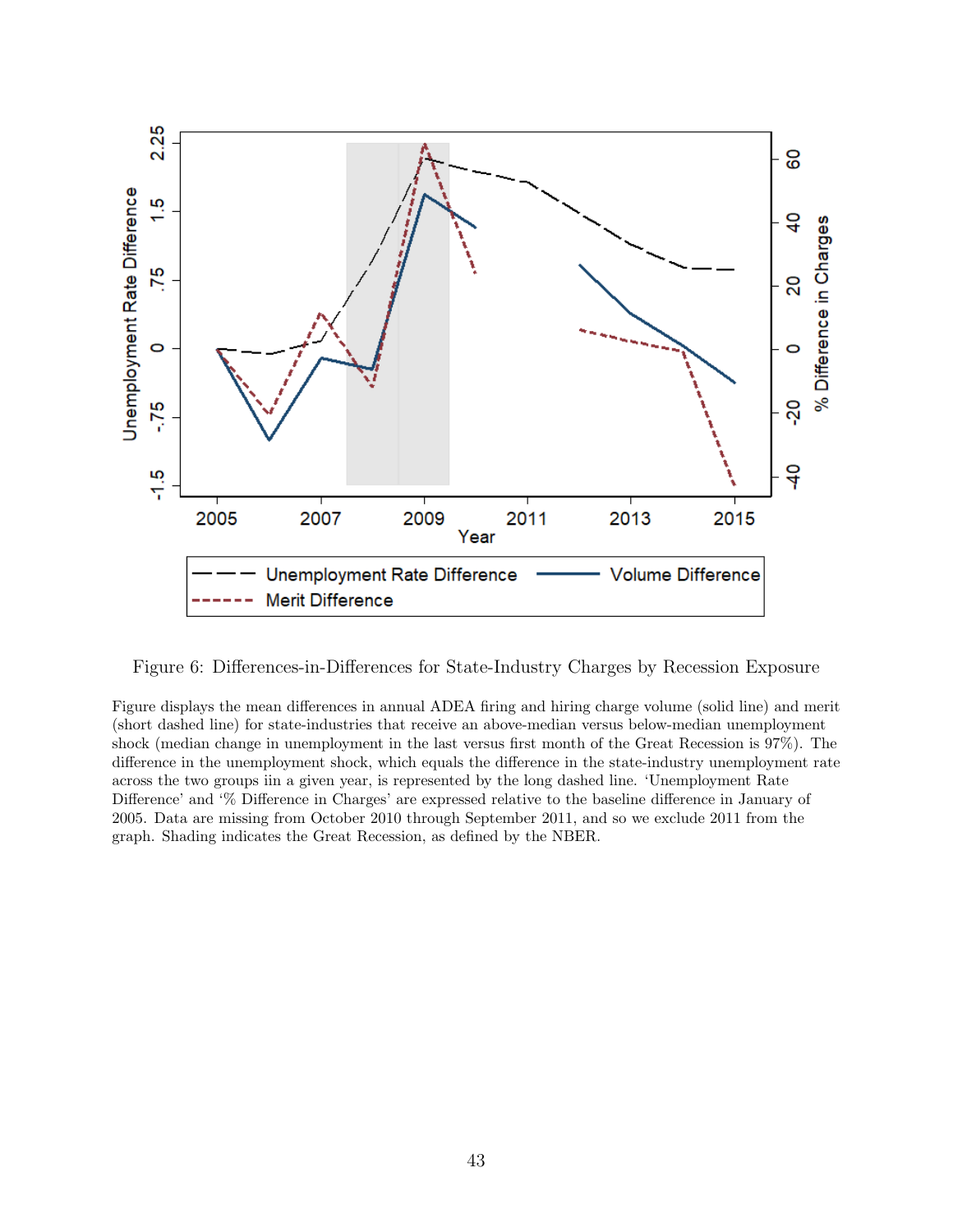

(a) Age Callback Penalty versus Local Unemployment Rate



(b) ∆ Age Callback Penalty versus ∆ Local Unemployment Rate

Figure 7: Age Callback Penalty and the Local Unemployment Rates, Rounds 1-3

In panel (a), markers are the regression-adjusted differences in average callback rates between older and younger applicants, using the same control variables and weights as column 1 of Table 6. The solid line is the weighted regression line through the markers, while the dashed line is unweighted. In panel (b), the markers are the corresponding differences across rounds and the weighted regression line uses the average of the city-round weights.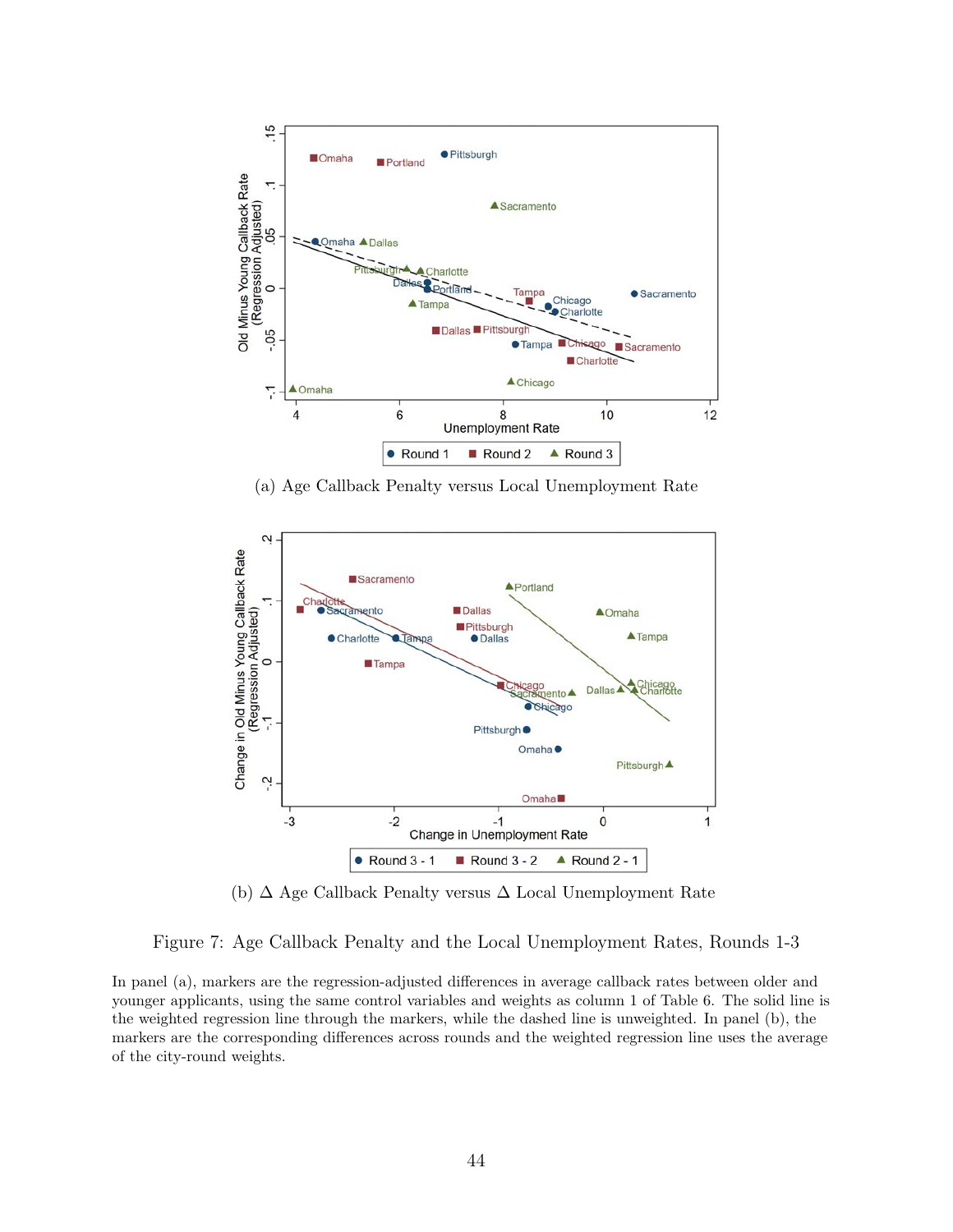|                             | Firing   | Hiring   |
|-----------------------------|----------|----------|
| Resolutions by Type         |          |          |
| Merit                       | 0.172    | 0.141    |
| Settlement with benefits    | 0.091    | 0.067    |
| Withdrawal with benefits    | 0.055    | 0.035    |
| Reasonable cause            | 0.025    | 0.038    |
| Successful conciliation     | 0.010    | 0.013    |
| Unsuccessful conciliation   | 0.015    | 0.025    |
| No Merit                    |          |          |
| No reasonable cause         | 0.670    | 0.735    |
| Uncertain Merit             |          |          |
| Administrative closures     | 0.159    | 0.125    |
| <b>Compensation Awarded</b> |          |          |
| Average damages awarded     | \$29,189 | \$21,929 |
| Total monetary benefits     | \$270.8m | \$22.5m  |
| Charges                     | 67,993   | 11,602   |

Table 1: Resolution of ADEA Charges, 2005-2015

Average damages awarded is conditional on winning any compensation. Monetary benefits are in millions of dollars and exclude those obtained through litigation.

|                      | Round 1:       | Round 2:       | Round 3:        | Round 4:   | Round 5:       |       |
|----------------------|----------------|----------------|-----------------|------------|----------------|-------|
|                      | $03 - 05/2012$ | $07-09/2012$   | 11/2013-04/2014 | 04-08/2014 | $03 - 08/2017$ | Total |
| Charlotte, NC        | 178            | 167            | 120             | 169        | 106            | 740   |
| Chicago, IL          | 173            | 165            | 67              | 275        | 173            | 853   |
| Dallas, TX           | 87             | 147            | 161             | 330        | 152            | 955   |
| Omaha, NE            | 85             | 147            | 122             | 110        | 62             | 526   |
| Pittsburgh, PA       | 145            | 156            | 157             | 149        | 93             | 700   |
| Portland, ME         | 78             | 120            | $\theta$        | 87         | 53             | 260   |
| Sacramento, CA       | 110            | 156            | 93              | 170        | 99             | 628   |
| Tampa, FL            | 171            | 157            | 114             | 228        | 113            | 783   |
| Total job postings   | 1,027          | 1,215          | 834             | 1,518      | 851            | 5,445 |
| Applications/posting | $\overline{2}$ | $\overline{2}$ | $\overline{2}$  | 4          | 4              |       |

Table 2: Job Postings by City and Time Period in Correspondence Study

Data collected by Farber et al. (2017). In rounds 1-3 either two younger or two older applications were sent to each job posting. In round 4, two younger and two older applications were sent to each job posting. In round 5, 4 applications were sent to each posting, 2 or 3 of which corresponded to an older applicant.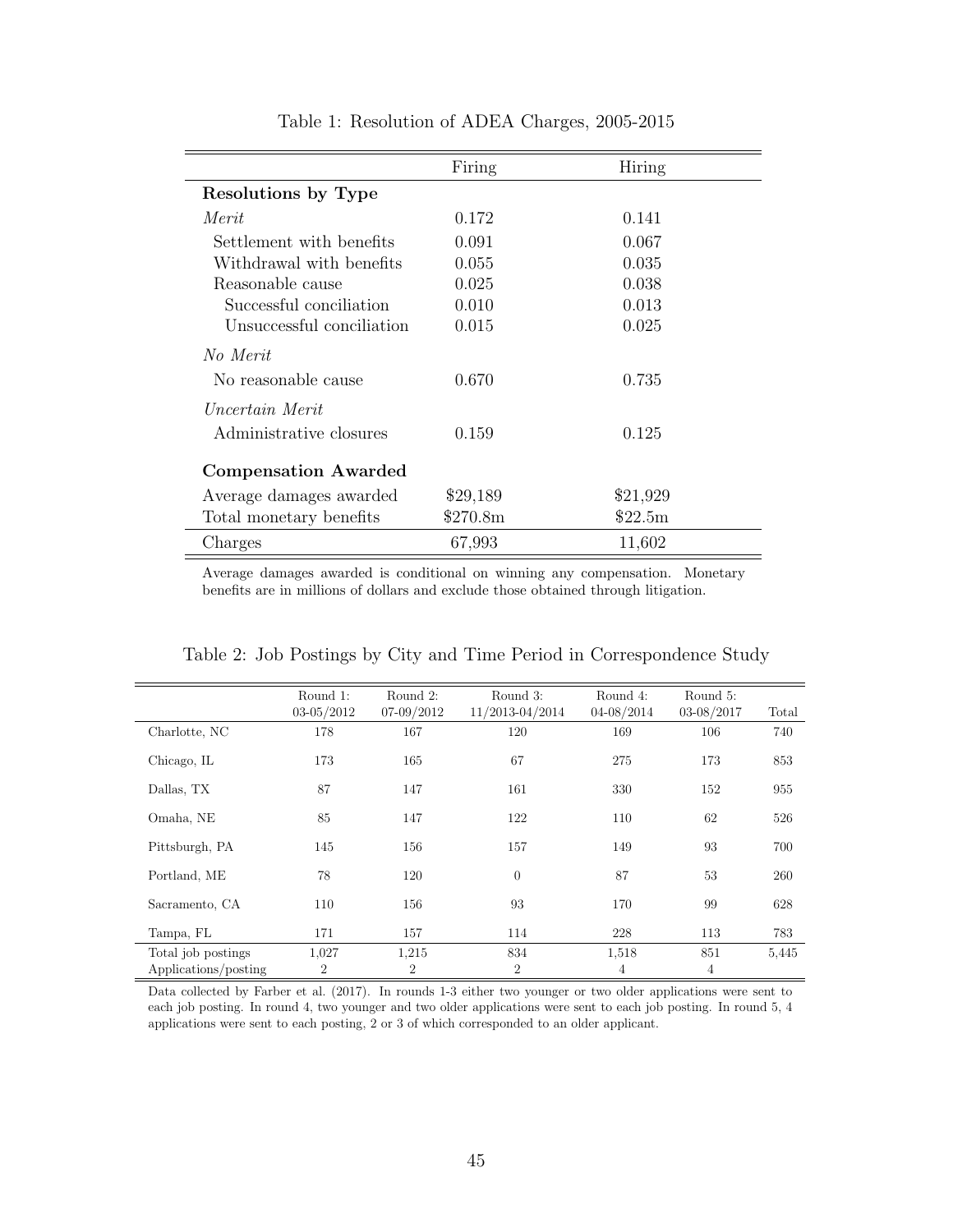|                                                | $Firing + Hiring$   |                     | Firing              |                     |                     | <b>Hiring</b>       |
|------------------------------------------------|---------------------|---------------------|---------------------|---------------------|---------------------|---------------------|
|                                                | Base                | <b>PDL</b>          | Base                | PDL                 | Base                | PDL                 |
| Dep. var. $=$ # of charges                     | $\left(1\right)$    | (2)                 | (3)                 | $\left( 4\right)$   | (5)                 |                     |
| unemployment <sub>ist</sub>                    | $1.31***$<br>(0.25) | $1.35***$<br>(0.27) | $1.21***$<br>(0.23) | $1.23***$<br>(0.25) | $0.10***$<br>(0.03) | $0.12***$<br>(0.04) |
| Effect of 1 pp $\uparrow$ unemp                | 20.2                | 20.8                | 18.6                | 18.9                | 1.51                | 1.80                |
| $Mean(\#$ national charges)                    | 665.0               | 665.0               | 568.6               | 568.6               | 96.3                | 96.3                |
| $%$ change                                     | 3.0                 | 3.1                 | 3.3                 | 3.3                 | 1.6                 | 1.9                 |
| Elasticity                                     | 0.21                | 0.21                | 0.22                | 0.23                | 0.11                | 0.13                |
| N (state-industry-months)<br>Polynomial degree | 78,963              | 78,963<br>quadratic | 78,963              | 78,963<br>quadratic | 78,963              | 78,963<br>quadratic |
| AIC                                            | 321,274             | 321,113             | 300,064             | 299,924             | 139,744             | 139,682             |
| $R^2$                                          | 0.469               |                     | 0.506               |                     | 0.088               |                     |

Table 3: Charge Volume and Unemployment

Industry-state-month level regressions for the volume of cases. The sample period spans 2005-2015. Regression coefficients show the change in charges filed per 100,000 increase in the number unemployed. Observations are weighted by the industry share of employment in each state's labor force. Bolded 'Effect of 1 pp ↑ unemp' is the implied effect of a one percentage point increase in the national unemployment rate on the national monthly number of charges filed. The PDL model estimates the cumulative effect of previous and contemporaneous unemployment on current period charges using a polynomial distributed lag model; the coefficient reported equals the cumulative effect across all lags and the contemporaneous period. The AIC is used to choose the optimal number of lags, which equals 6 in all cases; while not shown, the BIC chooses the same lag structure. All regressions include state, time, and industry fixed effects. Standard errors clustered at the state level, and correspond to the implied cumulative effect in even-numbered columns.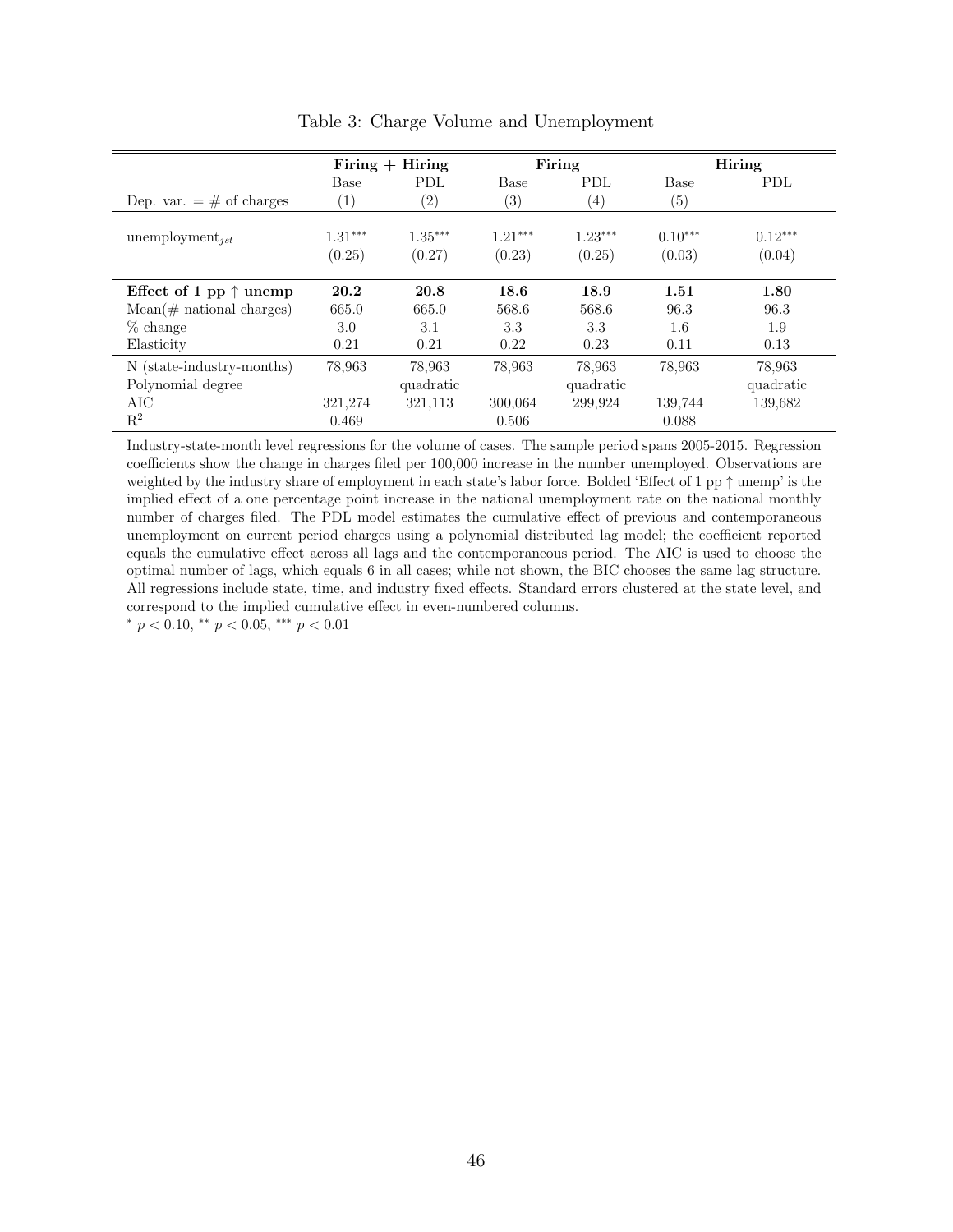|                                 | Firing $+$ Hiring |             |                   | Firing      | Hiring           |             |  |
|---------------------------------|-------------------|-------------|-------------------|-------------|------------------|-------------|--|
|                                 | Base              | <b>PDL</b>  | Base              | PDL         | Base             | <b>PDL</b>  |  |
| Dep. var. $= 1(merit)$          | $\left( 1\right)$ | (2)         | $\left( 3\right)$ | (4)         | $\left(5\right)$ | (6)         |  |
|                                 |                   |             |                   |             |                  |             |  |
| unemployment <sub>jst</sub>     | $17.6***$         | $16.6***$   | $13.0**$          | $11.9**$    | 19.5             | 18.2        |  |
|                                 | (4.62)            | (4.31)      | (5.78)            | (5.15)      | (17.4)           | (21.1)      |  |
| age                             | $0.0015***$       | $0.0015***$ | $0.0015***$       | $0.0015***$ | $0.0016***$      | $0.0016***$ |  |
|                                 | (0.0002)          | (0.0002)    | (0.0002)          | (0.0002)    | (0.0005)         | (0.0005)    |  |
| female                          | $0.0180***$       | $0.0180***$ | $0.0144***$       | $0.0145***$ | $0.0301***$      | $0.0301***$ |  |
|                                 | (0.0024)          | (0.0024)    | (0.0025)          | (0.0025)    | (0.0061)         | (0.0061)    |  |
| private                         | $0.0410***$       | $0.0410***$ | $0.0413***$       | $0.0412***$ | $0.0411***$      | $0.0408***$ |  |
|                                 | (0.0055)          | (0.0055)    | (0.0064)          | (0.0064)    | (0.0094)         | (0.0093)    |  |
| Effect of 1 pp $\uparrow$ unemp | 0.0012            | 0.0012      | 0.0009            | 0.0009      | 0.0013           | 0.0012      |  |
| Mean(merit)                     | .167              | .167        | .172              | .172        | .141             | .141        |  |
| % change                        | 0.7               | 0.7         | 0.5               | 0.5         | 0.9              | 0.8         |  |
| Elasticity                      | 0.04              | 0.04        | 0.03              | 0.03        | 0.05             | $0.05\,$    |  |
| N (charges)                     | 78,021            | 78,021      | 67,988            | 67,988      | 11,600           | 11,600      |  |
| Polynomial degree               |                   | quadratic   |                   | quadratic   |                  | linear      |  |
| $\rm AIC$                       | 67,660            | 67,654      | 60,533            | 60,528      | 8,431            | 8,430       |  |
| $\mathbf{R}^2$                  | 0.017             |             | 0.018             |             | 0.042            |             |  |

Table 4: Charge Quality and Unemployment

Individual level regressions for whether a case is determined to have merit. The sample period spans 2005- 2015. Regression coefficients on 'unemployment' are multiplied by 10<sup>−</sup><sup>8</sup> . Bolded 'Effect of 1 pp ↑ unemp' is the implied effect of a one percentage point increase in a state-industry's monthly unemployment rate on the fraction of charges found to have had merit. The PDL model estimates the cumulative effect of previous and contemporaneous unemployment on current period charges using a polynomial distributed lag model; the coefficient reported equals the cumulative effect across all lags and the contemporaneous period. The AIC is used to choose the optimal number of lags, which equals 6 in all cases; while not shown, the BIC chooses the same lag structure. All regressions include state, time, and industry fixed effects. Standard errors clustered at the state level, and correspond to the implied cumulative effect in even-numbered columns.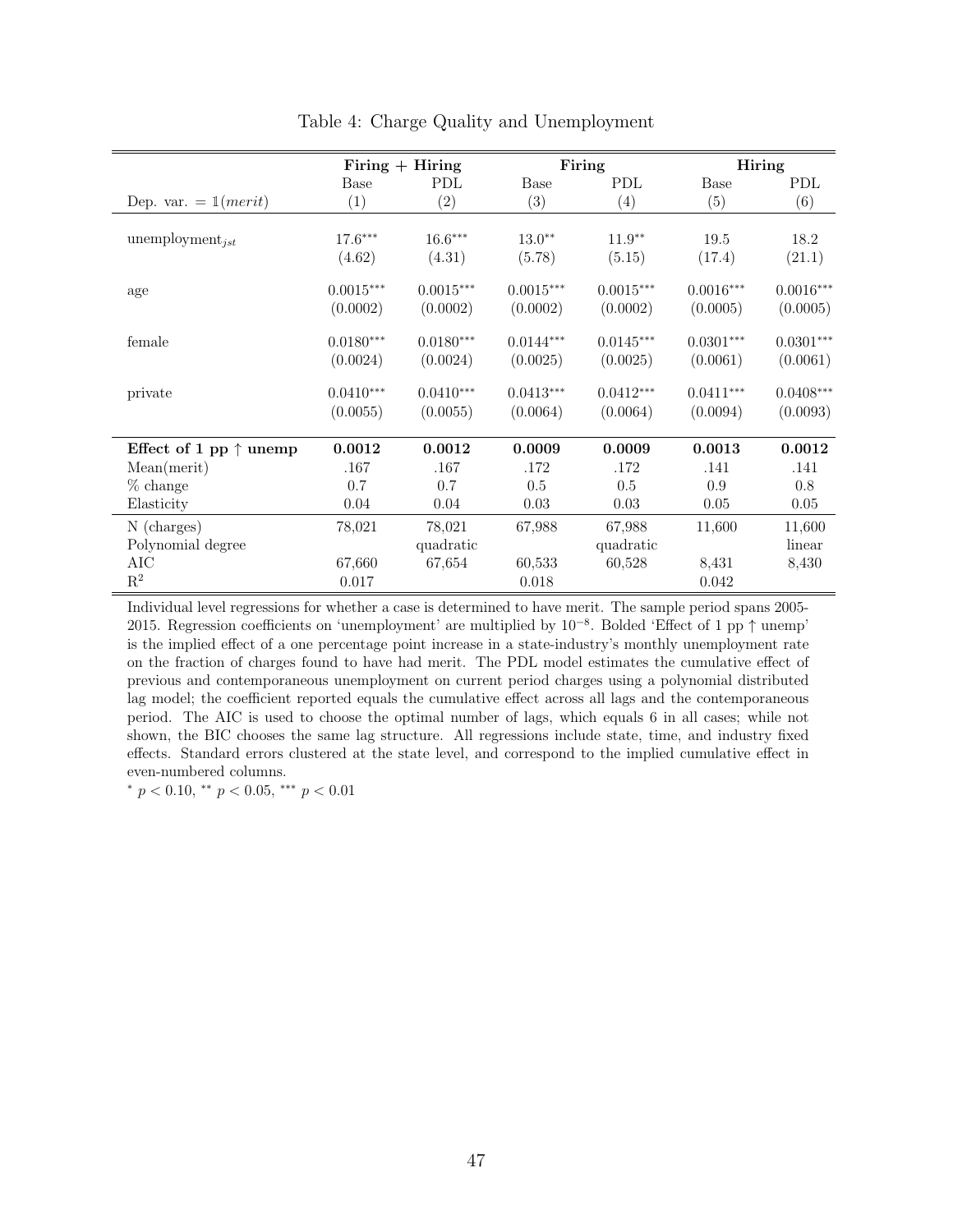|                                  | Volume                   |                     |                         | Merit                  |
|----------------------------------|--------------------------|---------------------|-------------------------|------------------------|
|                                  | (1)                      | $\left( 2\right)$   | (3)                     | $\left(4\right)$       |
| $\log$ tightness <sub>ist</sub>  | $-0.5263***$<br>(0.1584) |                     | $-0.0120**$<br>(0.0056) |                        |
| recruiter-producer ratio $_{st}$ |                          | $-133.3$<br>(262.7) |                         | $-0.7148*$<br>(0.4083) |
| std. dev. (tightness or rpr)     | 0.826                    | 0.012               | 0.768                   | 0.012                  |
| Effect of 1 std. dev. $\uparrow$ | $-0.435$                 | $-1.55$             | $-0.009$                | $-0.009$               |
| Mean(dep. var.)                  | 1.12                     | 14.1                | .167                    | .167                   |
| N                                | 73,176                   | 5,858               | 77,665                  | 78,375                 |
| unit                             | jst                      | st                  | claimant                | claimant               |
| $\mathrm{R}^2$                   | 0.463                    | 0.807               | 0.017                   | 0.024                  |

| Table 5: ADEA Charges and Alternative Measures of Labor Market Tightness |  |  |  |  |  |  |  |
|--------------------------------------------------------------------------|--|--|--|--|--|--|--|
|--------------------------------------------------------------------------|--|--|--|--|--|--|--|

Regression specifications in columns (1)-(2) parallel those of Table 3, and columns (3)-(4) follow Table 4. Log tightness is defined as log job openings - log unemployment. The recruiter-producer ratio =  $8.4 \times$  rec/l-8.4 $\times$  rec, where rec equals the state-level employment in NAICS code 56131, which corresponds to "employment placement agencies and executive search services," and l is state-level private employment. Volume regressions include state and time fixed effects while merit regressions additionally control for industry fixed effects, age, female, race, and whether the firm is private or public. Standard errors clustered at the state level.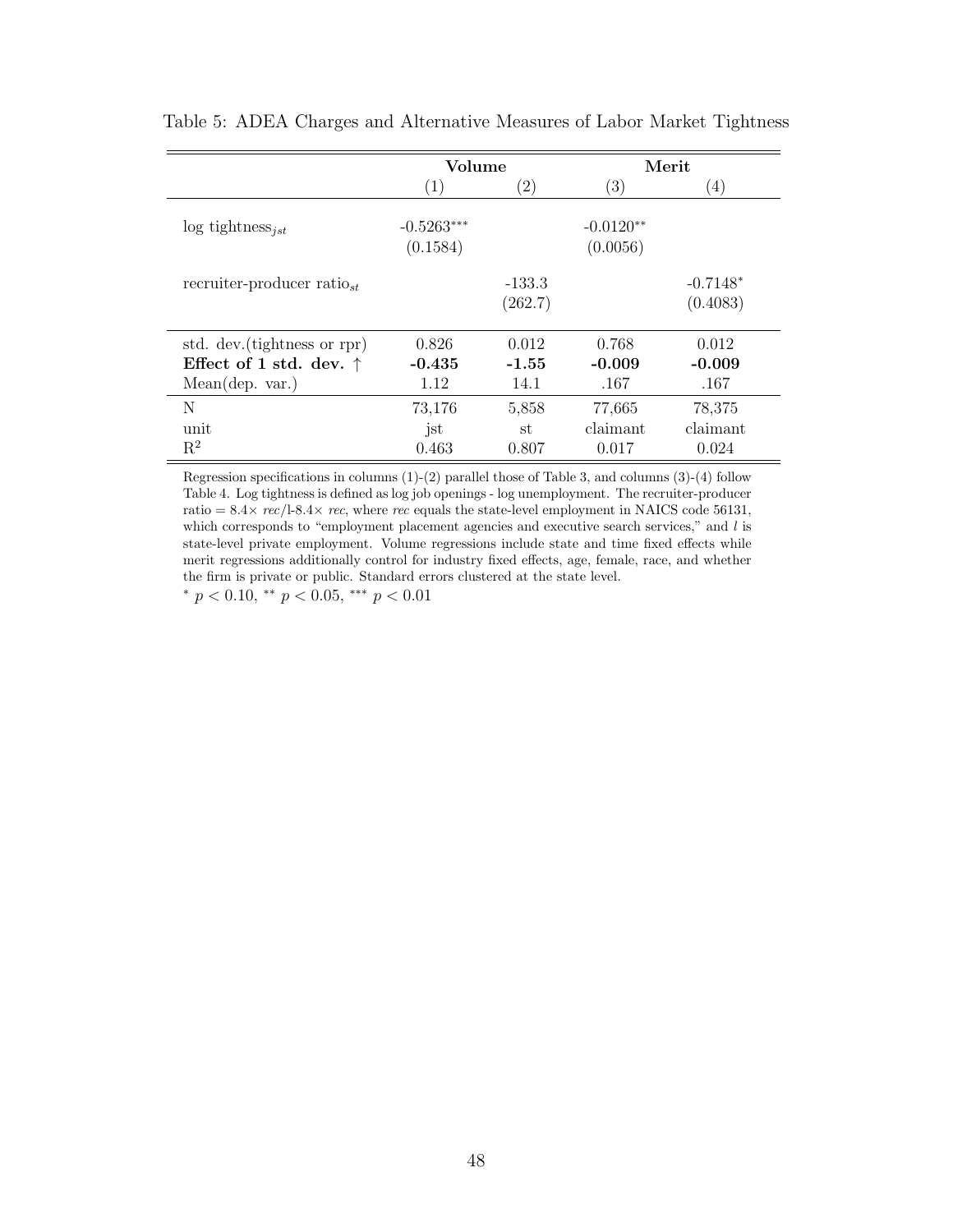| Dep. var. $= 1(callback)$                            | (1)                      | (2)                      | (3)                      |
|------------------------------------------------------|--------------------------|--------------------------|--------------------------|
| older <sub>i</sub> x unemployment rate <sub>ct</sub> | $-0.0243***$<br>(0.0064) | $-0.0232***$<br>(0.0063) | $-0.0231***$<br>(0.0063) |
| $\text{older}_i$                                     | 0.0091<br>(0.0449)       | 0.0024<br>(0.0445)       | 0.0044<br>(0.0443)       |
| unemployment rate $_{ct}$                            | 0.0046<br>(0.0045)       | $-0.0002$<br>(0.0122)    | $0.0304*$<br>(0.0176)    |
| $\text{public}_{ct}$                                 | $-0.6234**$<br>(0.2383)  |                          |                          |
| older <sub>i</sub> x public <sub>ct</sub>            | $1.1906***$<br>(0.2977)  | 1.1682***<br>(0.2950)    | $1.1465***$<br>(0.2930)  |
| $public_{ct}$ x unemployment rate <sub>ct</sub>      |                          |                          | $-0.2125**$<br>(0.0848)  |
| Callback rate                                        | .116                     | .116                     | .116                     |
| City FE                                              |                          | X                        | X                        |
| Time FE                                              |                          | X                        | X                        |
| Job postings                                         | 3,076                    | 3,076                    | 3,076                    |
| Resumes                                              | 6,152                    | 6,152                    | 6,152                    |
| City-rounds                                          | 23                       | 23                       | 23                       |
| $\mathbf{R}^2$                                       | 0.008                    | 0.015                    | 0.016                    |

Table 6: Callback Rates and Labor Market Conditions (Rounds 1-3)

Correspondence study data originally collected by Farber et al. (2017) across 8 cities and 3 different time periods. In rounds 1-3 either two younger or two older applications were sent to each job posting. The variable 'older<sub>i</sub>' is a dummy for whether the applicant is over age 50, 'unemployment rate<sub>ct</sub>' is the city-round unemployment rate, and 'public<sub>ct</sub>' is the fraction of the city's workforce employed in the public sector. Additional controls include dummies for the ficticious applicant's unemployment spell length and whether they held a low-level interim job. For each city-round, we follow Neumark et al. (2019b) and weight observations by the ratio of the share of employment in Office and Administrative support occupations at a national level to the share based on postings in the Farber et al. (2017) dataset. Standard errors clustered at the city-round level.

\*  $p < 0.10$ , \*\*  $p < 0.05$ , \*\*\*  $p < 0.01$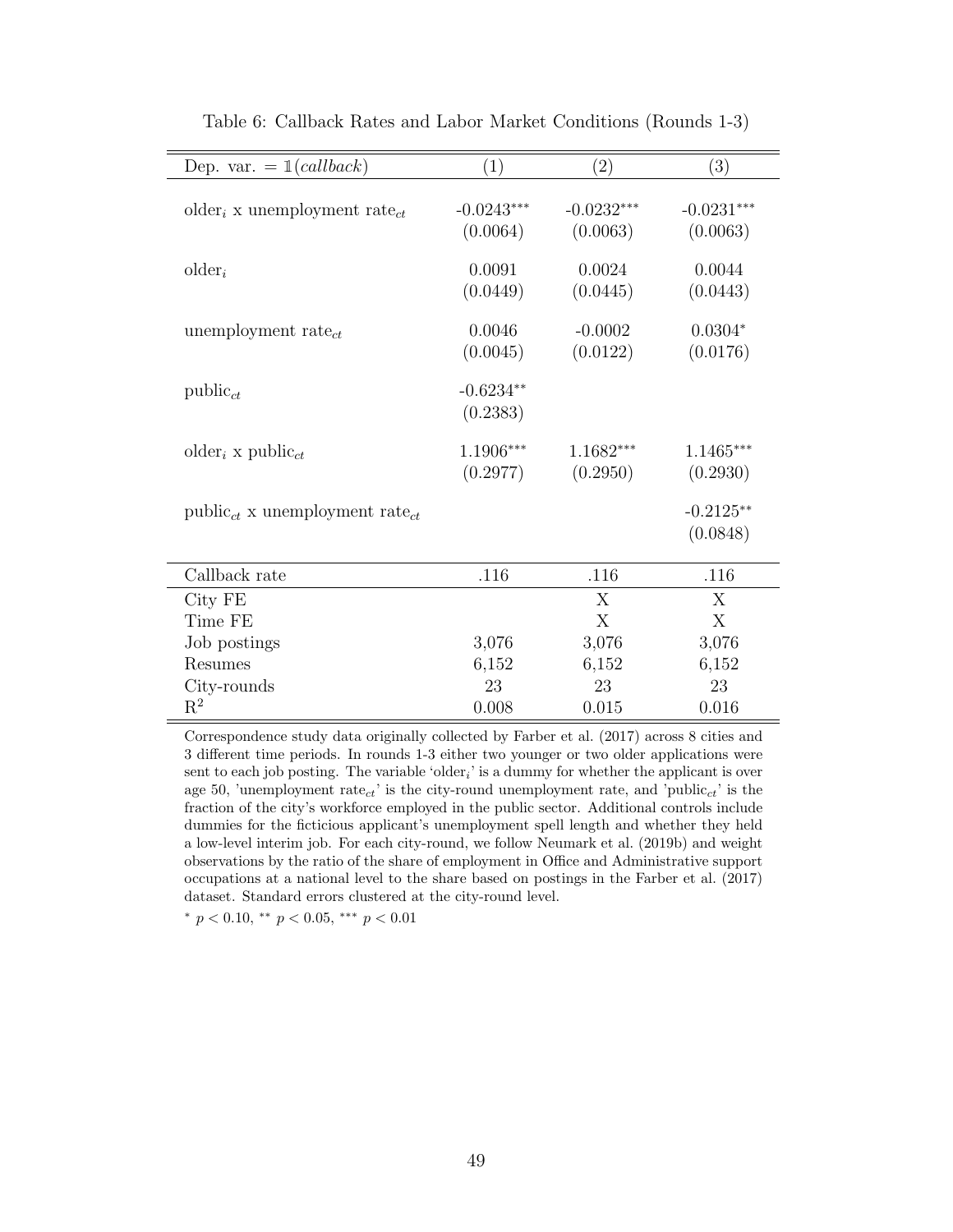| Dep. var. $= 1(callback)$                                | (1)                      | (2)                      | (3)                      |
|----------------------------------------------------------|--------------------------|--------------------------|--------------------------|
| older <sub>i</sub> x unemployment rate <sub>ct</sub>     | $-0.0158***$<br>(0.0045) | $-0.0151***$<br>(0.0045) | $-0.0150***$<br>(0.0045) |
| $older_i$                                                | 0.0285<br>(0.0402)       | 0.0258<br>(0.0397)       | 0.0267<br>(0.0393)       |
| unemployment rate <sub>ct</sub>                          | 0.0045<br>(0.0045)       | $-0.0021$<br>(0.0077)    | 0.0021<br>(0.0123)       |
| $public_{ct}$                                            | $-0.4994***$<br>(0.1706) |                          |                          |
| older <sub>i</sub> x public <sub>ct</sub>                | $0.5617**$<br>(0.2757)   | $0.5435*$<br>(0.2721)    | $0.5299*$<br>(0.2680)    |
| $public_{ct}$ x unemployment rate <sub>ct</sub>          |                          |                          | $-0.0279$<br>(0.0474)    |
| competing <sub>i</sub>                                   | $-0.0631$<br>(0.0490)    |                          |                          |
| older <sub>i</sub> x competing <sub>i</sub>              | $-0.0194$<br>(0.0167)    | $-0.0194$<br>(0.0164)    | $-0.0193$<br>(0.0164)    |
| competing <sub>i</sub> x unemployment rate <sub>ct</sub> | 0.0100<br>(0.0069)       | 0.0118<br>(0.0084)       | 0.0114<br>(0.0084)       |
| Callback rate                                            | .102                     | .102                     | .102                     |
| City FE                                                  |                          | X                        | X                        |
| Time FE                                                  |                          | X                        | X                        |
| Job postings                                             | 5,445                    | 5,445                    | 5,445                    |
| Resumes                                                  | 15,628                   | 15,628                   | 15,628                   |
| City-rounds                                              | 39                       | 39                       | 39                       |
| $\mathrm{R}^2$                                           | 0.005                    | 0.011                    | 0.011                    |

Table 7: Callback Rates and Labor Market Conditions (All 5 Rounds)

See notes to Table 6. In rounds 1-3 either two younger or two older applications were sent to each job posting. In rounds 4-5, 4 applications were sent to each job posting, at least two of which are older applicants and at least one of which is younger. The dummy variable 'competing<sub>i</sub>' is a dummy for being part of round 4 or 5 and captures the competition induced by the extra applications in these rounds. The interaction term 'older<sub>i</sub> x competing<sub>i</sub>' captures the effect of an older applicant competing with at least one younger applicant. Standard errors clustered at the city-round level.

\*  $p < 0.10$ , \*\*  $p < 0.05$ , \*\*\*  $p < 0.01$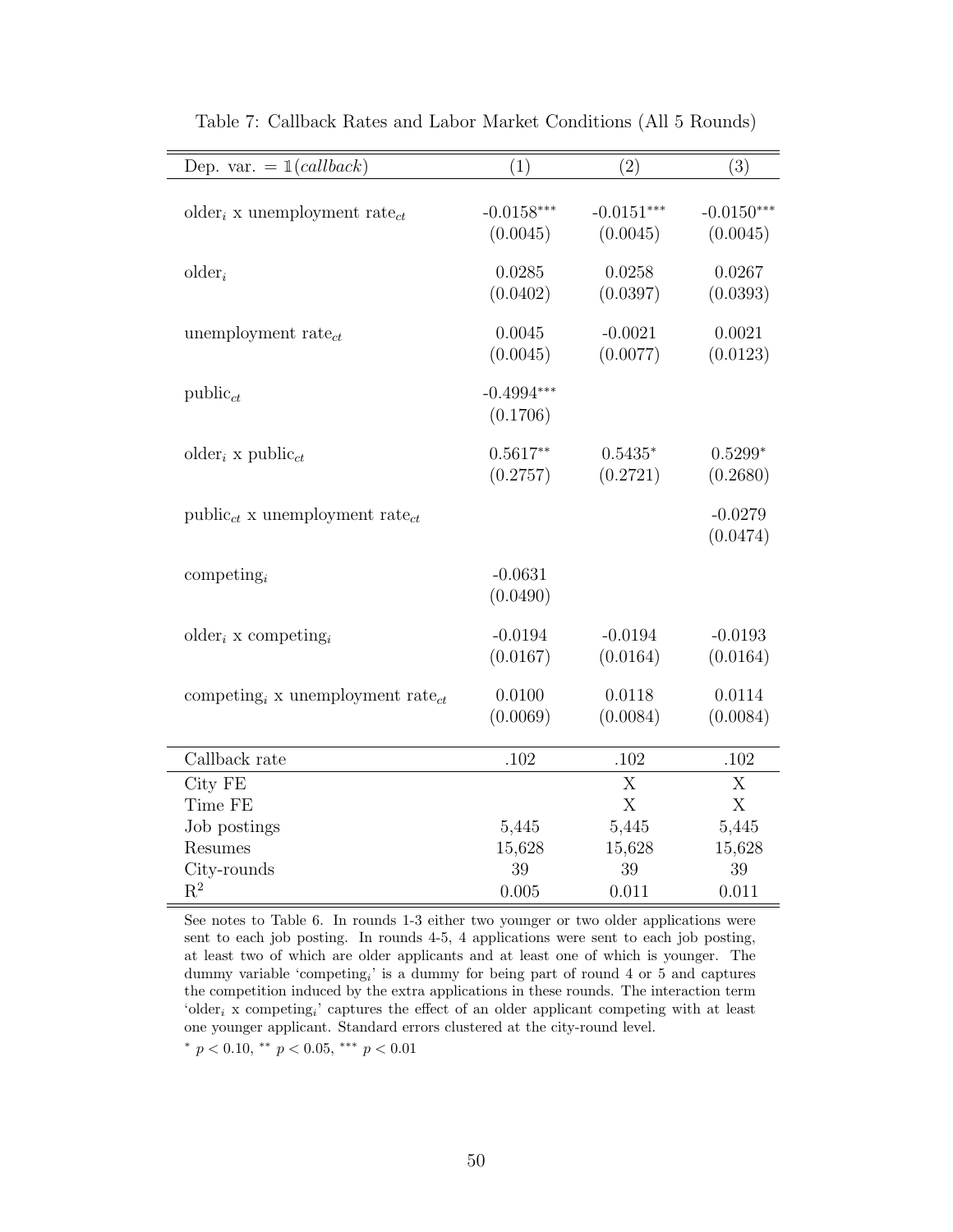# 8 Online Appendix

"Age Discrimination across the Business Cycle" By Gordon Dahl and Matthew Knepper

Appendix Figures and Tables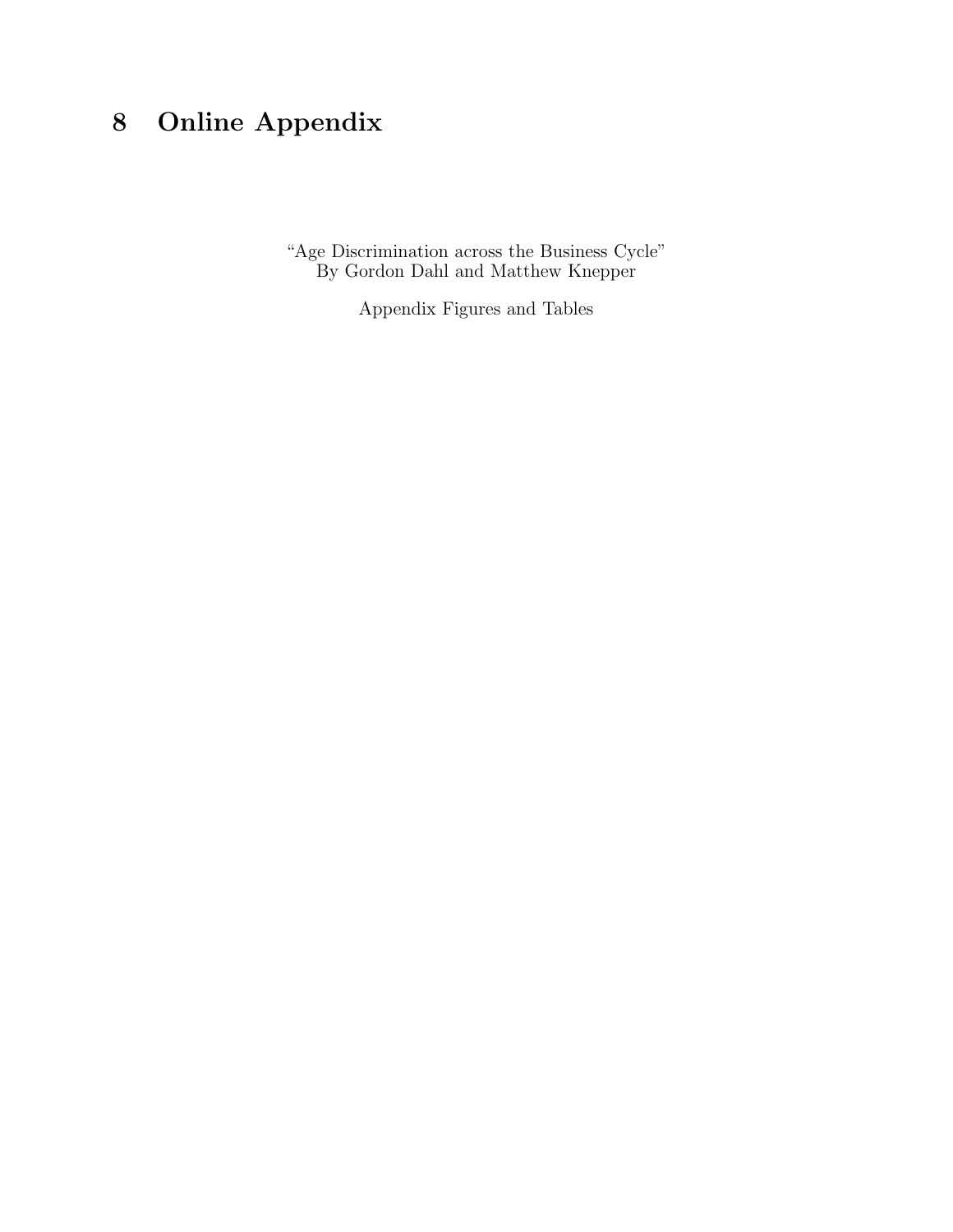

Figure A1: State Unemployment Rates at the Height of the Great Recession Nonseasonally-adjusted monthly unemployment rates by state in December of 2009, split into quintiles.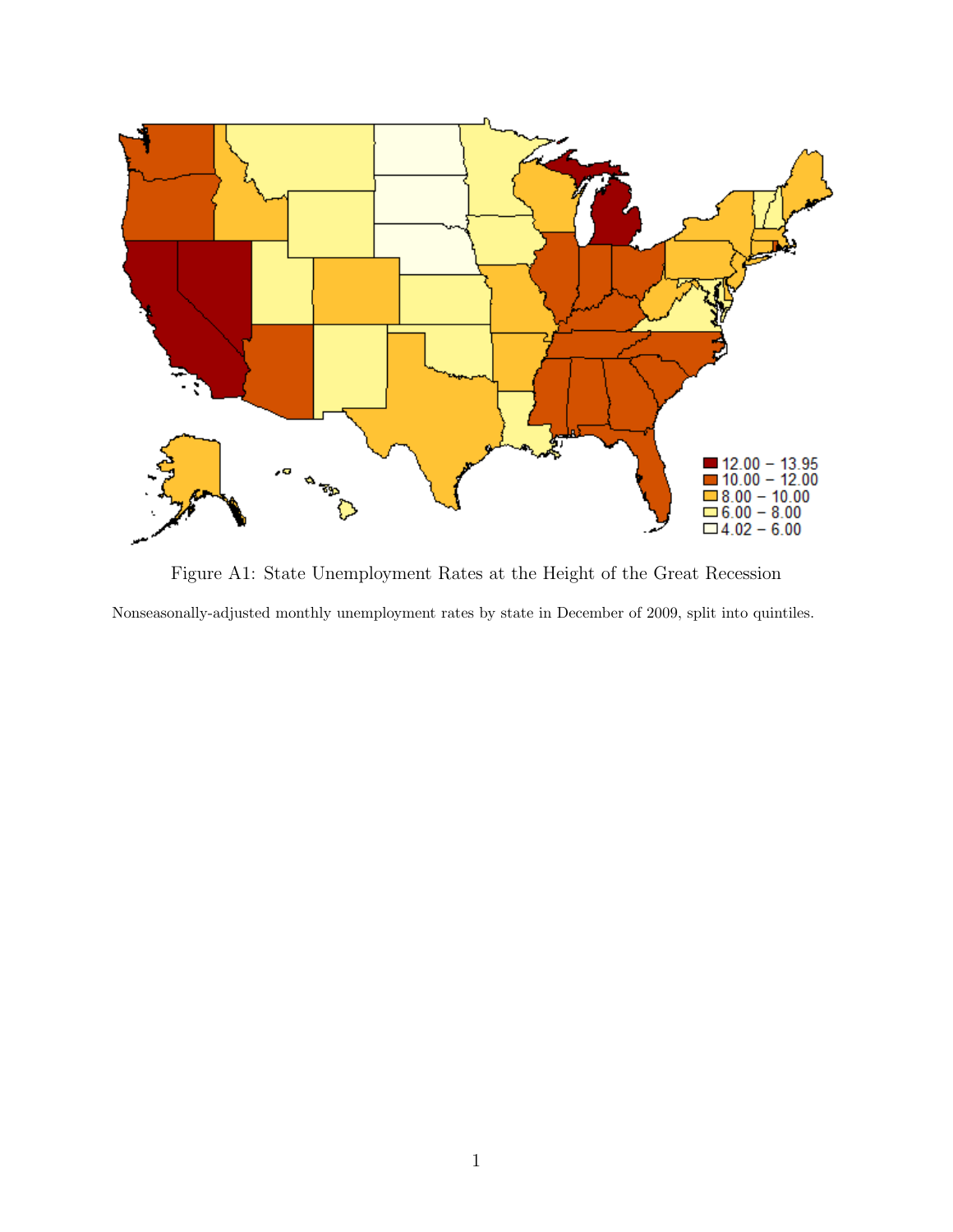

Figure A2: Industry Unemployment Rates at the Height of the Great Recession Nonseasonally-adjusted monthly unemployment rates by industry in December of 2009.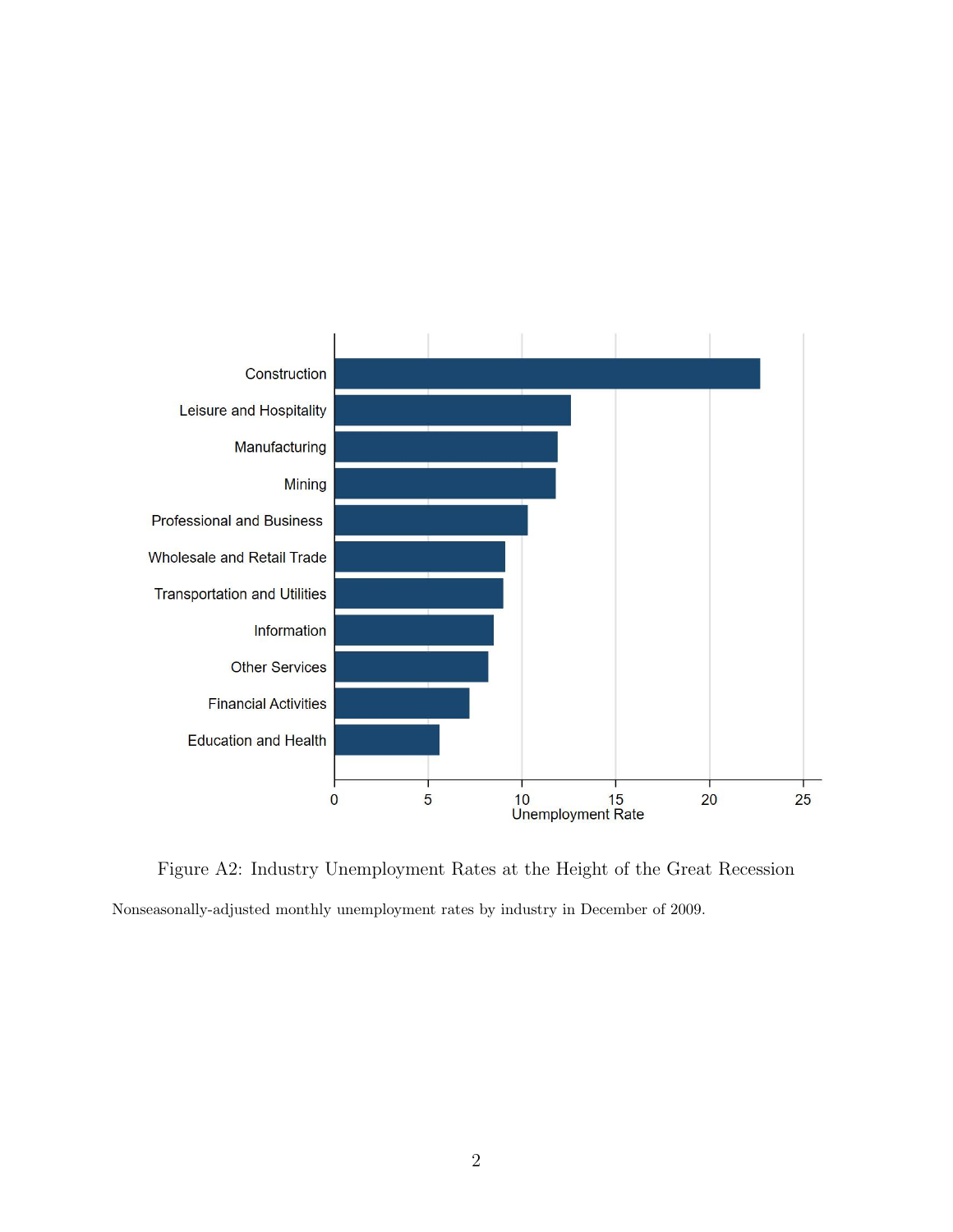

Figure A3: ADEA Charges Across the Great Recession (by State-Industry)

Binned scatter plots with weighted data and 20 equally sized bins are presented. Change in volume is defined as the fractional change in charges relative to the size of each state-industry's labor force. The solid line is the regression line weighted by the size of the state-industry labor force, while the dashed line is unweighted. For the merit graphs, only those state-industries with at least 2 ADEA charges in the pre and post periods are retained. This restriction removes 2.1% and 1.7% of total charges from panels b and d, respectively. Weighted regression line slopes (standard errors) for panels a-d, respectively, are 0.057 (0.018), 0.006 (0.003), 0.014 (0.008), and 0.008 (0.003).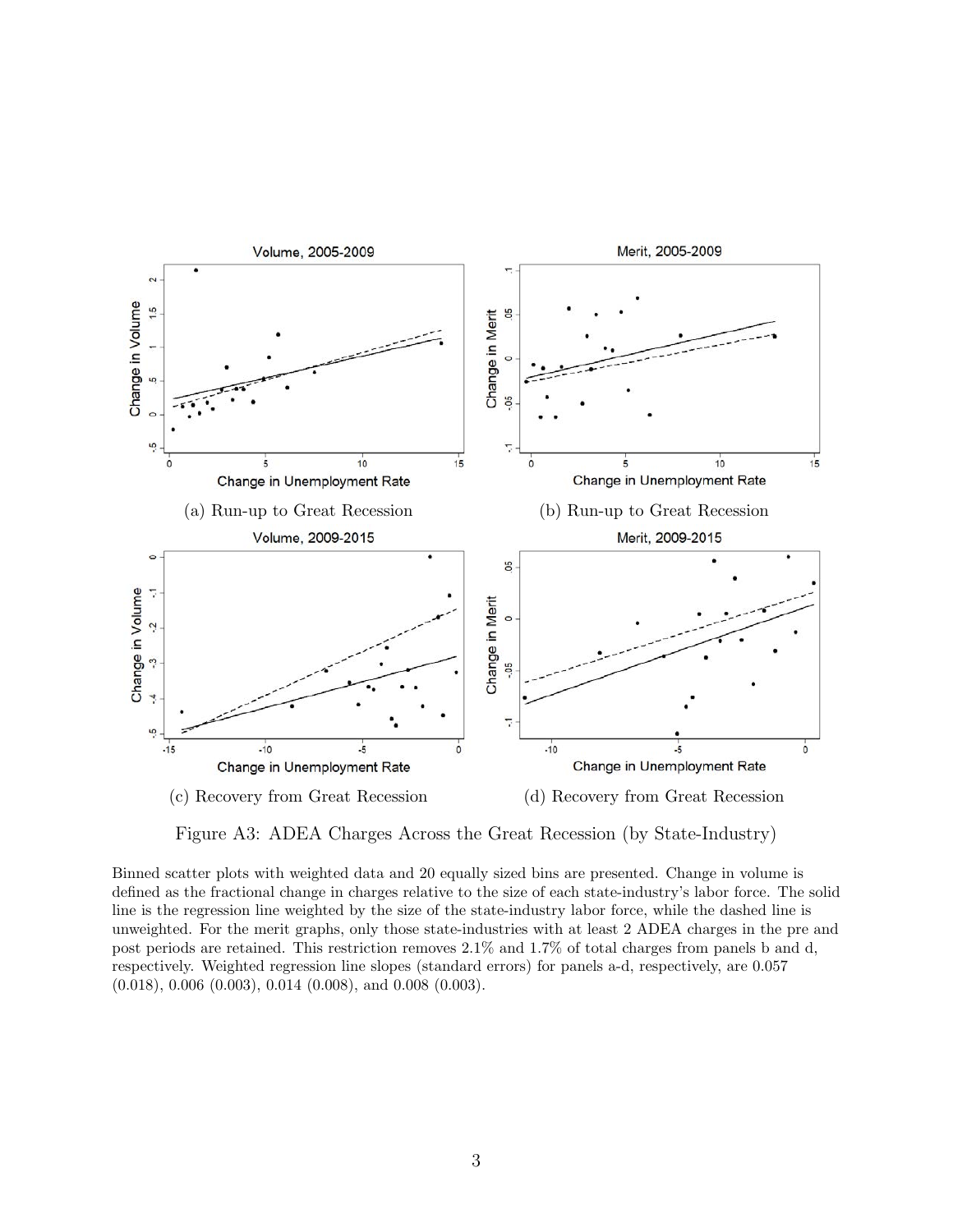

Figure A4: ADEA Charges and Labor Market Tightness (by State-Industry)

Binned scatter plots with weighted data and 20 equally sized bins are presented. Log tightness is defined as log job openings-log unemployment. Change in volume is defined as the fractional change in charges relative to the size of each state-industry's labor force. The solid line is the regression line weighted by the size of the state-industry labor force, while the dashed line is unweighted. For the merit graphs, only those state-industries with at least 2 ADEA charges in the pre and post periods are retained. This restriction removes 2.1% and 1.7% of total charges from panels b and d, respectively. Weighted regression line slopes (standard errors) for panels a-d, respectively, are -0.428 (0.093), -0.036 (0.017), -0.105 (0.053), and -0.027  $(0.017).$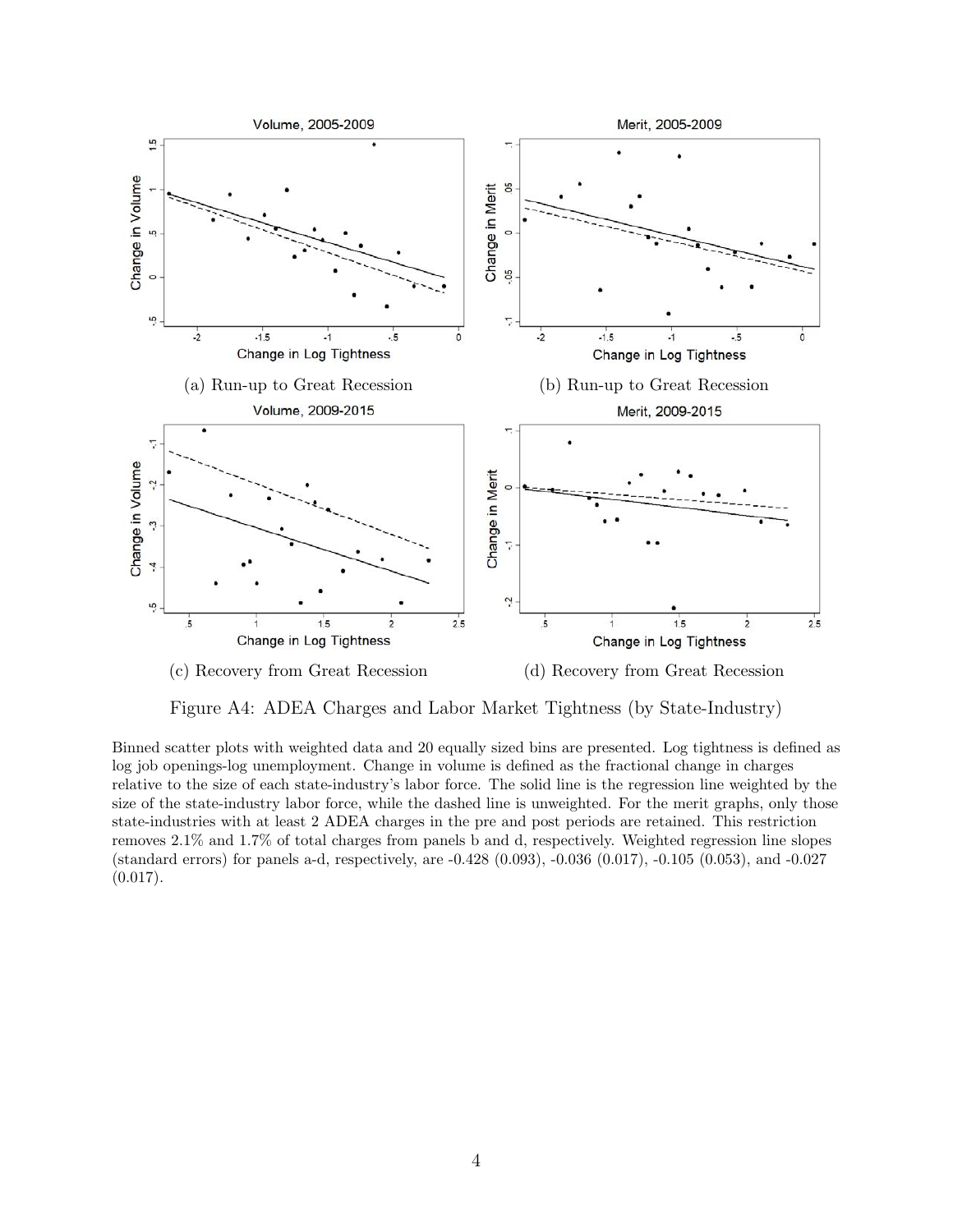

Figure A5: Charges Filed by Firm Size and Claim Quality

The EEOC reports number of employees in the bins used above.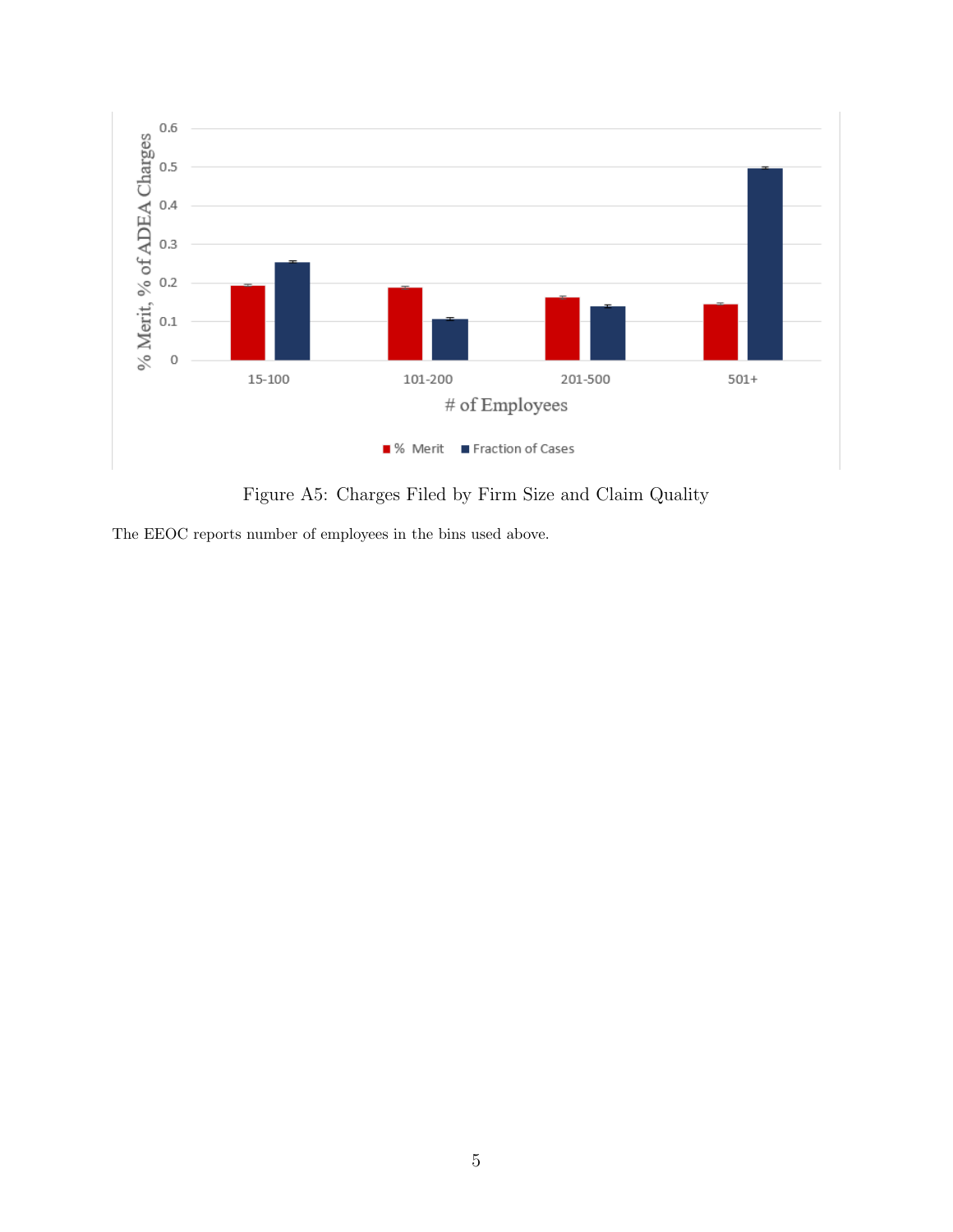

Figure A6: Size of Public Sector, by City and Year

The fraction of each city's workforce that is employed in the public sector based on BEA Regional Employment statistics.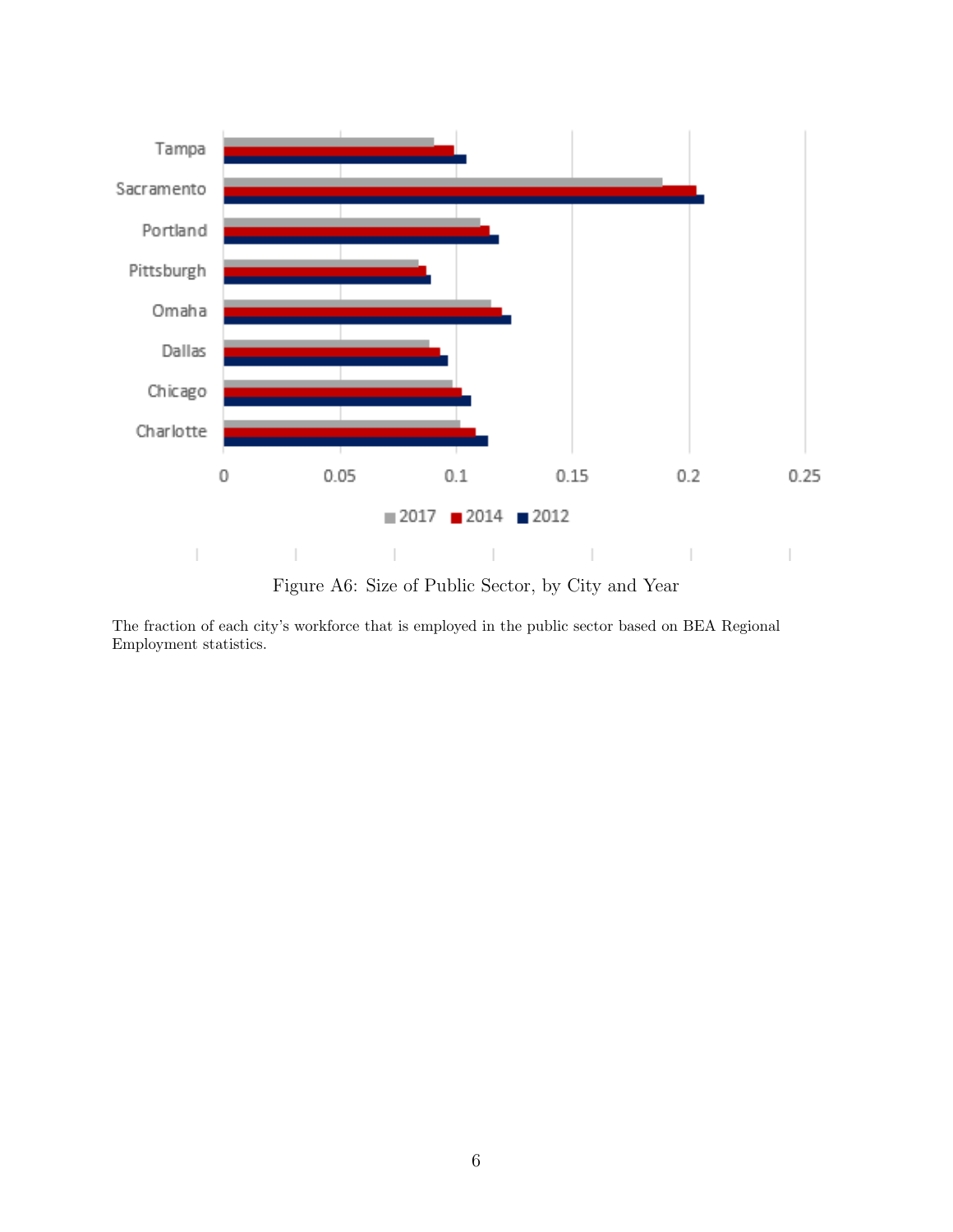|                             | Firing       | Hiring |
|-----------------------------|--------------|--------|
| <b>Top Basis Categories</b> |              |        |
| Retaliation                 | 0.287        | 0.157  |
| Disability                  | 0.234        | 0.167  |
| Race-Black                  | 0.162        | 0.179  |
| Sex-Female                  | 0.147        | 0.097  |
| National Origin             | 0.088        | 0.100  |
| Sex-Male                    | 0.056        | 0.085  |
| Top Issue Categories        |              |        |
| Discharge                   | $\mathbf{1}$ | 0.135  |
| Hiring                      | 0.023        | 1      |
| Terms and Conditions        | 0.198        | 0.072  |
| Harassment                  | 0.168        | 0.031  |
| Discipline                  | 0.115        | 0.013  |
| Reasonable Accom.           | 0.059        | 0.016  |
| Wages                       | 0.040        | 0.015  |
| Suspension                  | 0.037        | 0.002  |
| Promotion                   | 0.036        | 0.037  |
| Demotion                    | 0.023        | 0.006  |
| Sexual Harassment           | 0.020        | 0.004  |
| Worker/Firm Characteristics |              |        |
| Age                         | 56.0         | 56.0   |
| White                       | 0.569        | 0.559  |
| <b>Black</b>                | 0.241        | 0.257  |
| Female                      | 0.510        | 0.370  |
| Legal representation        | 0.172        | 0.073  |
| Private firm                | 0.908        | 0.757  |
| Charges                     | 67,993       | 11,602 |
| Claims per charge           | 4.19         | 3.24   |

Table A1: ADEA Charges by Type

ADEA firing and hiring charges filed with the EEOC between 2005 and 2015. Only the most prevalent basis and issue categories are shown. Because the number of claims per charge exceed 1, the fraction of all bases and of all issues need not sum to 1.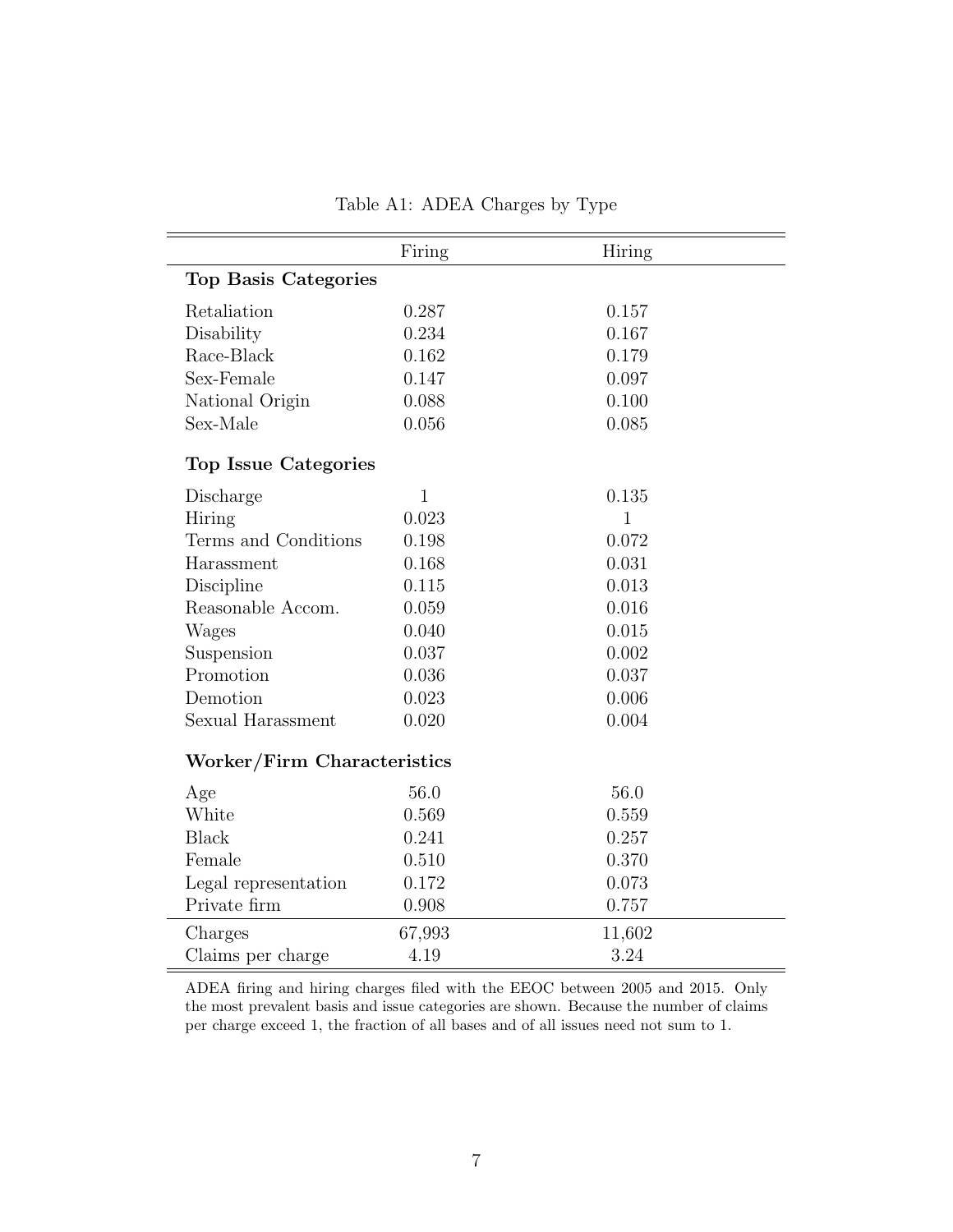|                                 | Firing $+$ Hiring |           |           | Firing     |           | Hiring      |
|---------------------------------|-------------------|-----------|-----------|------------|-----------|-------------|
|                                 | Base              | PDL       | Base      | PDL        | Base      | ${\rm PDL}$ |
| Dep. var. $=$ # of charges      | (1)               | (2)       | (3)       | (4)        | (5)       |             |
|                                 |                   |           |           |            |           |             |
| unemployment <sub>ist</sub>     | $1.31***$         | $1.22***$ | $1.21***$ | $1.09***$  | $0.10***$ | 0.13        |
|                                 | (0.25)            | (0.34)    | (0.23)    | (0.40)     | (0.03)    | (0.10)      |
|                                 |                   |           |           | $0.60***$  |           |             |
| unemployment <sub>ist-1</sub>   |                   | 0.08      |           |            |           | $-0.51*$    |
|                                 |                   | (0.41)    |           | (0.17)     |           | (0.31)      |
| unemployment <sub>ist-2</sub>   |                   | $-0.62$   |           | $-1.14***$ |           | $0.52***$   |
|                                 |                   | (0.44)    |           | (0.31)     |           | (0.16)      |
|                                 |                   |           |           |            |           |             |
| unemployment <sub>jst-3</sub>   |                   | $-0.04$   |           | 0.17       |           | $-0.21$     |
|                                 |                   | (0.47)    |           | (0.33)     |           | (0.17)      |
| unemployment <sub>ist-4</sub>   |                   | 0.53      |           | 0.44       |           | 0.09        |
|                                 |                   | (0.56)    |           | (0.49)     |           | (0.14)      |
|                                 |                   |           |           |            |           |             |
| unemployment <sub>ist-5</sub>   |                   | 0.24      |           | 0.41       |           | $-0.18***$  |
|                                 |                   | (0.30)    |           | (0.30)     |           | (0.08)      |
| unemployment <sub>jst-6</sub>   |                   | $-0.05$   |           | $-0.33$    |           | 0.29        |
|                                 |                   | (0.34)    |           | (0.40)     |           | (0.20)      |
|                                 |                   |           |           |            |           |             |
| Effect of 1 pp $\uparrow$ unemp | 20.2              | 20.8      | 18.6      | 18.9       | 1.51      | 1.80        |
| $Mean(\#$ national charges)     | 665.0             | 665.0     | 568.6     | 568.6      | 96.3      | 96.3        |
| $%$ change                      | 3.0               | 3.1       | 3.3       | 3.3        | 1.6       | 1.9         |
| Elasticity                      | 0.21              | 0.21      | 0.22      | 0.23       | 0.11      | 0.13        |
| N (state-industry-months)       | 78,963            | 78,963    | 78,963    | 78,963     | 78,963    | 78,963      |
| Polynomial degree               |                   | quadratic |           | quadratic  |           | quadratic   |
| AIC                             | 321,274           | 321,113   | 300,064   | 299,924    | 139,744   | 139,682     |
| $\mathbf{R}^2$                  | 0.469             |           | 0.506     |            | 0.088     |             |

#### Table A2: Charge Volume and Unemployment, Full PDL Model

Industry-state-month level regressions for the volume of cases. The sample period spans 2005-2015. Regression coefficients show the change in charges filed per 100,000 increase in the number unemployed. Observations are weighted by the industry share of employment in each state's labor force. Bolded 'Effect of 1 pp ↑ unemp' is the implied effect of a one percentage point increase in the national unemployment rate on the national monthly number of charges filed. The PDL model estimates the cumulative effect of previous and contemporaneous unemployment on current period charges using a polynomial distributed lag model; the total effect is the sum of coefficients across all lags. The AIC is used to choose the number of lags; while not shown, the BIC chooses the same lag structure. All regressions include state, time, and industry fixed effects. Standard errors clustered at the state level.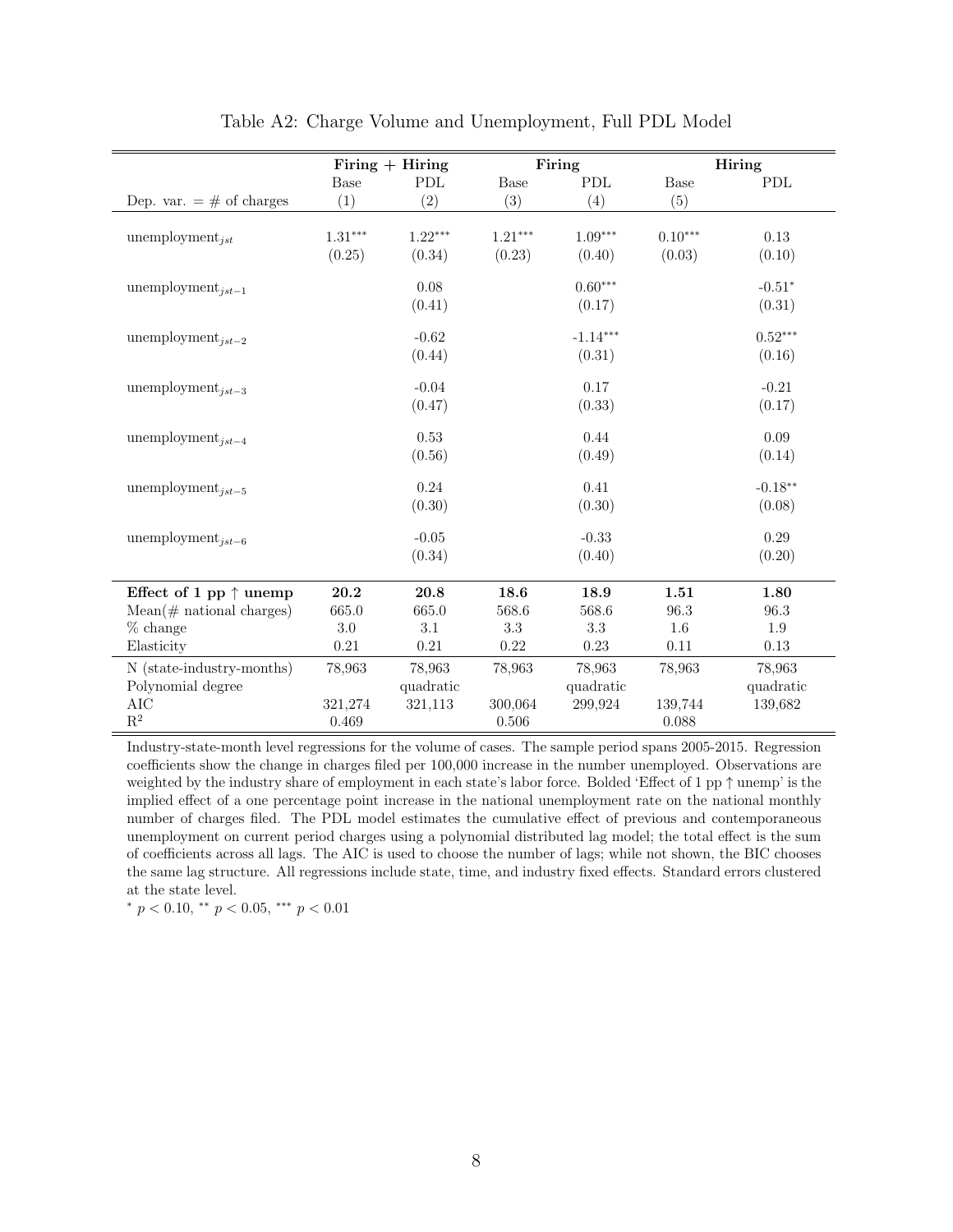|                                 | Firing $+$ Hiring |             |             | Firing      | Hiring      |             |
|---------------------------------|-------------------|-------------|-------------|-------------|-------------|-------------|
|                                 | Base              | ${\rm PDL}$ | Base        | PDL         | Base        | ${\rm PDL}$ |
| Dep. var. = $1(merit)$          | (1)               | (2)         | (3)         | (4)         | (5)         | (6)         |
|                                 |                   |             |             |             |             |             |
| unemployment <sub>ist</sub>     | $17.6***$         | $-2.6$      | $13.0**$    | $-15.0$     | 19.5        | 15.6        |
|                                 | (4.62)            | (21.4)      | (5.78)      | (17.0)      | (17.4)      | (69.0)      |
| unemployment <sub>ist-1</sub>   |                   | 22.8        |             | 24.9        |             | 24.8        |
|                                 |                   | (30.8)      |             | (30.7)      |             | (87.4)      |
|                                 |                   |             |             |             |             |             |
| unemployment <sub>jst-2</sub>   |                   | $-13.5$     |             | 15.2        |             | $-107*$     |
|                                 |                   | (41.4)      |             | (55.9)      |             | (53.7)      |
| unemployment <sub>jst-3</sub>   |                   | $57.1**$    |             | 6.48        |             | $234**$     |
|                                 |                   | (22.4)      |             | (21.6)      |             | (98.8)      |
| unemployment <sub>ist-4</sub>   |                   | $-29.8$     |             | $-10.2$     |             | $-100$      |
|                                 |                   | (27.0)      |             | (27.6)      |             | (62.2)      |
|                                 |                   |             |             |             |             |             |
| unemployment <sub>ist-5</sub>   |                   | 15.9        |             | $50.5***$   |             | $-166$      |
|                                 |                   | (22.7)      |             | (22.0)      |             | (115)       |
| unemployment <sub>ist-6</sub>   |                   | $-33.5$     |             | $-60.2*$    |             | 116         |
|                                 |                   | (36.7)      |             | (32.5)      |             | (107)       |
|                                 |                   |             |             |             |             |             |
| age                             | $0.0015***$       | $0.0015***$ | $0.0015***$ | $0.0015***$ | $0.0016***$ | $0.0016***$ |
|                                 | (0.0002)          | (0.0002)    | (0.0002)    | (0.0002)    | (0.0005)    | (0.0005)    |
| female                          | $0.0180***$       | $0.0180***$ | $0.0144***$ | $0.0145***$ | $0.0301***$ | $0.0301***$ |
|                                 | (0.0024)          | (0.0024)    | (0.0025)    | (0.0025)    | (0.0061)    | (0.0061)    |
| private                         | $0.0410***$       | $0.0410***$ | $0.0413***$ | $0.0412***$ | $0.0411***$ | $0.0408***$ |
|                                 | (0.0055)          | (0.0055)    | (0.0064)    | (0.0064)    | (0.0094)    | (0.0093)    |
|                                 |                   |             |             |             |             |             |
| Effect of 1 pp $\uparrow$ unemp | 0.0012            | 0.0012      | 0.0009      | 0.0009      | 0.0013      | 0.0012      |
| Mean(merit)                     | .167              | .167        | .172        | .172        | .141        | .141        |
| $%$ change                      | 0.7               | $0.7\,$     | $0.5\,$     | $0.5\,$     | $0.9\,$     | $0.8\,$     |
| Elasticity                      | 0.04              | $0.04\,$    | 0.03        | 0.03        | $0.05\,$    | $0.05\,$    |
| N (charges)                     | 78,021            | 78,021      | 67,988      | 67,988      | 11,600      | 11,600      |
| Polynomial degree               |                   | quadratic   |             | quadratic   |             | linear      |
| $\rm AIC$                       | 67,660            | 67,654      | 60,533      | 60,528      | 8,431       | 8,430       |
| $\mathbf{R}^2$                  | $0.017\,$         |             | $0.018\,$   |             | 0.042       |             |

Table A3: Charge Quality and Unemployment, Full PDL Model

Individual level regressions for whether a case is determined to have merit. The sample period spans 2005- 2015. Regression coefficients on 'unemployment' are multiplied by  $10^{-8}$ . Bolded 'Effect of 1 pp ↑ unemp' is the implied effect of a one percentage point increase in a state-industry's monthly unemployment rate on the fraction of charges found to have had merit. The PDL model estimates the cumulative effect of previous and contemporaneous unemployment on current period charges using a polynomial distributed lag model; the total effect is the sum of coefficients across all lags. The AIC is used to choose the number of lags; while not shown, the BIC chooses the same lag structure. All regressions include state, time, and industry fixed effects. Standard errors clustered at the state level.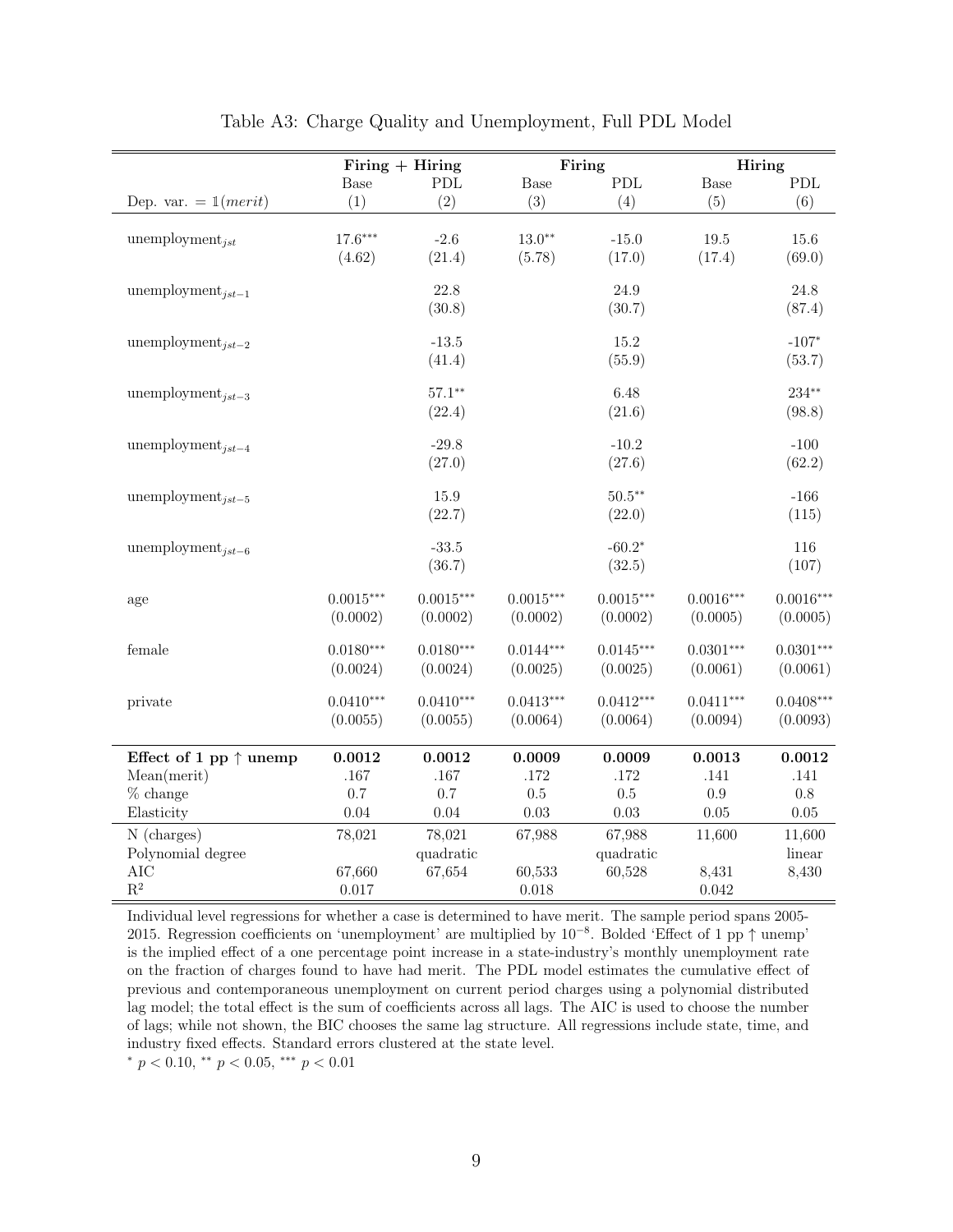|                                 | $Firing + Hiring$ |             |           | Firing    |           | Hiring    |  |
|---------------------------------|-------------------|-------------|-----------|-----------|-----------|-----------|--|
|                                 | <b>Base</b>       | ${\rm PDL}$ | Base      | PDL       | Base      | PDL       |  |
| Dep. var. $=$ # of charges      | (1)               | (2)         | (3)       | (4)       | (5)       |           |  |
|                                 |                   |             |           |           |           |           |  |
| unemployment <sub>ist</sub>     | $1.96***$         | $1.51***$   | $1.75***$ | $1.35***$ | $0.21***$ | $0.16\,$  |  |
|                                 | (0.43)            | (0.33)      | (0.41)    | (0.37)    | (0.05)    | (0.11)    |  |
| unemployment <sub>ist-1</sub>   |                   | $-0.05$     |           | $0.14\,$  |           | $-0.20$   |  |
|                                 |                   | (0.30)      |           | (0.26)    |           | (0.17)    |  |
| unemployment <sub>ist-2</sub>   |                   | $-0.01$     |           | $-0.26$   |           | $0.25*$   |  |
|                                 |                   | (0.26)      |           | (0.23)    |           | (0.14)    |  |
|                                 |                   |             |           |           |           |           |  |
| unemployment <sub>jst-3</sub>   |                   | 0.40        |           | $0.44*$   |           | $-0.04$   |  |
|                                 |                   | (0.32)      |           | (0.24)    |           | (0.14)    |  |
| unemployment <sub>ist-4</sub>   |                   | $-0.25$     |           | $-0.20$   |           | $-0.05$   |  |
|                                 |                   | (0.43)      |           | (0.36)    |           | (0.13)    |  |
| unemployment <sub>ist-5</sub>   |                   | 0.28        |           | 0.34      |           | $-0.05$   |  |
|                                 |                   | (0.22)      |           | (0.28)    |           | (0.09)    |  |
| unemployment <sub>ist-6</sub>   |                   | 0.11        |           | $-0.03$   |           | $0.14*$   |  |
|                                 |                   | (0.37)      |           | (0.40)    |           | (0.08)    |  |
|                                 |                   |             |           |           |           |           |  |
| Effect of 1 pp $\uparrow$ unemp | 30.2              | 30.6        | 27.0      | 27.4      | 3.25      | 3.32      |  |
| $Mean(\#$ national charges)     | 665.0             | 665.0       | 568.6     | 568.6     | 96.3      | 96.3      |  |
| $%$ change                      | 4.5               | 4.6         | 4.7       | 4.8       | 3.4       | 3.4       |  |
| Elasticity                      | $\rm 0.31$        | 0.32        | 0.32      | 0.33      | 0.23      | 0.23      |  |
| N (state-industry-months)       | 78,963            | 78,963      | 78,963    | 78,963    | 78,963    | 78,963    |  |
| Polynomial degree               |                   | quadratic   |           | quadratic |           | quadratic |  |
| AIC                             | 321,274           | 321,113     | 300,064   | 299,924   | 139,744   | 139,682   |  |
| $\mathbf{R}^2$                  | 0.413             |             | 0.434     |           | 0.070     |           |  |

## Table A4: Charge Volume and Unemployment, Unweighted

Regressions parallel Table 3, but are unweighted. Standard errors clustered at the state level.  $*$  p < 0.10,  $*$  p < 0.05,  $**$  p < 0.01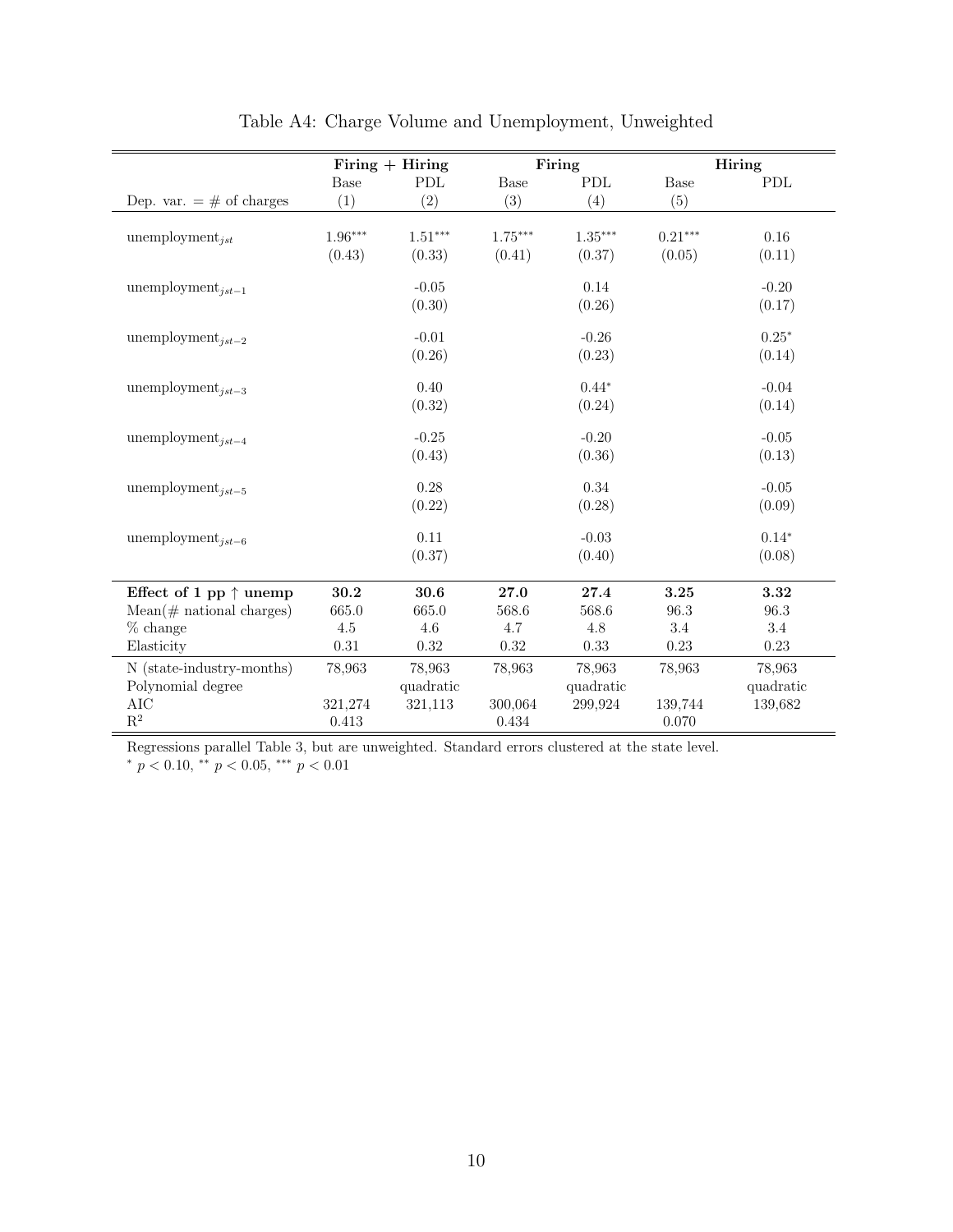|                             |           |                    |             | Volume      |           |               |             |
|-----------------------------|-----------|--------------------|-------------|-------------|-----------|---------------|-------------|
| Dep. var. $=$ # of charges  | (1)       | (2)                | (3)         | (4)         | (5)       | (6)           | (7)         |
| unemployment $_{jst}$       | $0.72**$  | $1.40***$          | $0.99***$   | $0.70***$   |           |               |             |
|                             | (0.35)    | (0.32)             | (0.20)      | (0.21)      |           |               |             |
|                             |           |                    |             |             |           |               |             |
| unemployment $_{st}$        |           |                    |             |             | $3.09***$ |               |             |
|                             |           |                    |             |             | (0.54)    |               |             |
| unemployment rate $_{st}$   |           |                    |             |             |           | $3.01^{\ast}$ |             |
|                             |           |                    |             |             |           | (1.56)        |             |
| emp:pop ratio $_{st}$       |           |                    |             |             |           |               | $-1.28**$   |
|                             |           |                    |             |             |           |               | (0.64)      |
|                             |           |                    |             |             |           |               |             |
| Effect of 1 pp $\uparrow$   | 11.08     | $\bf 21.55$        | 15.26       | 10.83       | 47.59     | 46.35         | $-30.50$    |
| $Mean(\#$ national charges) | $651.0\,$ | 694.3              | $512.5\,$   | 644.3       | 665.0     | 665.0         | 665.0       |
| $%$ change                  | $1.7\,$   | $3.1\,$            | $3.0\,$     | $1.7\,$     | 7.2       | $7.0\,$       | $-4.6$      |
| Elasticity                  | 0.10      | $0.23\,$           | $0.20\,$    | $0.11\,$    | 0.49      | 0.47          | $-2.76$     |
| $\rm N$                     | 36,261    | 43,404             | 75,015      | 81,561      | 6,120     | 6,120         | 6,120       |
| $\mathbf{R}^2$              | 0.400     | 0.548              | 0.492       | 0.333       | 0.905     | 0.704         | 0.693       |
| Dep. var. = $1(merit)$      |           |                    |             | Merit       |           |               |             |
|                             | $36.6**$  |                    | $19.3***$   | $15.4***$   |           |               |             |
| unemployment <sub>jst</sub> | (14.0)    | $10.3**$<br>(4.97) | (5.20)      | (4.01)      |           |               |             |
|                             |           |                    |             |             |           |               |             |
| unemployment $_{st}$        |           |                    |             |             | $2.28**$  |               |             |
|                             |           |                    |             |             | (1.11)    |               |             |
| unemployment rate $_{st}$   |           |                    |             |             |           | $0.483**$     |             |
|                             |           |                    |             |             |           | (0.179)       |             |
|                             |           |                    |             |             |           |               |             |
| emp:pop ratio $_{st}$       |           |                    |             |             |           |               | $-0.390***$ |
|                             |           |                    |             |             |           |               | (0.134)     |
| Effect of 1 pp $\uparrow$   | 0.0024    | 0.0007             | 0.0013      | 0.0011      | 0.0014    | 0.0048        | $-0.0039$   |
| Mean(merit)                 | .181      | $.155\,$           | .169        | .165        | .167      | .167          | $.167\,$    |
| $%$ change                  | $1.3\,$   | $0.5\,$            | $0.8\,$     | $0.7\,$     | $0.8\,$   | $2.9\,$       | $-2.4$      |
| Elasticity                  | $0.06\,$  | $0.03\,$           | $0.05\,$    | $0.04\,$    | $0.06\,$  | 0.19          | $-1.31$     |
| N (charges)                 | 35,085    | 42,936             | 61,356      | 77,124      | 78,027    | 78,027        | 78,027      |
| $\mathbf{R}^2$              | 0.021     | $0.016\,$          | $0.017\,$   | $0.018\,$   | $0.017\,$ | $0.026\,$     | $0.026\,$   |
| 2005-2009Q2 sample          | X         |                    |             |             |           |               |             |
| 2009Q3-2015 sample          |           | $\mathbf X$        |             |             |           |               |             |
| Age $50+$ sample            |           |                    | $\mathbf X$ |             |           |               |             |
| Event date used             |           |                    |             | $\mathbf X$ |           |               |             |

### Table A5: Robustness checks, All ADEA Firing  $+$  Hiring Charges

See notes to Tables 3 and 4. Columns 1-4 test sensitivity to different time periods, a different age sample, and using the event date in place of the filing date. Column 5 uses the number unemployed at the statemonth level instead of the industry-state-month level. Columns 6 and 7 are rate-on-rate regressions at the state level, where the dependent variable is the number of charges divided by the size of each state's labor force and population, respectively, and the regressions are weighted by each state's labor force and population, respectively. The top-panel coefficients show the change in charges filed per 100,000 increase in the number unemployed (employed). Bolded 'Effect of 1 pp ↑ unemp' is the implied effect of a one percentage point increase in the national unemployment rate on the national monthly number of charges filed.  $\frac{*}{p}$  < 0.10,  $\frac{**}{p}$  < 0.05,  $\frac{***}{p}$   $\frac{p}{0.01}$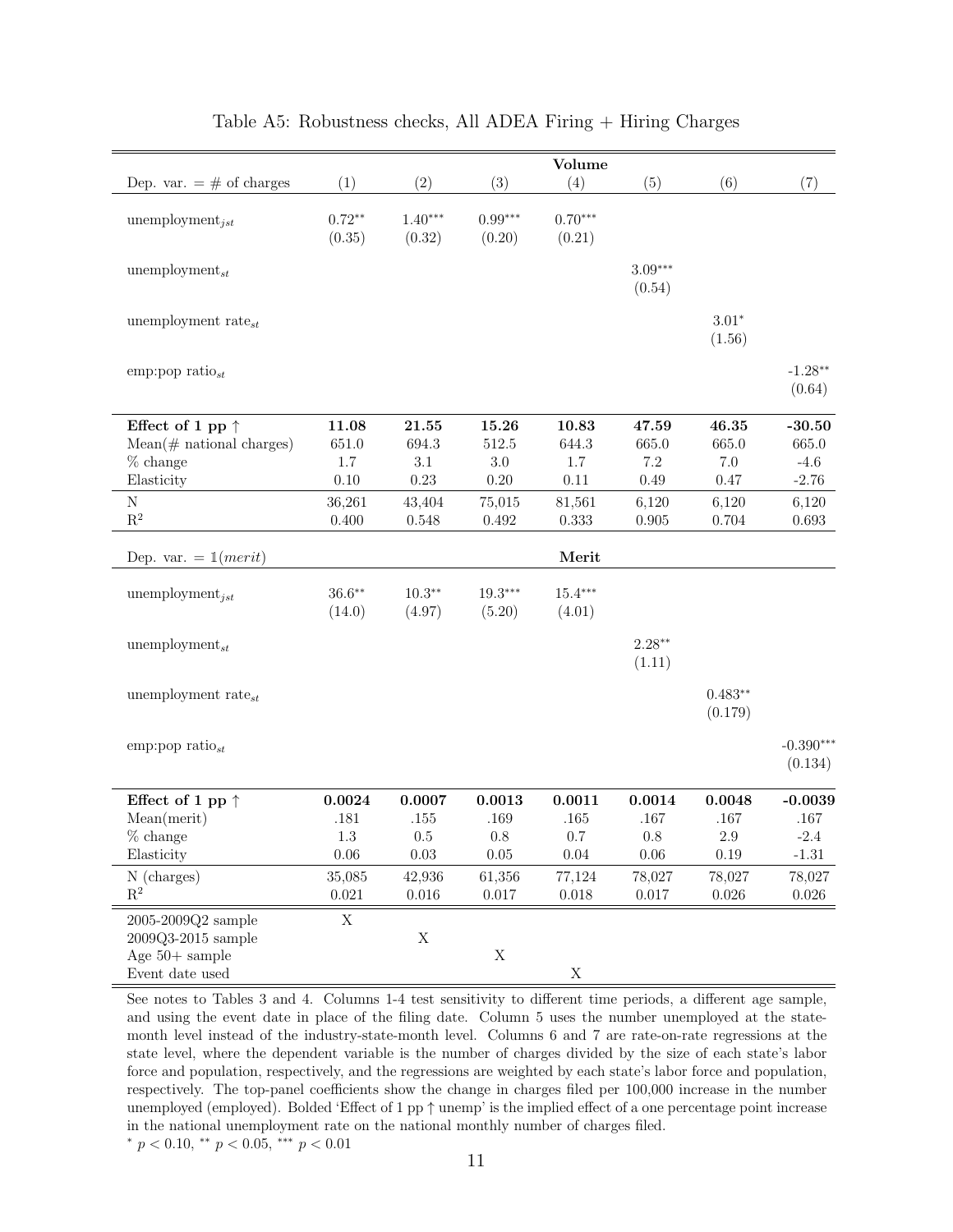|                                 | Volume            |           |           |
|---------------------------------|-------------------|-----------|-----------|
|                                 | Firing $+$ Hiring | Firing    | Hiring    |
| Dep. var. $=$ # of charges      | (1)               | (2)       | (3)       |
|                                 |                   |           |           |
| unemployment <sub>ist</sub>     | $1.42***$         | $1.31***$ | $0.11***$ |
|                                 | (0.26)            | (0.24)    | (0.04)    |
|                                 |                   |           |           |
| Effect of 1 pp $\uparrow$ unemp | 21.9              | 20.2      | 1.69      |
| $Mean(\#$ national charges)     | 650.0             | 555.2     | 94.9      |
| $%$ change                      | 3.4               | 3.6       | 1.8       |
| Elasticity                      | 0.24              | 0.24      | 0.12      |
| N (state-industry-months)       | 72,885            | 72,885    | 72,885    |
| $\mathrm{R}^2$                  | 0.469             | 0.509     | 0.088     |
|                                 |                   |           |           |
| Dep. var. $= 1(merit)$          |                   | Merit     |           |
|                                 |                   |           |           |
| unemployment <sub>ist</sub>     | $17.7***$         | $13.7***$ | 16.5      |
|                                 | (4.8)             | (5.8)     | (16.3)    |
|                                 |                   |           |           |
| Effect of 1 pp $\uparrow$ unemp | 0.0012            | 0.0009    | 0.0011    |
| Mean(merit)                     | .166              | .171      | .140      |
| $%$ change                      | 0.7               | 0.5       | 0.8       |
| Elasticity                      | 0.04              | 0.03      | 0.04      |
| N (charges)                     | 76,263            | 66,381    | 11,430    |
| $R^2$                           | 0.017             | 0.018     | 0.042     |

Table A6: Robustness check, Exclusion of Construction Industry

See notes to Tables 3 and 4. Columns (1), (2), and (3) show results for combined firing and hiring, firing, and hiring charges, respectively. The top-panel coefficients show the change in charges filed per 100,000 increase in the number unemployed, with regressions by each state-industry's monthly labor force. All regressions include state, time, and industry fixed effects. Standard errors clustered at the state level.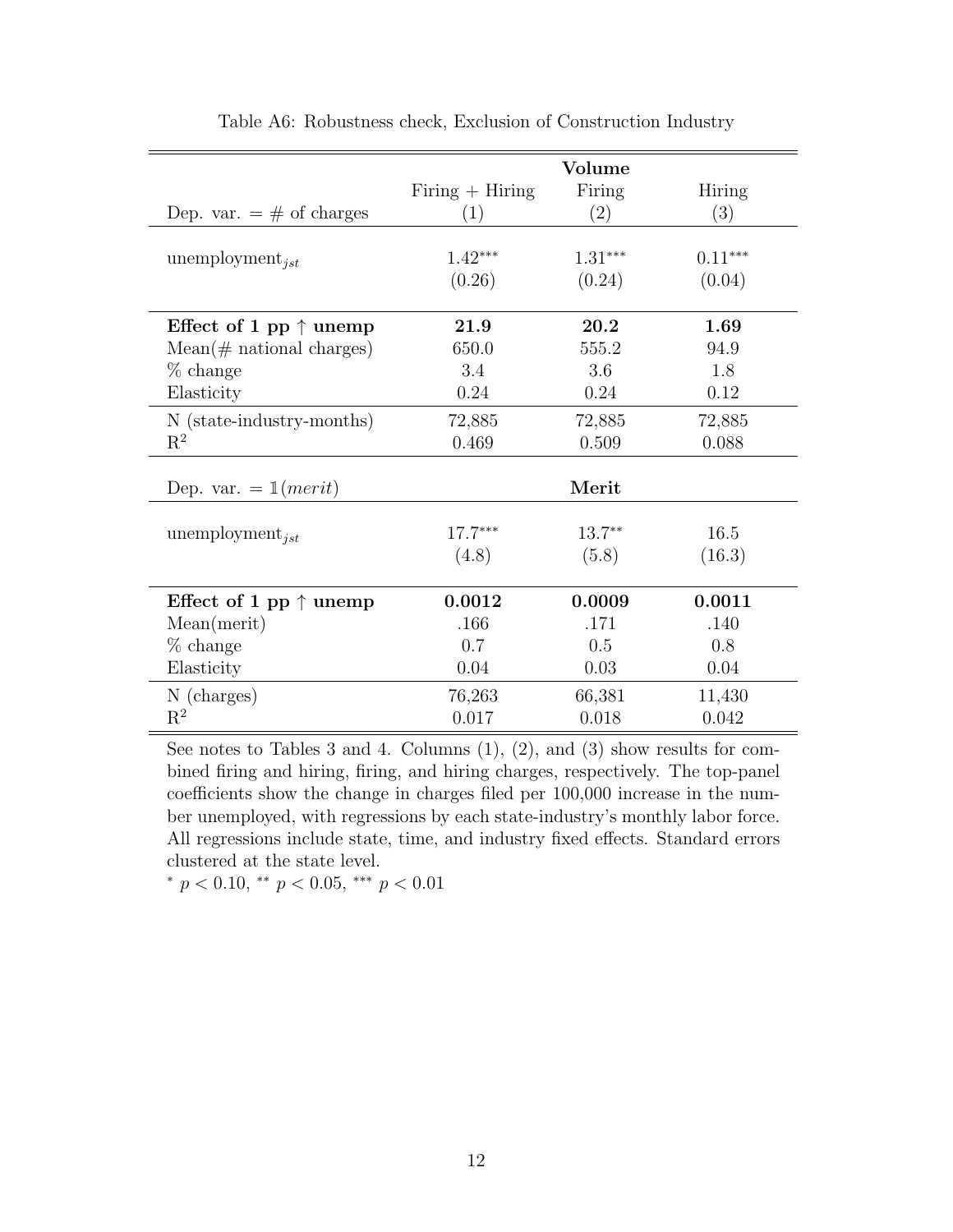|                                                |                   | Volume         |                |
|------------------------------------------------|-------------------|----------------|----------------|
|                                                | $Firing + Hiring$ | Firing         | Hiring         |
| Dep. var. $=$ # of charges                     | (1)               | (2)            | (3)            |
|                                                |                   |                |                |
| unemployment <sub>jst</sub>                    | $1.30***$         | $1.11***$      | 0.18           |
|                                                | (0.29)            | (0.39)         | (0.14)         |
| unemployment <sub>ist-1</sub>                  | 0.02              | $0.56***$      | $-0.54$        |
|                                                | (0.47)            | (0.20)         | (0.33)         |
|                                                |                   |                |                |
| unemployment $_{jst-2}$                        | 0.01              | $-0.47$        | 0.47           |
|                                                | (0.61)            | (0.42)         | (0.21)         |
|                                                |                   |                |                |
| Effect of 1 pp $\uparrow$ unemp                | 20.5              | 18.6           | 1.66           |
| $Mean(\text{\# national charges})$             | 665.0             | 568.6          | 96.3           |
| $%$ change                                     | 3.1               | 3.3            | 1.7            |
| Elasticity                                     | 0.21              | 0.22           | $0.12\,$       |
| N (state-industry-months)                      | 78,963            | 78,963         | 78,963         |
| $\mathbf{R}^2$                                 | 0.469             | 0.506          | 0.089          |
|                                                |                   |                |                |
| Dep. var. $= 1(merit)$                         |                   | Merit          |                |
|                                                | $-12.5$           | $-21.4$        | $-1.8$         |
| unemployment <sub>ist</sub>                    | (22.3)            | (18.2)         | (63.8)         |
|                                                |                   |                |                |
| unemployment <sub>jst-1</sub>                  | 30.1              | 31.6           | 52.0           |
|                                                | (29.7)            | (30.2)         | (76.8)         |
|                                                |                   |                |                |
| unemployment <sub>ist-2</sub>                  | $-2.2$            | 5.2            | $-31.4$        |
|                                                | (21.0)            | (29.3)         | (45.9)         |
|                                                |                   |                |                |
| Effect of 1 pp $\uparrow$ unemp<br>Mean(merit) | 0.0013<br>.167    | 0.0010<br>.172 | 0.0013<br>.141 |
| $%$ change                                     | 0.8               | 0.6            | 0.9            |
| Elasticity                                     | 0.04              | $0.03\,$       | 0.05           |
| N (charges)                                    | 78,020            | 67,988         | 11,600         |
| $\mathrm{R}^2$                                 | 0.017             | 0.018          | 0.042          |
|                                                |                   |                |                |

Table A7: Simple Lag Structure: Volume and Merit

See notes to Tables 3 and 4. Columns  $(1)$ ,  $(2)$ , and  $(3)$  show results for combined firing and hiring, firing, and hiring charges, respectively; the total effect is the sum of coefficients across all lags. The top-panel coefficients show the change in charges filed per 100,000 increase in the number unemployed, with regressions by each state-industry's monthly labor force. All regressions include state, time, and industry fixed effects. Standard errors clustered at the state level.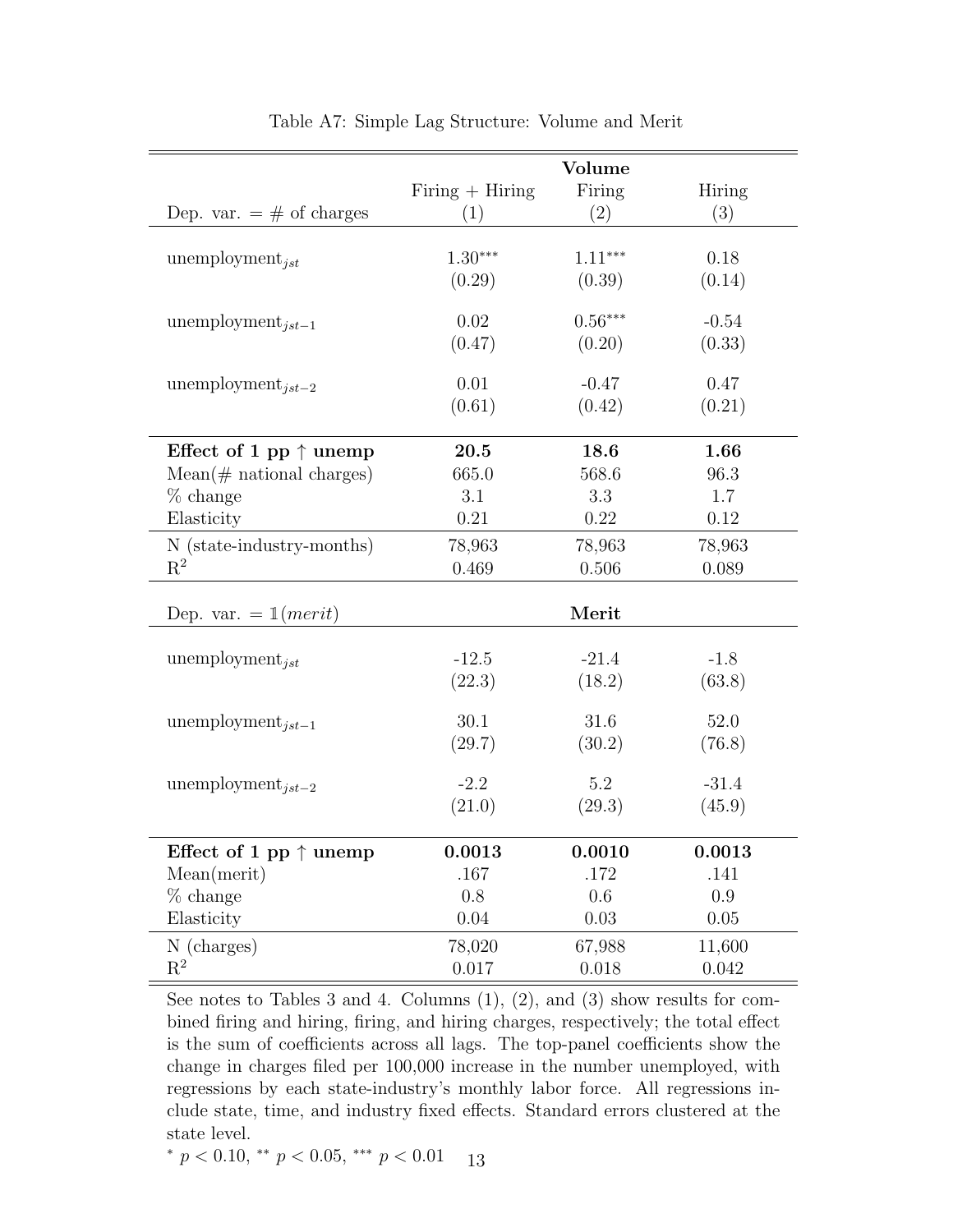|                                 | Log(benefit)       |                     | 1(merit)              |
|---------------------------------|--------------------|---------------------|-----------------------|
|                                 | (1)                | $\left( 2\right)$   | $\left( 3\right)$     |
| unemployment <sub>jst</sub>     | $-0.095$<br>(49.3) | $17.3***$<br>(4.50) | $42.3***$<br>(13.3)   |
| $unemptyment \times dispersion$ |                    |                     | $-100**$<br>(43.1)    |
| dispersion                      |                    |                     | $0.211***$<br>(0.054) |
| Effect of 1 pp $\uparrow$ unemp | $-0.0015$          | 0.0012              | 0.0007                |
| Mean(dep. var.)                 | 9.28               | .167                | .172                  |
| $%$ change                      | $-0.02$            | 0.7                 | 0.4                   |
| Elasticity                      | $-0.001$           | 0.04                | 0.02                  |
| Issue and Basis FEs             | X                  | X                   |                       |
| Discharges only                 | X                  |                     | X                     |
| N (charges)                     | 9,615              | 78,021              | 67,989                |
| $\mathbf{R}^2$                  | 0.143              | 0.022               | 0.022                 |

Table A8: Worker Composition and the Increase in Charge Quality

Regression specifications parallel those of Table 4. Bolded 'Effect of 1 pp  $\uparrow$  unemp' is the implied effect of a one percentage point increase in a state-industry's monthly unemployment rate on the fraction of charges found to have had merit. Column 1 uses the natural log of monetary benefits in discharge cases for which the claimant receives positive compensation. Column 2 adds in fixed effects for the issues and bases included in a case. In column 3, the variable 'dispersion' is the quartile coefficient of wage dispersion (mean  $= 0.315$ , sd  $= 0.063$ ), and we evaluate the effect of a 1 pp increase in unemployment at the mean level of industry wage dispersion. All regressions include state, time, and industry fixed effects and controls for age, female, race, and private firm. Standard errors clustered at the state level.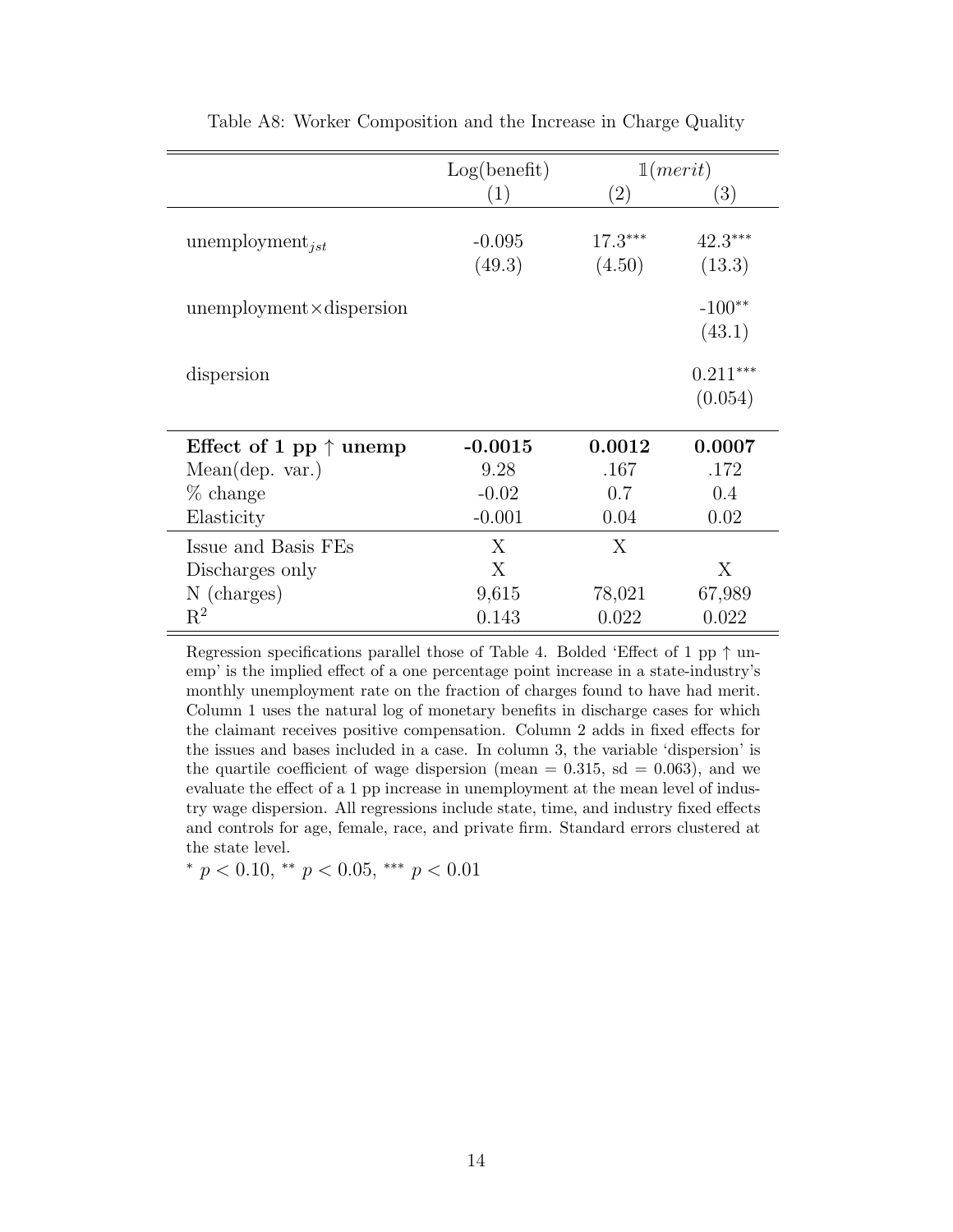|                                 | $Firing + Hiring$ |            | Firing     |                   |            | Hiring     |
|---------------------------------|-------------------|------------|------------|-------------------|------------|------------|
|                                 | Base              | PDL        | Base       | <b>PDL</b>        | Base       | <b>PDL</b> |
| Dep. var. $=$ # of charges      | $\left(1\right)$  | (2)        | (3)        | $\left( 4\right)$ | (5)        |            |
| unemployment $_{jst}$           | $0.620***$        | $0.583***$ | $0.584***$ | $0.541***$        | $0.035***$ | $0.042***$ |
|                                 | (0.123)           | (0.130)    | (0.115)    | (0.122)           | (0.010)    | (0.011)    |
| Effect of 1 pp $\uparrow$ unemp | 9.55              | 8.98       | 8.99       | 8.33              | 0.54       | 0.65       |
| $Mean(\#$ national charges)     | 312.2             | 312.2      | 282.7      | 282.7             | 29.5       | 29.5       |
| $%$ change                      | 3.1               | 2.9        | 3.2        | 2.9               | 1.8        | 2.2        |
| Elasticity                      | 0.21              | 0.20       | 0.22       | 0.20              | 0.12       | 0.15       |
| N (state-industry-months)       | 78,963            | 78,963     | 78,963     | 78,963            | 78.963     | 78,963     |
| Polynomial degree               |                   | quadratic  |            | quadratic         |            | quadratic  |
| AIC                             | 254,190           | 254,135    | 233,357    | 233,304           | 86,635     | 86,629     |
| $R^2$                           | 0.390             |            | 0.442      |                   | 0.053      |            |

Table A9: Charge Volume and Unemployment, Females only

Industry-state-month level regressions for the volume of cases. The sample period spans 2005-2015. Regression coefficients show the change in charges filed per 100,000 increase in the number unemployed. Observations are weighted by the industry share of employment in each state's labor force. Bolded 'Effect of 1 pp ↑ unemp' is the implied effect of a one percentage point increase in the national unemployment rate on the national monthly number of charges filed. The PDL model estimates the cumulative effect of previous and contemporaneous unemployment on current period charges using a polynomial distributed lag model; the coefficient reported equals the cumulative effect across all lags and the contemporaneous period. The AIC is used to choose the optimal number of lags, which equals 6 in all cases; while not shown, the BIC chooses the same lag structure. All regressions include state, time, and industry fixed effects. Standard errors clustered at the state level, and correspond to the implied cumulative effect in even-numbered columns.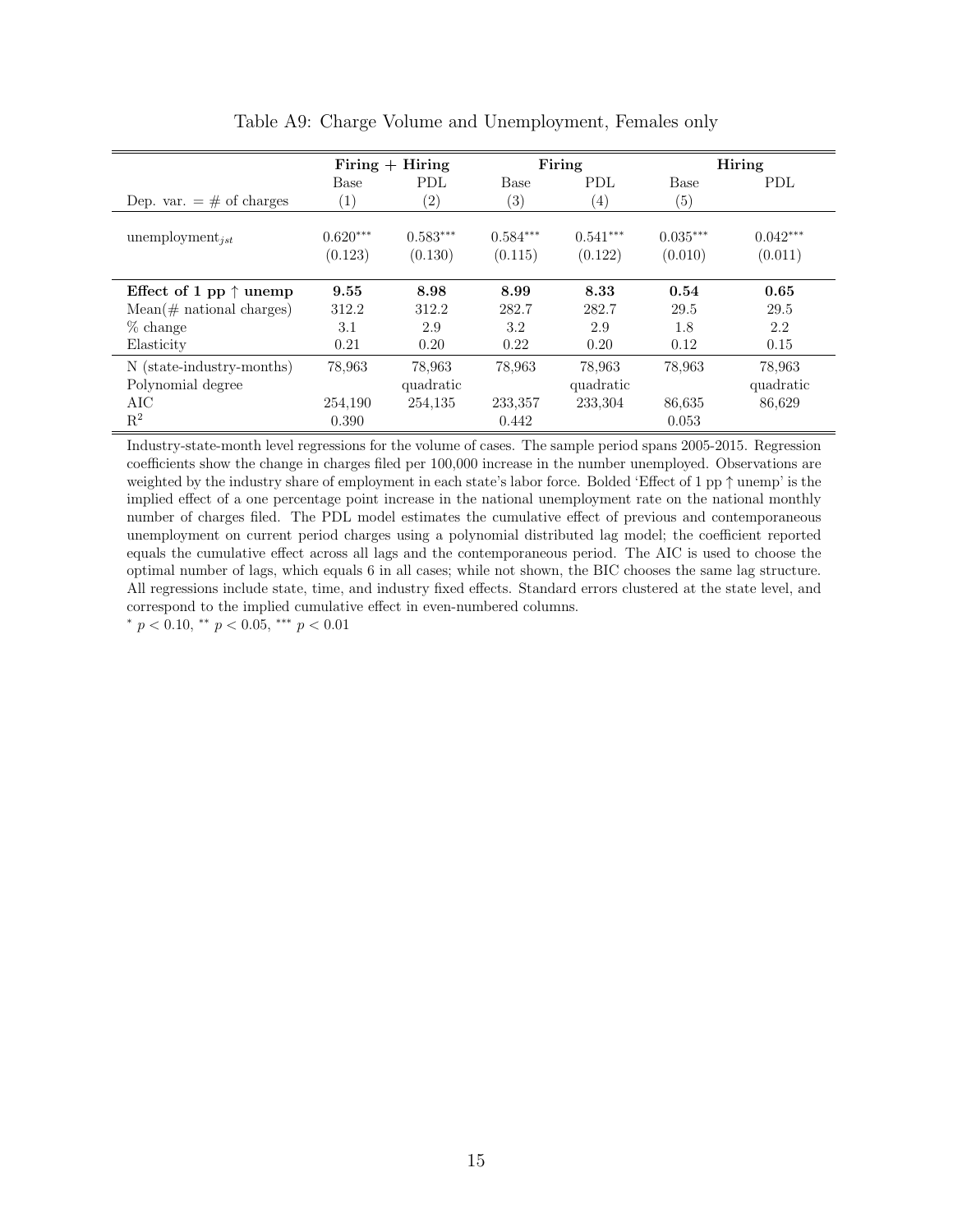|                                 | Firing $+$ Hiring       |                         |                         | Firing                  | Hiring                  |                         |
|---------------------------------|-------------------------|-------------------------|-------------------------|-------------------------|-------------------------|-------------------------|
|                                 | Base                    | <b>PDL</b>              | Base                    | PDL                     | Base                    | PDL                     |
| Dep. var. $= 1(merit)$          | $\left( 1\right)$       | (2)                     | (3)                     | $\left( 4\right)$       | (5)                     | (6)                     |
| unemployment <sub>ist</sub>     | $13.4*$<br>(7.16)       | $12.8*$<br>(7.11)       | 9.69<br>(8.90)          | 9.24<br>(8.87)          | 17.6<br>(19.9)          | 19.8<br>(26.4)          |
| age                             | $0.0012***$<br>(0.0003) | $0.0012***$<br>(0.0003) | $0.0012***$<br>(0.0003) | $0.0012***$<br>(0.0003) | 0.0002<br>(0.0010)      | 0.0001<br>(0.0010)      |
| private                         | $0.0469***$<br>(0.0067) | $0.0469***$<br>(0.0068) | $0.0511***$<br>(0.0073) | $0.0510***$<br>(0.0074) | $0.0527***$<br>(0.0151) | $0.0523***$<br>(0.0151) |
| Effect of 1 pp $\uparrow$ unemp | 0.0009                  | 0.0009                  | 0.0007                  | 0.0007                  | 0.0012                  | 0.0013                  |
| Mean(merit)                     | .171                    | .171                    | .173                    | .173                    | .153                    | .153                    |
| % change                        | 0.5                     | 0.5                     | 0.4                     | 0.4                     | 0.8                     | 0.9                     |
| Elasticity                      | 0.03                    | 0.03                    | 0.02                    | 0.02                    | 0.05                    | 0.05                    |
| N (charges)                     | 38,193                  | 38,193                  | 34,649                  | 34,649                  | 4,289                   | 4,289                   |
| Polynomial degree               |                         | quadratic               |                         | quadratic               |                         | linear                  |
| AIC                             | 33,904                  | 33,903                  | 31,168                  | 31,166                  | 3,426                   | 3,426                   |
| $\mathbf{R}^2$                  | 0.022                   |                         | 0.023                   |                         | 0.077                   |                         |

Table A10: Charge Quality and Unemployment, Females only

Individual level regressions for whether a case is determined to have merit. The sample period spans 2005- 2015. Regression coefficients on 'unemployment' are multiplied by  $10^{-8}$ . Bolded 'Effect of 1 pp ↑ unemp' is the implied effect of a one percentage point increase in a state-industry's monthly unemployment rate on the fraction of charges found to have had merit. The PDL model estimates the cumulative effect of previous and contemporaneous unemployment on current period charges using a polynomial distributed lag model; the coefficient reported equals the cumulative effect across all lags and the contemporaneous period. The AIC is used to choose the optimal number of lags, which equals 6 in all cases; while not shown, the BIC chooses the same lag structure. All regressions include state, time, and industry fixed effects. Standard errors clustered at the state level, and correspond to the implied cumulative effect in even-numbered columns.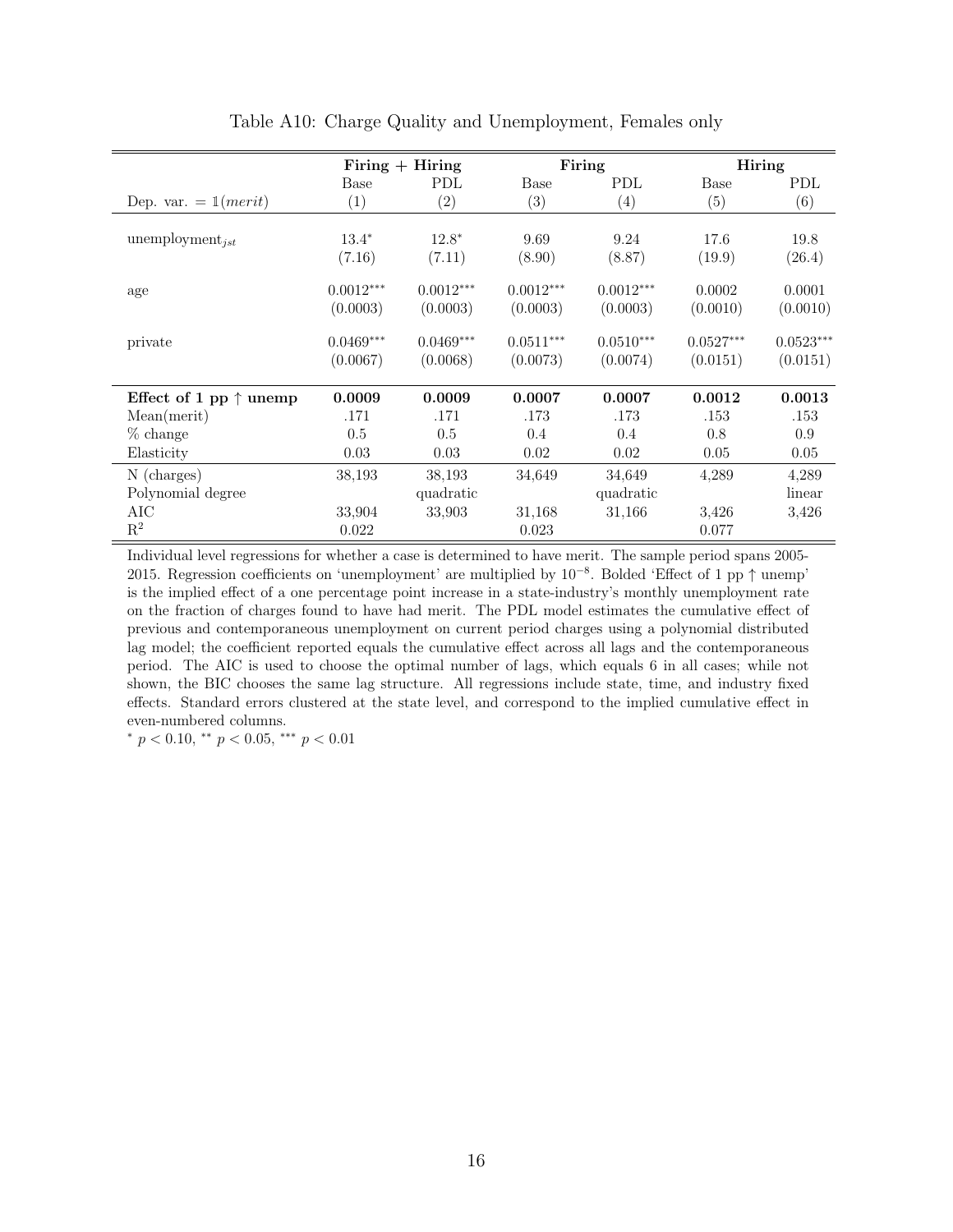|                                                                               |                  | Firing            |                  | <b>Hiring</b>        |
|-------------------------------------------------------------------------------|------------------|-------------------|------------------|----------------------|
|                                                                               | $\left(1\right)$ | $\left( 2\right)$ | (3)              | $\left( 4\right)$    |
| unemployment <sub>ist</sub> $\times$ 1(female) $\times$ % female <sub>i</sub> |                  | $-13.8$<br>(28.7) |                  | $124**$<br>(53.0)    |
| unemployment <sub>ist</sub> $\times$ 1(female)                                | $-3.6$<br>(5.7)  | 3.3<br>(15.9)     | $-0.8$<br>(13.0) | $-65.5***$<br>(28.3) |
| Mean(dep. var.)                                                               | .171             | .171              | .134             | .134                 |
| N (charges)<br>$\mathrm{R}^2$                                                 | 66,421<br>0.018  | 66,421<br>0.018   | 10,032<br>0.046  | 10,032<br>0.047      |

Table A11: Charge Quality and Unemployment, by Gender and Industrial Gender Mix

Regression specifications parallel those of Table 4, with the additional controls of  $\%$  female<sub>j</sub>, unemployment<sub>jst</sub>,  $\mathbb{1}$ (female), unemployment<sub>jst</sub>  $\times$  % female<sub>j</sub>, and  $\mathbb{1}$ (female)  $\times$  % female<sub>j</sub>. unemployment<sub>jst</sub> indicates the number unemployed in a state-industry-month cell, 1(female) is a dummy variable for whether the charging party is female, and  $%$  female<sub>j</sub> denotes the fraction of jobs occupied by women for a given NAICS2 code. All regressions include state, time, and industry fixed effects and controls for age, female, race, and private firm. Standard errors clustered at the state level.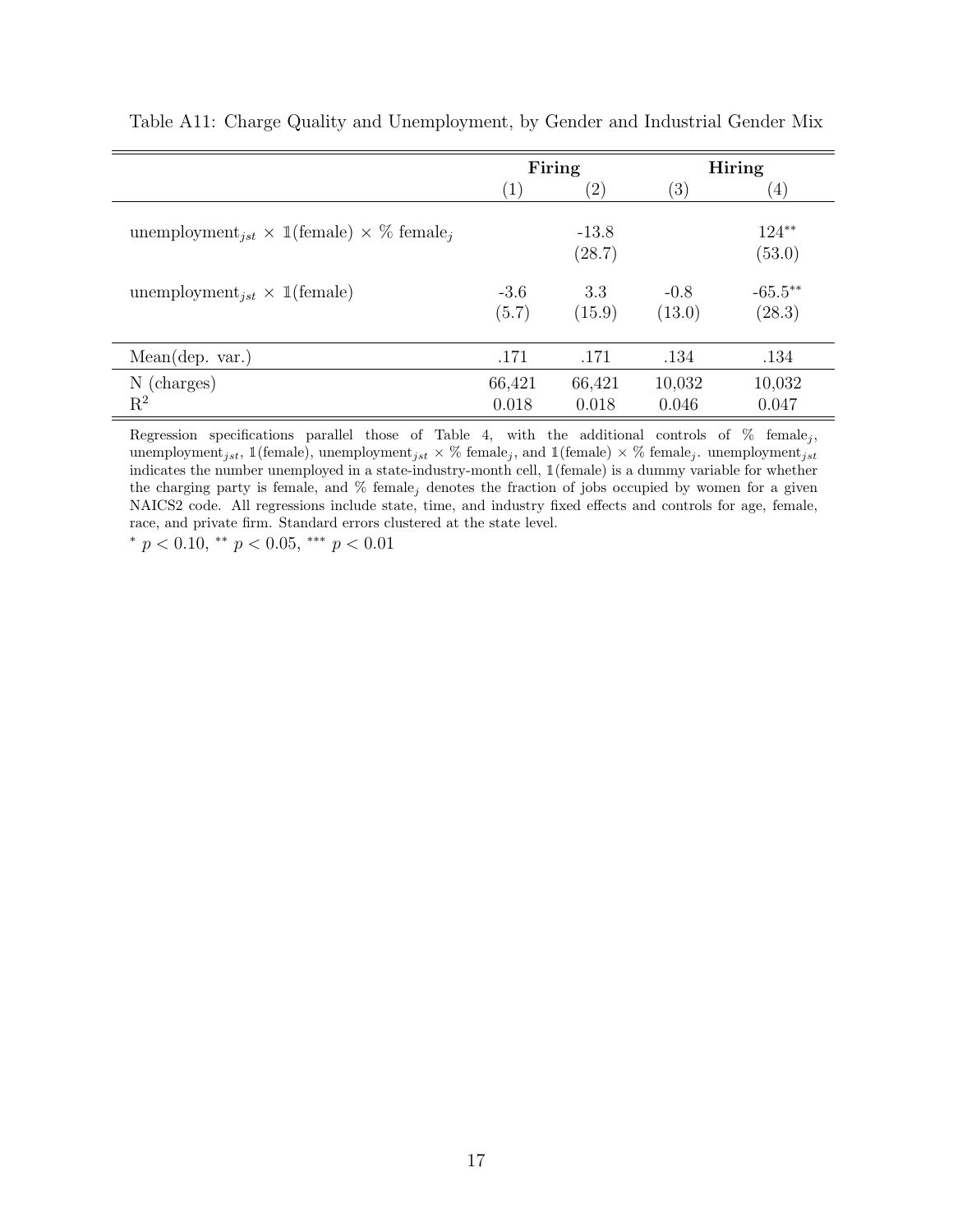| Dep. var. $= 1(callback)$                            | (1)         | (2)         | (3)          |
|------------------------------------------------------|-------------|-------------|--------------|
| older <sub>i</sub> x unemployment rate <sub>ct</sub> | $-0.0216**$ | $-0.0204**$ | $-0.0204**$  |
|                                                      | (0.0090)    | (0.0090)    | (0.0090)     |
| $older_i$                                            | 0.0058      | $-0.0006$   | 0.0009       |
|                                                      | (0.0635)    | (0.0635)    | (0.0632)     |
| unemployment rate $_{ct}$                            | $-0.0052$   | $-0.0073$   | 0.0236       |
|                                                      | (0.0048)    | (0.0087)    | (0.0154)     |
| $public_{ct}$                                        | $-0.3782$   |             |              |
|                                                      | (0.2552)    |             |              |
| older <sub>i</sub> x public <sub>ct</sub>            | $1.0236***$ | $1.0097***$ | $0.9897**$   |
|                                                      | (0.3580)    | (0.3591)    | (0.3573)     |
| $public_{ct}$ x unemployment rate <sub>ct</sub>      |             |             | $-0.2021***$ |
|                                                      |             |             | (0.0734)     |
| Mean(callback rate)                                  | .116        | .116        | .116         |
| City FE                                              |             | X           | X            |
| Time FE                                              |             | X           | X            |
| Job postings                                         | 3,076       | 3,076       | 3,076        |
| Resumes                                              | 6,152       | 6,152       | 6,152        |
| City-rounds                                          | 23          | 23          | 23           |
| $\mathrm{R}^2$                                       | 0.010       | 0.024       | 0.024        |

Table A12: Callback Rates and Labor Market Conditions (Rounds 1-3), Unweighted

Regressions parallel Table 6, but are unweighted. Standard errors clustered at the city-round level.